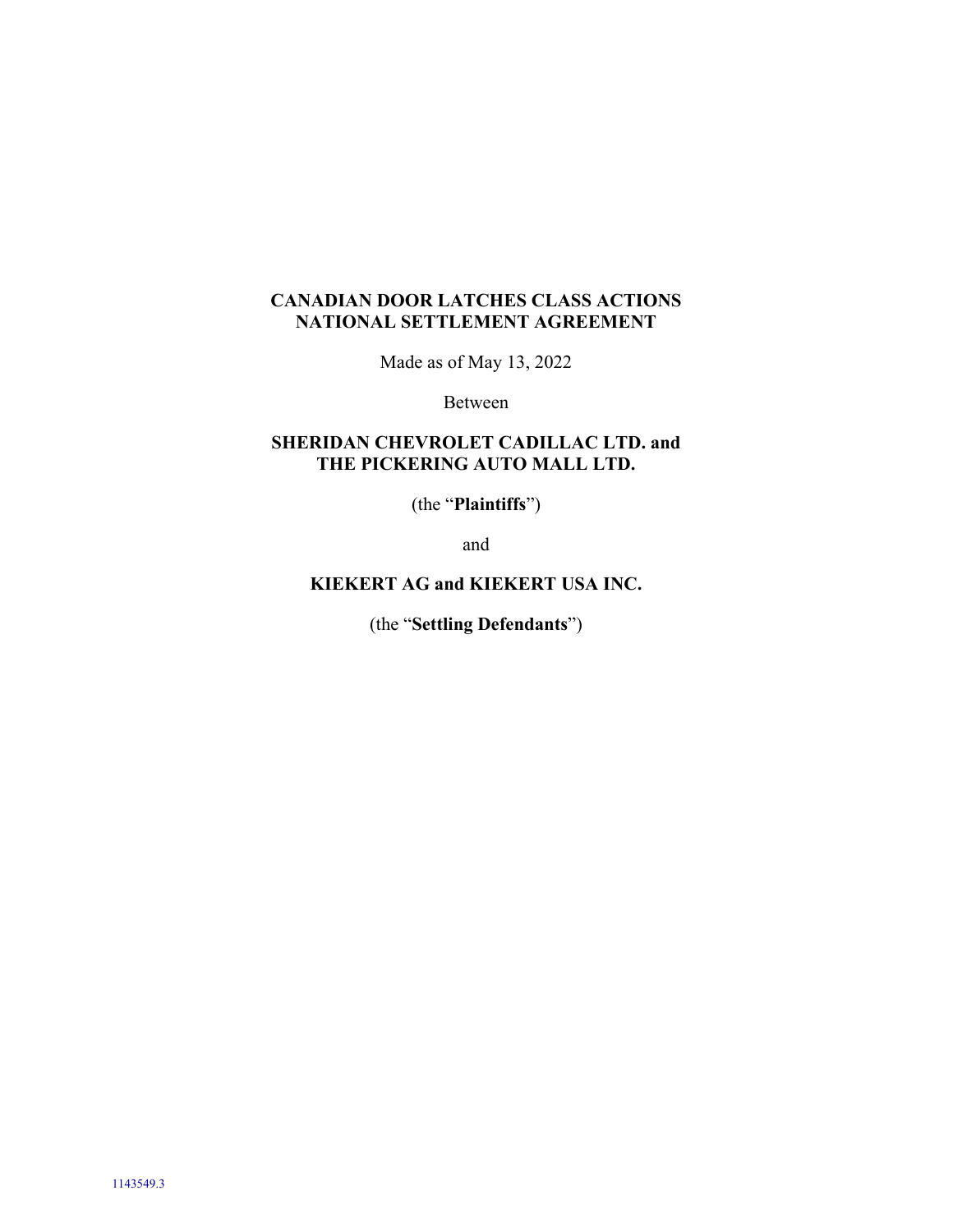# **CANADIAN DOOR LATCHES CLASS ACTIONS** NATIONAL SETTLEMENT AGREEMENT

# **TABLE OF CONTENTS**

| 2.1 |  |
|-----|--|
| 2.2 |  |
| 2.3 |  |
| 2.4 |  |
| 2.5 |  |
|     |  |
| 3.1 |  |
| 3.2 |  |
| 3.3 |  |
|     |  |
| 4.1 |  |
| 4.2 |  |
|     |  |
| 5.1 |  |
|     |  |
| 6.1 |  |
| 6.2 |  |
| 6.3 |  |
| 6.4 |  |
|     |  |
| 7.1 |  |
| 7.2 |  |
| 7.3 |  |
| 7.4 |  |
| 7.5 |  |
| 7.6 |  |
|     |  |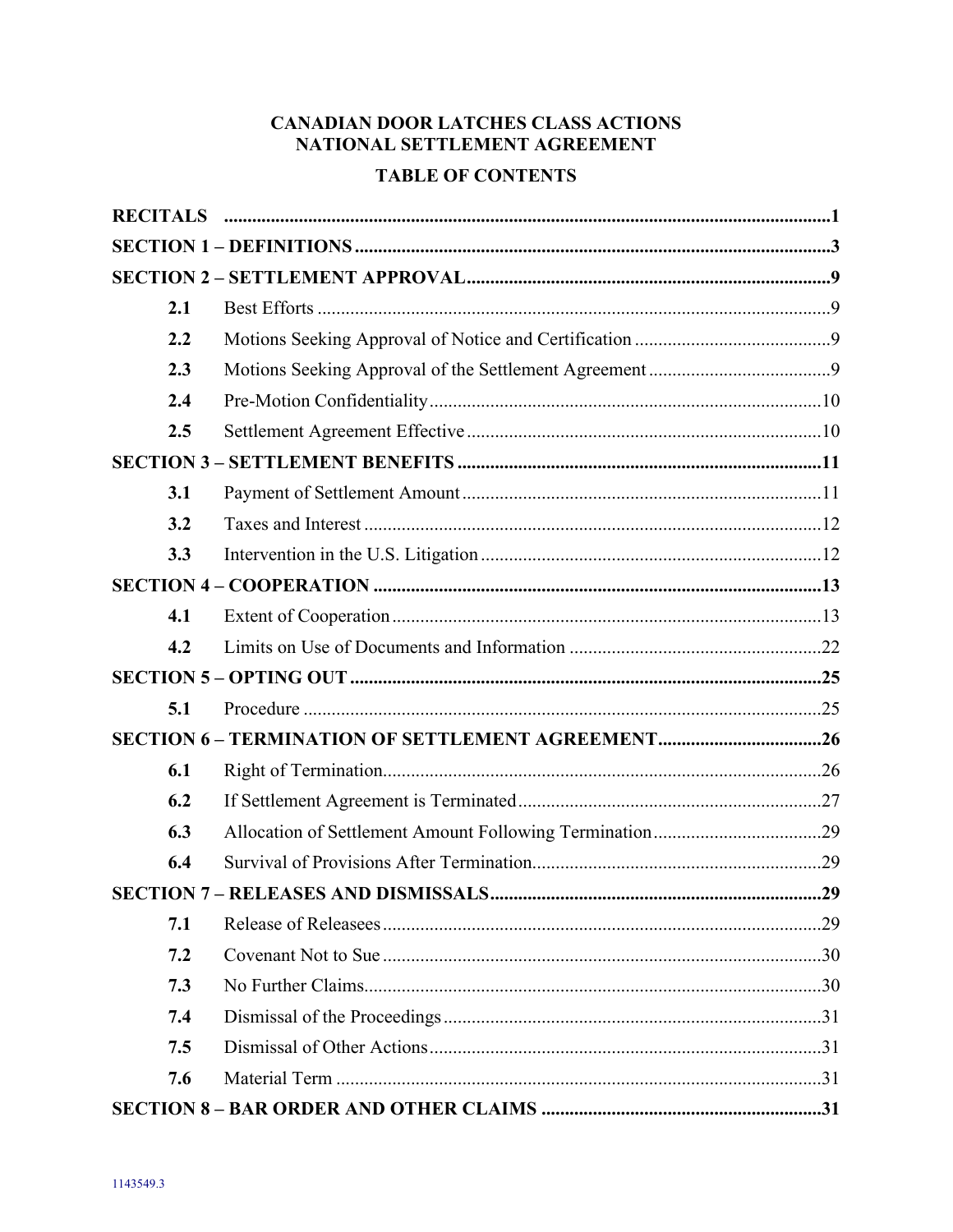|                                                                   | 8.1         |                                                                       |  |  |  |  |
|-------------------------------------------------------------------|-------------|-----------------------------------------------------------------------|--|--|--|--|
|                                                                   | 8.2         |                                                                       |  |  |  |  |
|                                                                   | 8.3         |                                                                       |  |  |  |  |
|                                                                   |             |                                                                       |  |  |  |  |
|                                                                   | 9.1         |                                                                       |  |  |  |  |
|                                                                   | 9.2         |                                                                       |  |  |  |  |
|                                                                   | 9.3         |                                                                       |  |  |  |  |
|                                                                   |             | SECTION 10 - CERTIFICATION FOR SETTLEMENT PURPOSES ONLY 36            |  |  |  |  |
|                                                                   |             |                                                                       |  |  |  |  |
|                                                                   | <b>11.1</b> |                                                                       |  |  |  |  |
|                                                                   | 11.2        |                                                                       |  |  |  |  |
|                                                                   |             |                                                                       |  |  |  |  |
|                                                                   | 12.1        |                                                                       |  |  |  |  |
|                                                                   | 12.2        |                                                                       |  |  |  |  |
|                                                                   |             | <b>SECTION 13 - DISTRIBUTION OF THE SETTLEMENT AMOUNT AND ACCRUED</b> |  |  |  |  |
|                                                                   | 13.1        |                                                                       |  |  |  |  |
|                                                                   | 13.2        |                                                                       |  |  |  |  |
| SECTION 14 - CLASS COUNSEL FEES, DISBURSEMENTS AND ADMINISTRATION |             |                                                                       |  |  |  |  |
|                                                                   | 14.1        |                                                                       |  |  |  |  |
|                                                                   | 14.2        |                                                                       |  |  |  |  |
|                                                                   | 14.3        | Court Approval for Class Counsel Fees and Disbursements41             |  |  |  |  |
|                                                                   |             |                                                                       |  |  |  |  |
|                                                                   | 15.1        |                                                                       |  |  |  |  |
|                                                                   | 15.2        |                                                                       |  |  |  |  |
|                                                                   | 15.3        |                                                                       |  |  |  |  |
|                                                                   | 15.4        |                                                                       |  |  |  |  |
|                                                                   | 15.5        |                                                                       |  |  |  |  |
|                                                                   | 15.6        |                                                                       |  |  |  |  |
|                                                                   | 15.7        |                                                                       |  |  |  |  |
|                                                                   | 15.8        |                                                                       |  |  |  |  |
|                                                                   | 15.9        |                                                                       |  |  |  |  |
|                                                                   | 15.10       |                                                                       |  |  |  |  |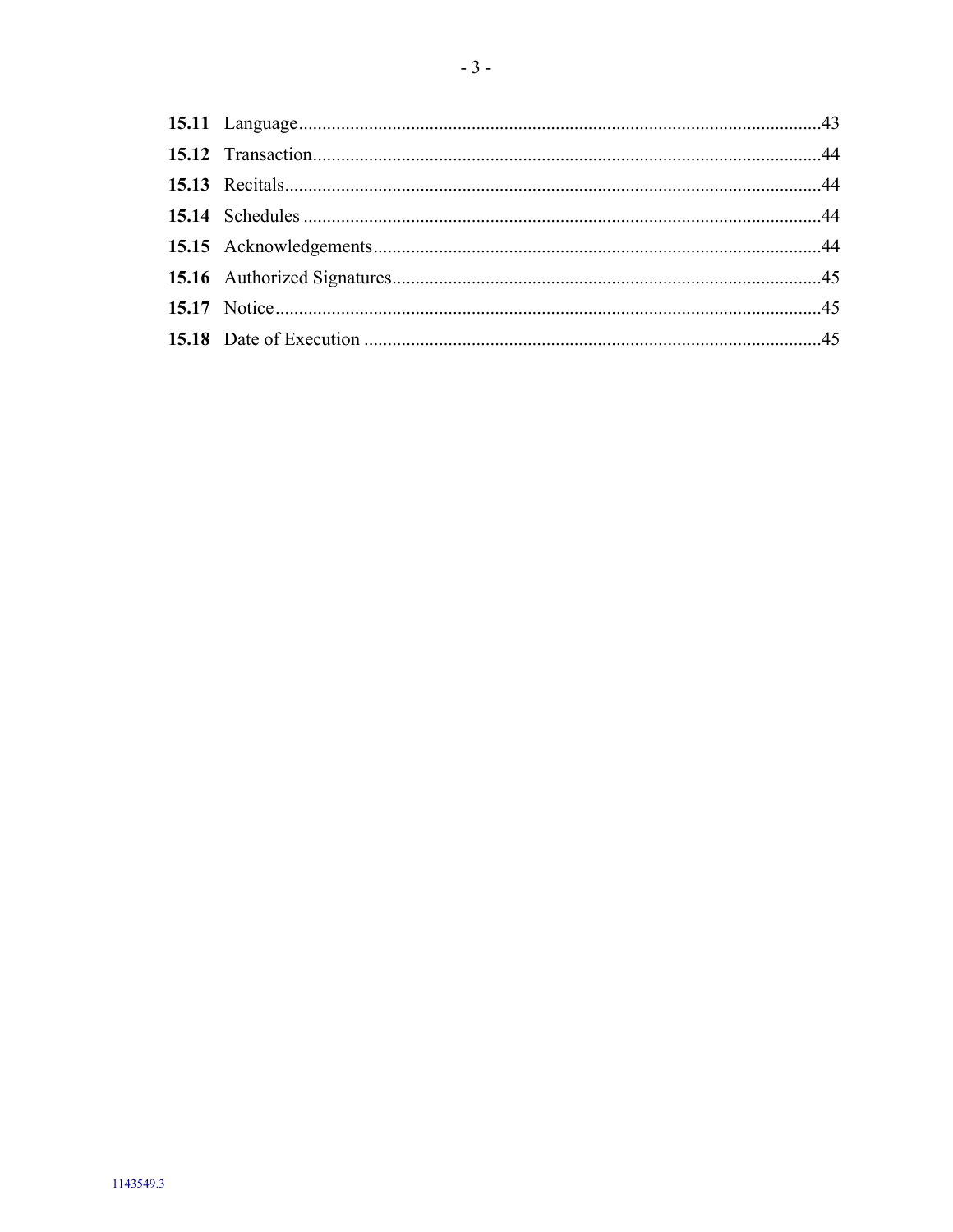### **CANADIAN DOOR LATCHES CLASS ACTIONS NATIONAL SETTLEMENT AGREEMENT**

### **RECITALS**

A. WHEREAS the Proceeding was commenced by the Plaintiffs in Ontario and the Plaintiffs claim class-wide damages allegedly caused as a result of the conduct alleged therein;

B. WHEREAS the Proceeding alleges that some or all of the Releasees participated in unlawful conspiracies to rig bids for, and to raise, fix, maintain or stabilize the prices of Door Latches sold in Canada and elsewhere during the Class Period, contrary to Part VI of the *Competition Act*, RSC 1985, c C-34 and the common law;

C. WHEREAS the Releasees do not admit, through the execution of this Settlement Agreement or otherwise, any allegation of unlawful or otherwise actionable conduct alleged in the Proceeding or the Related Action, or in any Other Actions, and otherwise deny all liability and assert that they have complete defences in respect of the merits of the Proceeding, the Related Action, and any Other Actions or otherwise;

D. WHEREAS the Plaintiffs, Class Counsel and the Settling Defendants agree that neither this Settlement Agreement nor any statement made in the negotiation thereof shall be deemed or construed to be an admission by or evidence against the Releasees or evidence of the truth of any of the Plaintiffs' allegations against the Releasees, which allegations are expressly denied by the Settling Defendants;

E. WHEREAS despite their belief that they are not liable in respect of the claims as alleged in the Proceeding, the Related Action or any Other Actions and have good and reasonable defences in respect of jurisdiction and the merits, the Settling Defendants are entering into this Settlement Agreement in order to achieve a final and nation-wide resolution of all claims asserted or which could have been asserted against the Releasees by the Plaintiffs and the Settlement Classes in the Proceeding, the Related Action and any Other Actions, and to avoid further expense, inconvenience and the distraction of burdensome and protracted litigation;

F. WHEREAS the Settling Defendants do not hereby attorn to the jurisdiction of the Courts or any other court or tribunal in respect of any civil, criminal or administrative process except to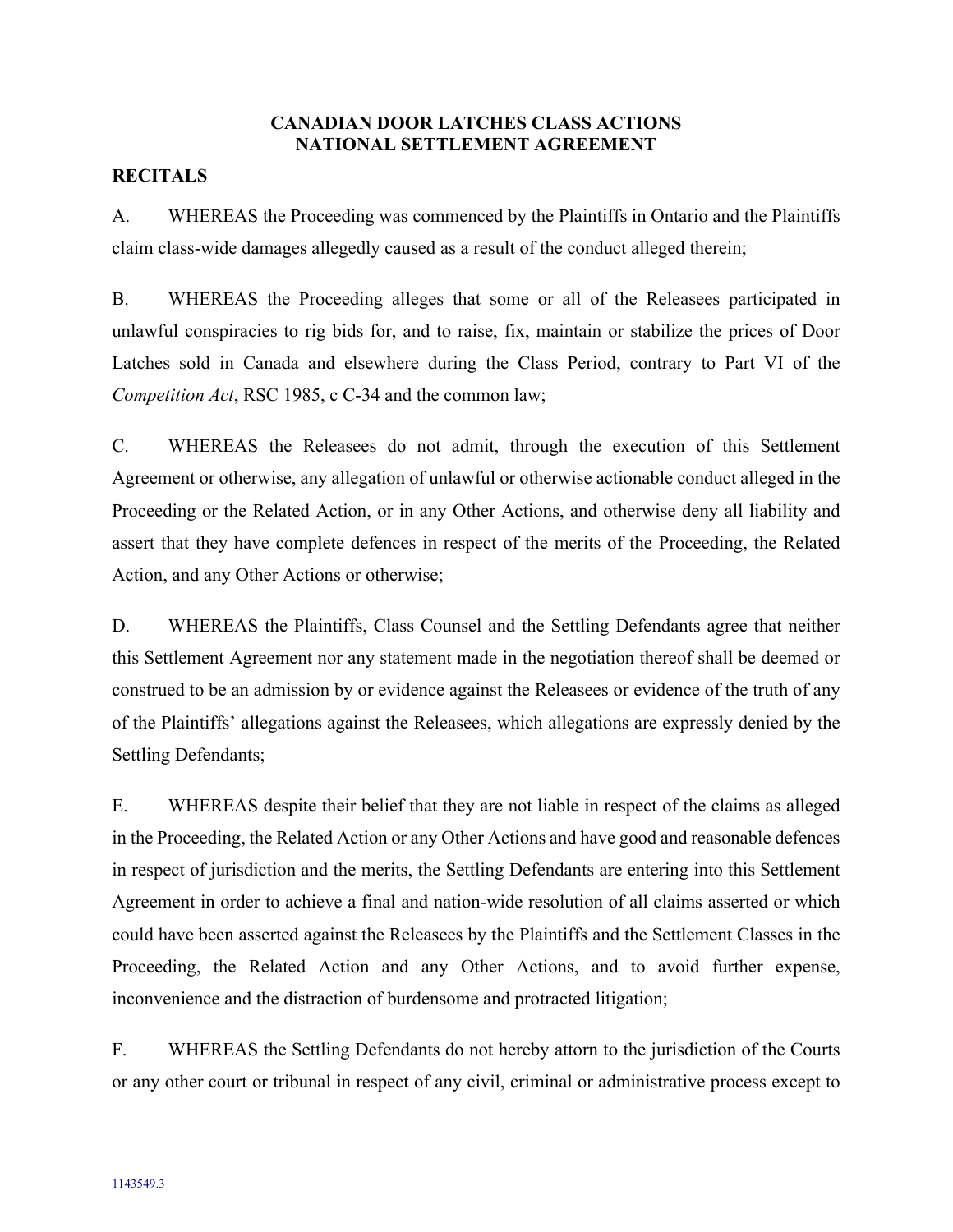the extent they have previously done so in the Proceeding or as expressly provided in this Settlement Agreement with respect to the Proceeding and the Related Action;

G. WHEREAS Counsel for the Settling Defendants and Class Counsel have engaged in arm'slength settlement discussions and negotiations, resulting in this Settlement Agreement relating to Canada;

H. WHEREAS as a result of these settlement discussions and negotiations, the Settling Defendants and the Plaintiffs have entered into this Settlement Agreement, which embodies all of the terms and conditions of the settlement between the Settling Defendants and the Plaintiffs, both individually and on behalf of the Settlement Class the Plaintiffs seek to represent;

I. WHEREAS Class Counsel, on their own behalf and on behalf of the Plaintiffs and the proposed Settlement Class, have reviewed and fully understand the terms of this Settlement Agreement and, based on their analyses of the facts and law applicable to the Plaintiffs' claims, having regard to the burdens and expense associated with prosecuting the Proceeding, including the risks and uncertainties associated with trials and appeals, and having regard to the value of the Settlement Agreement, have concluded that this Settlement Agreement is fair, reasonable and in the best interests of the Plaintiffs and the proposed Settlement Class they seek to represent;

J. WHEREAS the Parties therefore wish to and hereby finally resolve on a national basis, without admission of liability, the Proceeding and any Other Actions as against the Releasees;

K. WHEREAS the Parties consent to certification of the Proceeding as a class proceeding and to the Settlement Classes and Common Issues in respect of the Proceeding solely for the purposes of implementing this Settlement Agreement contingent on approval by the Ontario Court as provided for in this Settlement Agreement, on the express understanding that such certification shall not derogate from the respective rights of the Parties in the event that this Settlement Agreement is not approved, is terminated or otherwise fails to take effect for any reason;

L. WHEREAS the Plaintiffs assert that they are adequate class representatives for the Settlement Class they seek to represent and will seek to be appointed as representative plaintiffs in the Proceeding; and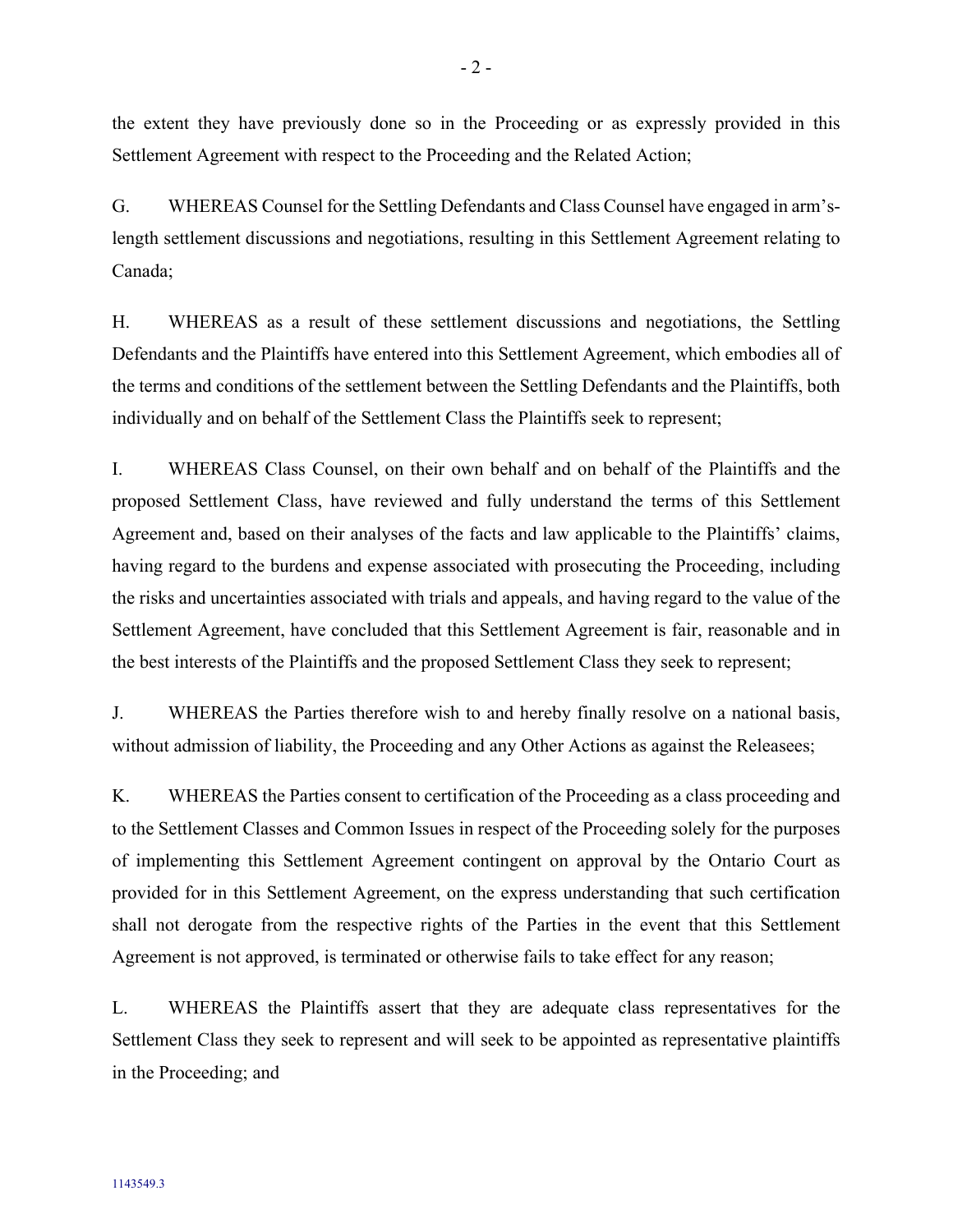M. WHEREAS Klein Lawyers LLP commenced the BC Action in British Columbia and the Quebec Action in Quebec, and has agreed to discontinue the BC Action as against the Settling Defendants, without costs, and to discontinue the application for authorization of the Quebec Action as against the Settling Defendants, without costs, without prejudice to the named plaintiffs being able to participate in any distribution of the Settlement Amount;

NOW THEREFORE, in consideration of the covenants, agreements and releases set forth herein and for other good and valuable consideration, the receipt and sufficiency of which is hereby acknowledged, it is agreed by the Parties that the Proceeding be settled and dismissed with prejudice as to the Settling Defendants only, all without costs as to the Plaintiffs, the Settlement Class they seek to represent, and the Settling Defendants, subject to the approval of the Ontario Court, on the following terms and conditions:

### <span id="page-6-0"></span>**SECTION 1 – DEFINITIONS**

For the purposes of this Settlement Agreement, including the recitals and schedules hereto:

(1) *Administration Expenses* means all fees, disbursements, expenses, costs, taxes and any other amounts incurred or payable by the Plaintiffs, Class Counsel or otherwise for the approval, implementation and operation of this Settlement Agreement, including the costs of notices, but excluding Class Counsel Fees and Class Counsel Disbursements.

(2) *Affected Vehicles* means new Automotive Vehicles containing Door Latches supplied by the Settling Defendants at prices potentially affected by conduct which is the subject of the Proceeding and the Related Action.

(3) *Automotive Vehicle* means passenger cars, sport utility vehicles (SUVs), vans, and light trucks (up to 10,000 lbs).

(4) *BC Action* means the action commenced in the BC Court with the style of cause *Kett v Kiekert AG et al*, VLC-S-S-178928.

(5) *BC Court* means the Supreme Court of British Columbia.

(6) *Certification Date* means the later of the date on which an order granting certification of the Proceeding or the Related Action against one or more Non-Settling Defendants is issued by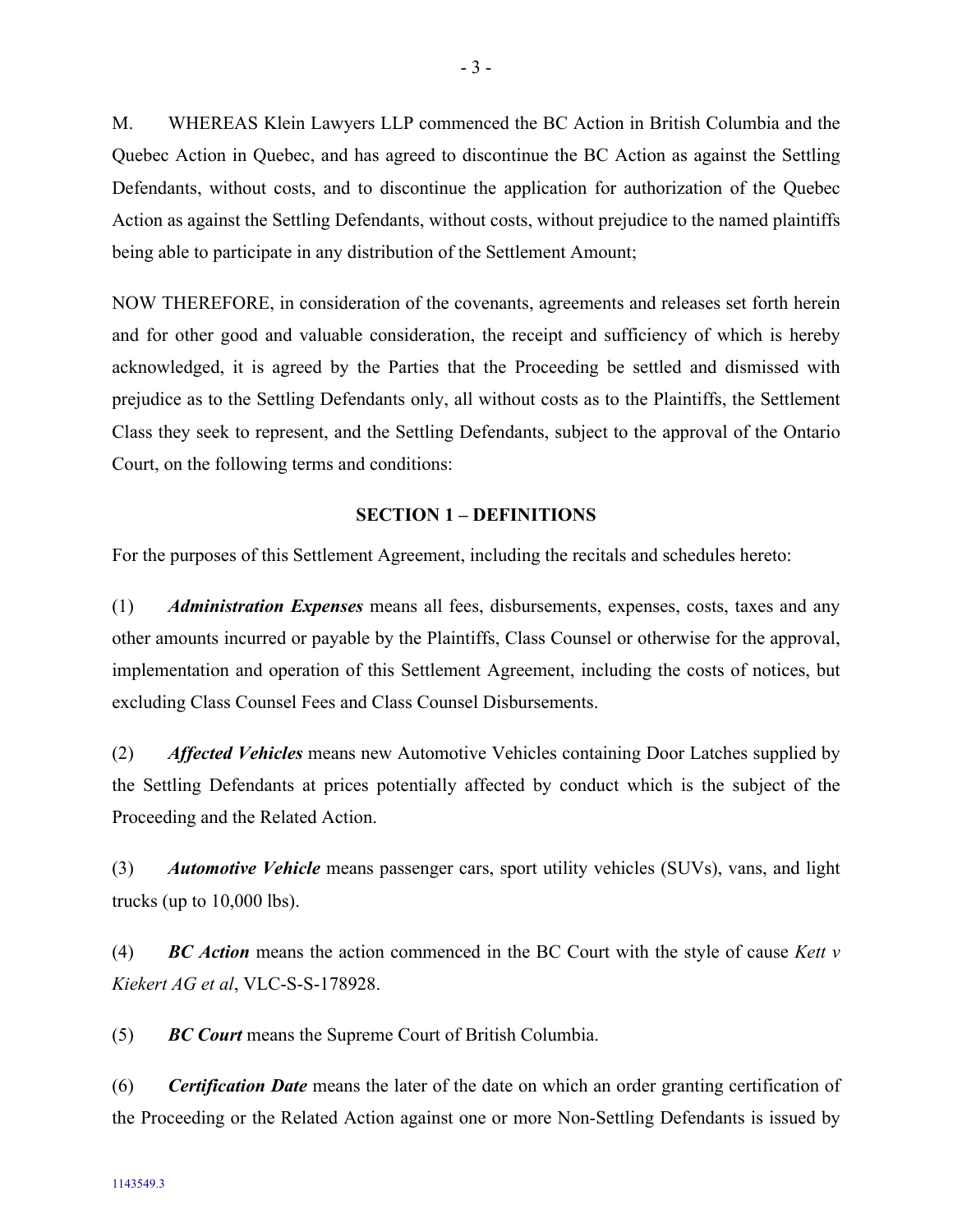the Ontario Court, excluding an order granting certification solely for settlement purposes, and the time to appeal such certification has expired without any appeal being taken, or if an appeal is taken the date of the final disposition of such appeal.

(7) *Claims Administrator* means the firm proposed by Class Counsel and appointed by the Ontario Court to administer the Settlement Amount in accordance with the provisions of this Settlement Agreement and the Distribution Protocol, and any employees of such firm.

(8) *Class Counsel* means Sotos LLP.

(9) *Class Counsel Disbursements* include the disbursements and applicable taxes incurred by Class Counsel in the prosecution of the Proceeding or the Related Action, as well as any adverse costs awards issued against the Plaintiffs in the Proceeding and the Related Action.

(10) *Class Counsel Fees* means the fees of Class Counsel, and any applicable taxes or charges thereon, including any amounts payable as a result of the Settlement Agreement by Class Counsel or the Settlement Class Members to any other body or Person.

(11) *Class Period* means September 1, 2008 to the date of the order certifying the Ontario Action against the Settling Defendants for settlement purposes.

(12) *Common Issue* means: Did the Settling Defendants, or any of them, conspire to fix, raise, maintain, and/or stabilize the prices of Door Latches in Canada and/or elsewhere during the Class Period? If so, what damages, if any, did Settlement Class Members suffer?

(13) *Counsel for the Settling Defendants* means Blake, Cassels & Graydon LLP.

(14) *Courts* means the Ontario Court, the Quebec Court and the BC Court.

(15) *Date of Execution* means the date on the cover page as of which the Parties have executed this Settlement Agreement.

(16) *Defendants* means, in respect of the Proceeding or the Related Action, the Persons named as defendants in the Proceeding or the Related Action, as applicable, as set out in Schedule A, and any Persons added as defendants in the Proceeding or the Related Action, if applicable, in the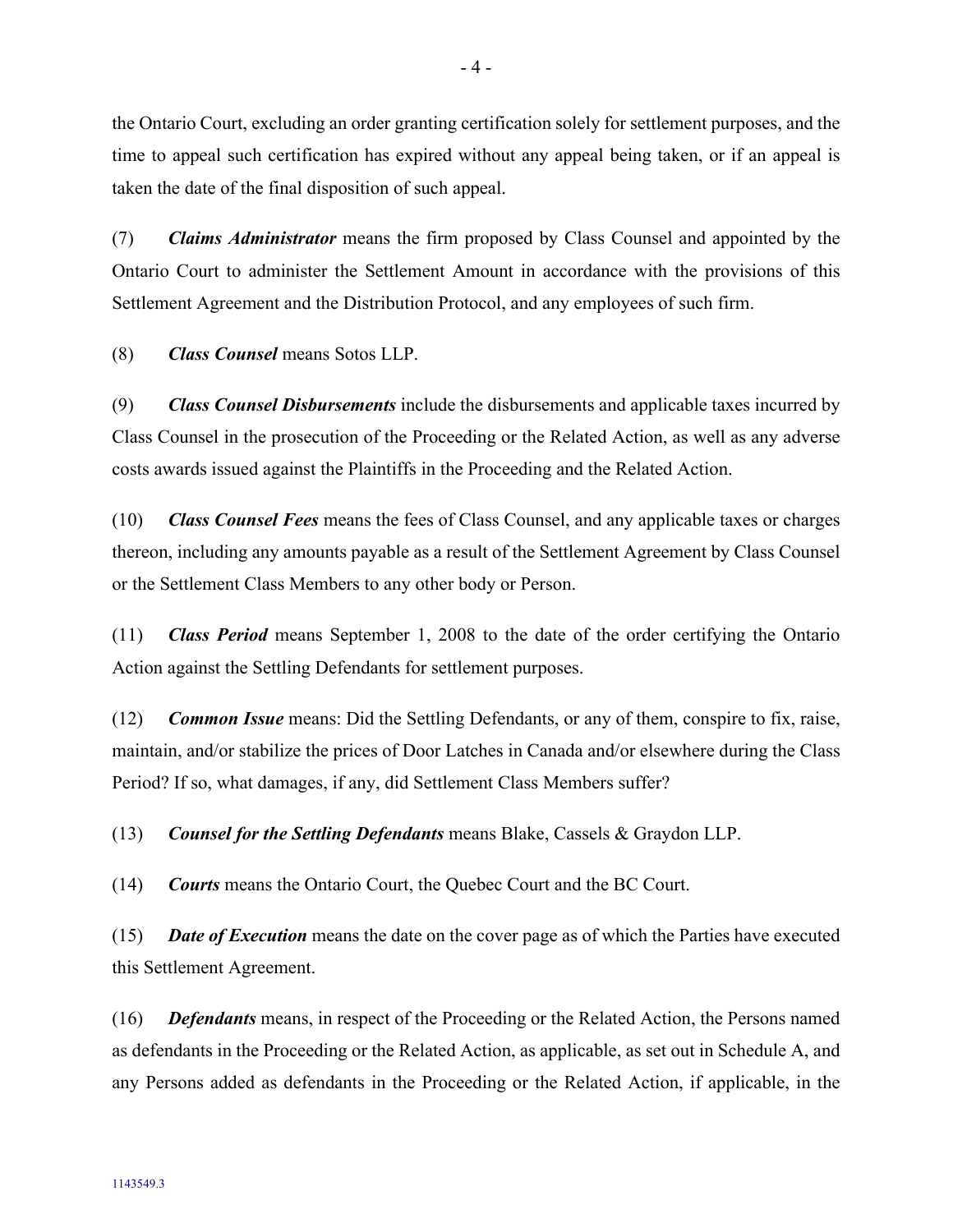future. For greater certainty, Defendants includes the Settling Defendants and the Settled Defendants.

(17) *Distribution Protocol* means the plan for distributing the Settlement Amount and accrued interest, in whole or in part, as approved by the Ontario Court.

(18) *Door Latches* includes side-door latches and latch minimodules (also known as minimodule latches). Side-door latches secure an automotive door to a vehicle body and may be locked to prevent unauthorized access to a vehicle. Latch minimodules include the side-door latches and all of the related mechanical operating components, including the electric lock function.

(19) *Effective Date* means the date when Final Orders have been received from the Ontario Court approving this Settlement Agreement, and the Quebec Action and the BC Action have been discontinued against the Settling Defendants.

(20) *Excluded Person* means each Defendant, the directors and officers of each Defendant, the subsidiaries or affiliates of each Defendant, the entities in which each Defendant or any of that Defendant's subsidiaries or affiliates have a controlling interest and the legal representatives, heirs, successors and assigns of each of the foregoing, and those Persons who validly and timely opt out of the Proceeding or the Related Action in accordance with the order of the Ontario Court.

(21) *Final Order* means a final order, judgment or equivalent decree entered by the Ontario Court approving this Settlement Agreement in accordance with its terms, once the time to appeal such order has expired without any appeal being taken, if an appeal lies, or if the order is appealed, once there has been affirmation of the order upon a final disposition of all appeals.

(22) *Government Entity or Entities* means the Canadian Competition Bureau, the United States Department of Justice, the Japanese Fair Trade Commission, the European Commission, or any other entity of any government.

(23) *Non-Settling Defendant* means, in respect of the Proceeding and the Related Action, any Defendant that is not: (i) a Settling Defendant; (ii) a Settled Defendant; or (iii) a Defendant against whom the Proceeding or the Related Action has been dismissed or discontinued, either before or after the Date of Execution.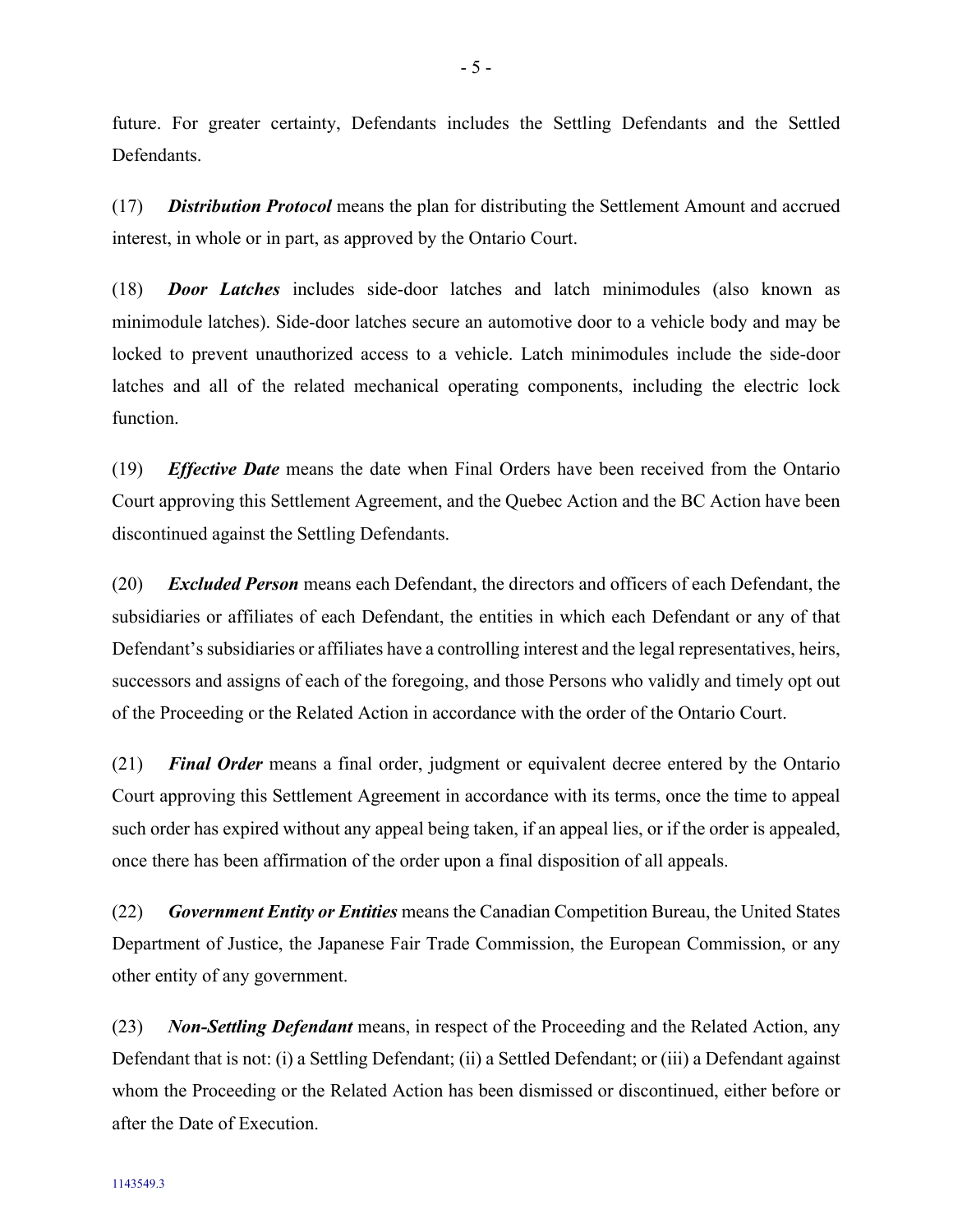(24) *Other Actions* means actions or proceedings, excluding the Proceeding and the Related Action, relating to Released Claims commenced by a Settlement Class Member either before or after the Effective Date, including the BC Action and the Quebec Action.

(25) *Ontario Court* means the Ontario Superior Court of Justice.

(26) *Party and Parties* means the Settling Defendants, the Plaintiffs, and, where necessary, the Settlement Class Members.

(27) *Person* means an individual, corporation, partnership, limited partnership, limited liability company, association, joint stock company, estate, legal representative, trust, trustee, executor, beneficiary, unincorporated association, government or any political subdivision or agency thereof, and any other business or legal entity and their heirs, predecessors, successors, representatives, or assignees.

(28) *Plaintiffs* means, in respect of the Proceeding or the Related Action, the entities named as plaintiffs as set out in Schedule A.

(29) *Proceeding* means the proceeding as defined in Schedule A and includes any action subsequently consolidated into such action.

(30) *Proportionate Liability* means the proportion of any judgment that, had the Settling Defendants not settled, the Ontario Court would have apportioned to the Releasees in respect of the allegations in the Proceeding or the Related Action.

(31) *Purchase Price* means the sale price paid by Settlement Class Members for Door Latches purchased during the Class Period, less any rebates, delivery, or shipping charges, taxes, and any other form of discounts.

(32) *Related Action* means the Related Action, as defined in Schedule A and includes any action subsequently consolidated into the Related Action.

(33) *Quebec Action* means the action commenced in the Quebec Court with the style of cause *Dallaire v Keikert AG et al*, 500-06-000983-193.

(34) *Quebec Court* means the Superior Court of Quebec.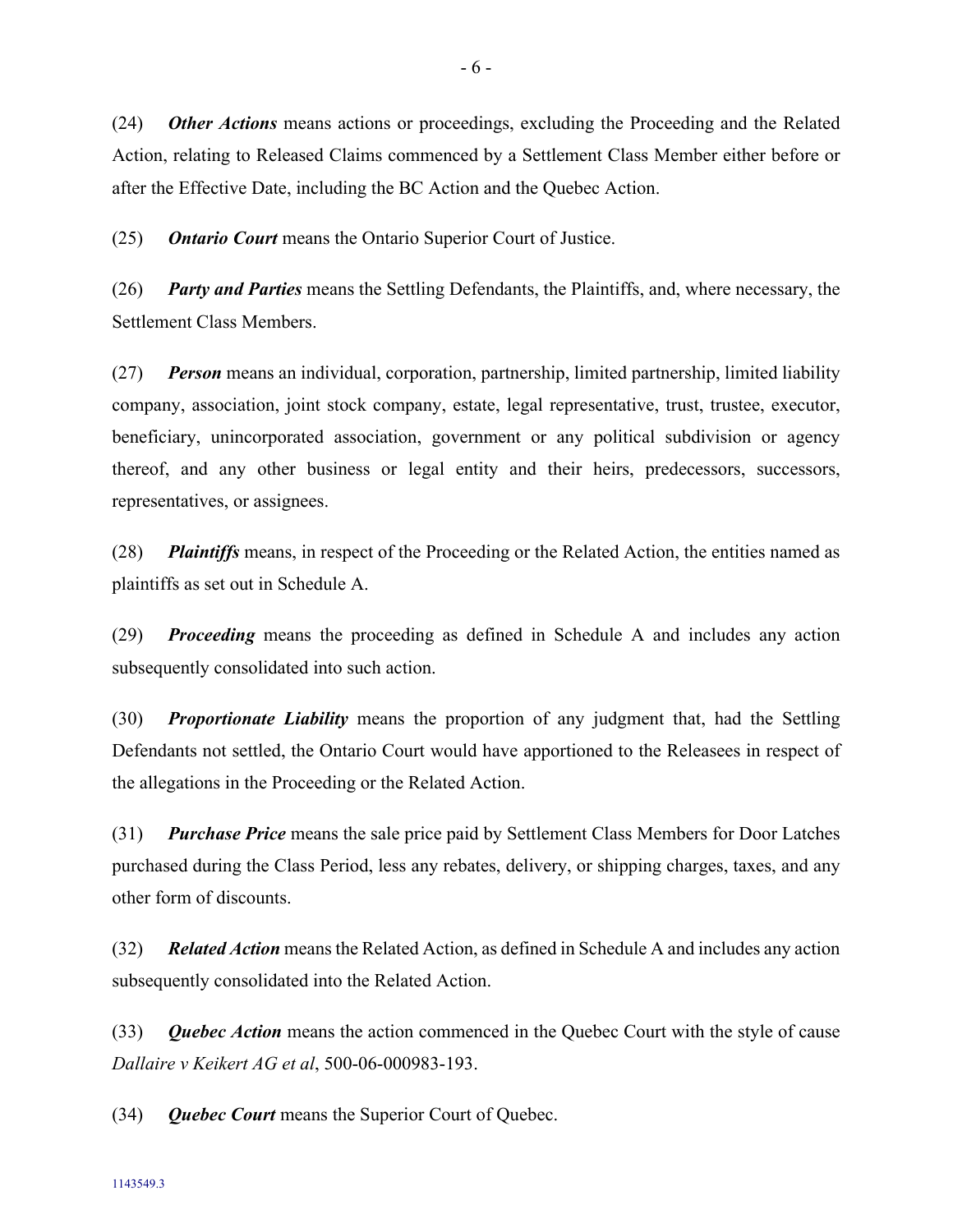- 7 -

action, whether class, individual or otherwise in nature, whether personal or subrogated, damages of any kind (including compensatory, punitive or other damages) whenever incurred, liabilities of any nature whatsoever, including interest, costs, expenses, class administration expenses (including Administration Expenses), penalties, and lawyers' fees (including Class Counsel Fees and Class Counsel Disbursements), known or unknown, suspected or unsuspected, actual or contingent, liquidated or unliquidated, in law, under statute or in equity, that any of the Releasors ever had, now has or hereafter can, shall or may have, relating in any way to the purchase, sale, pricing, discounting, manufacturing, marketing, offering, or distributing of Door Latches, whether purchased directly or indirectly, including as part of an Automotive Vehicle, including any claims for consequential, subsequent or follow-on harm that arises after the date hereof in respect of any agreement, combination, conspiracy or conduct that occurred during the Class Period. However, the Released Claims do not include: (i) claims based on negligence, personal injury, breach of contract, bailment, failure to deliver lost goods, damaged or delayed goods, product defect, breach of warranty, securities or similar claims between the Parties that relate to Door Latches (unless such claims allege anticompetitive conduct or anticompetitive communications among competitors); (ii) claims brought (whether before or after the Effective Date) outside of Canada relating to purchases of Door Latches outside of Canada; (iii) claims brought (whether before or after the Effective Date) under laws other than those of Canada relating to purchases of Door Latches outside of Canada; or (iv) claims concerning any automotive part other than Door Latches, where such claims do not concern Door Latches.

(36) *Releasees* means, jointly and severally, individually and collectively, the Settling Defendants and all of their present and former direct and indirect parents, owners, subsidiaries, divisions, affiliates, associates (as defined in the *Canada Business Corporations Act*, RSC 1985, c C-44), partners, joint ventures, franchisees, dealers, insurers, and all other Persons, partnerships or corporations with whom any of the former have been, or are now, affiliated, and all of their respective past, present and future officers, directors, employees, agents, mandataries, shareholders, attorneys, trustees, servants and representatives, members, managers and the predecessors, successors, purchasers, heirs, executors, administrators and assigns of each of the foregoing, excluding always the Non-Settling Defendants and the Non-Settling Defendants' present and former direct and indirect parents, owners, subsidiaries, divisions, and affiliates.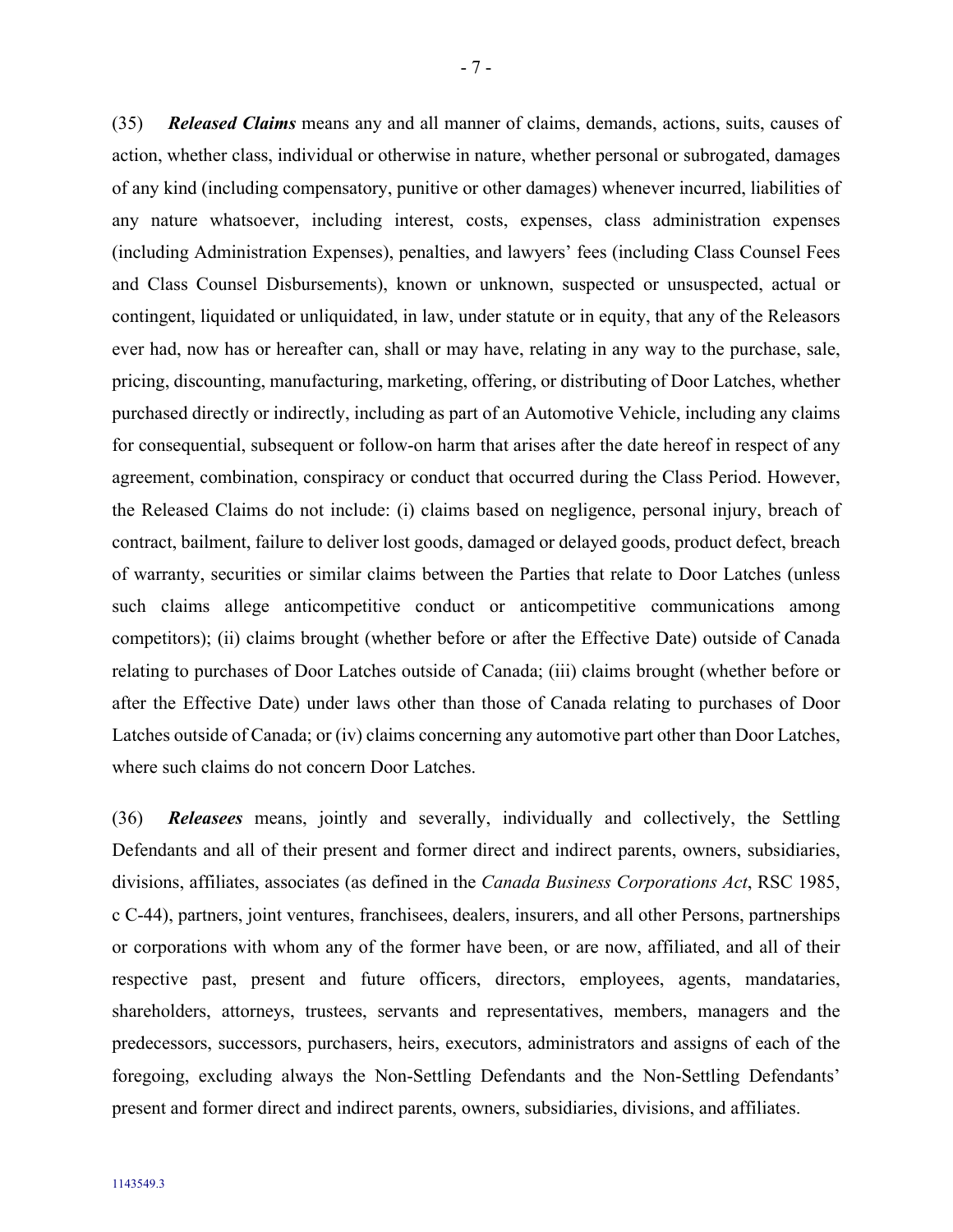(37) *Releasors* means, jointly and severally, individually and collectively, the Plaintiffs and the Settlement Class Members, on behalf of themselves and any Person or entity claiming by or through them as a parent, subsidiary, affiliate, predecessor, successor, shareholder, partner, director, owner of any kind, agent, principal, employee, contractor, attorney, heir, executor, administrator, insurer, devisee, assignee, or representative of any kind, other than Persons who validly and timely opt out of the Proceeding or the Related Action in accordance with the orders of the Ontario Court.

(38) *Settled Defendants* means, in respect of the Proceeding or the Related Action, any Defendant (excluding the Settling Defendants) that executes its own settlement agreement with the Plaintiffs in the Proceeding or the Related Action, and whose settlement agreement becomes effective in accordance with its terms, whether or not such settlement agreement is in existence at the Date of Execution.

(39) *Settlement Agreement* means this agreement, including the recitals and schedules.

(40) *Settlement Amount* means USD\$300,000.00.

(41) *Settlement Class* means all Persons in Canada who, during the Class Period, purchased, Door Latches; or who purchased and/or leased a new Automotive Vehicle containing Door Latches. Excluded Persons are excluded from the Settlement Class.

(42) *Settlement Class Member* means a member of a Settlement Class.

(43) *Settling Defendants* means Kiekert AG and Kiekert USA Inc.

(44) *Trust Account* means a guaranteed investment vehicle, liquid money market account or equivalent security with a rating equivalent to or better than that of a Canadian Schedule I bank (a bank listed in Schedule I of the *Bank Act*, SC 1991, c 46) held at a Canadian financial institution under the control of Class Counsel or the Claims Administrator, once appointed, for the benefit of the Settlement Class Members or the Settling Defendants, as provided for in this Settlement Agreement.

(45) *U.S. Litigation* means the consolidated class action proceedings, in which a plaintiff alleges that certain auto parts manufacturers rigged bids for, and/or conspired to raise, fix, maintain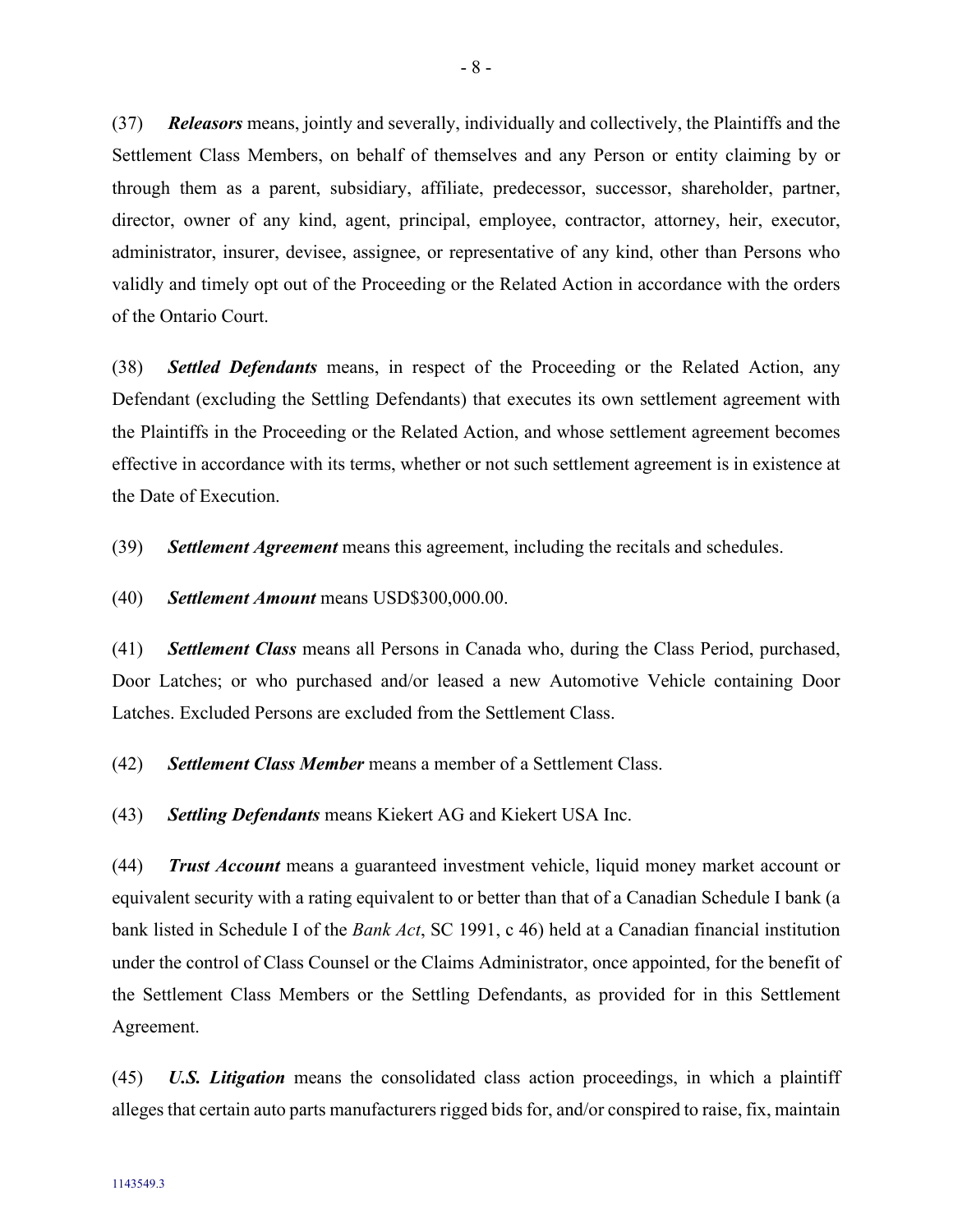or stabilize the prices of Door Latches, in which the Settling Defendants are named as parties, currently pending in the United States District Court for the Eastern District of Michigan, Southern Division, including Case No. 2:17-cv-11637 (re: Door Latches).

(46) *U.S. Protective Order* means the Stipulation and Protective Order Governing the Production and Exchange of Confidential Information No. 12-md-2311 (E.D. Mich. July 10, 2012) (ECF No. 200) issued in the U.S. Litigation.

(47) *U.S. Settlement Agreement* includes any class settlement reached with the Settling Defendants in the U.S. Litigation.

### **SECTION 2– SETTLEMENT APPROVAL**

### <span id="page-12-1"></span><span id="page-12-0"></span>**2.1 Best Efforts**

(1) The Parties shall use their best efforts to implement this Settlement Agreement and to secure the prompt, complete and final dismissal with prejudice of the Proceeding as against the Settling Defendants and discontinuances of the Quebec Action and BC Action as against the Settling Defendants.

(2) Class Counsel will make best efforts to encourage Klein Lawyers LLP to secure the prompt discontinuances described in Section [2.5\(2\).](#page-13-2)

### <span id="page-12-2"></span>**2.2 Motions Seeking Approval of Notice and Certification**

<span id="page-12-4"></span>(1) The Plaintiffs shall file motions before the Ontario Court, as soon as practicable after the Date of Execution, for orders approving the notices described in Section [11.1\(1\)](#page-40-5) and orders certifying the Proceeding as a class proceeding as against the Settling Defendants (for settlement purposes only).

(2) The order approving the notices described in Sectio[n 11.1\(1\)](#page-40-5) and certifying the Proceedings for settlement purposes shall be substantially in the form attached as Schedule C.

### <span id="page-12-3"></span>**2.3 Motions Seeking Approval of the Settlement Agreement**

(1) The Plaintiffs shall make best efforts to file motions before the Ontario Court for orders approving this Settlement Agreement as soon as practicable after: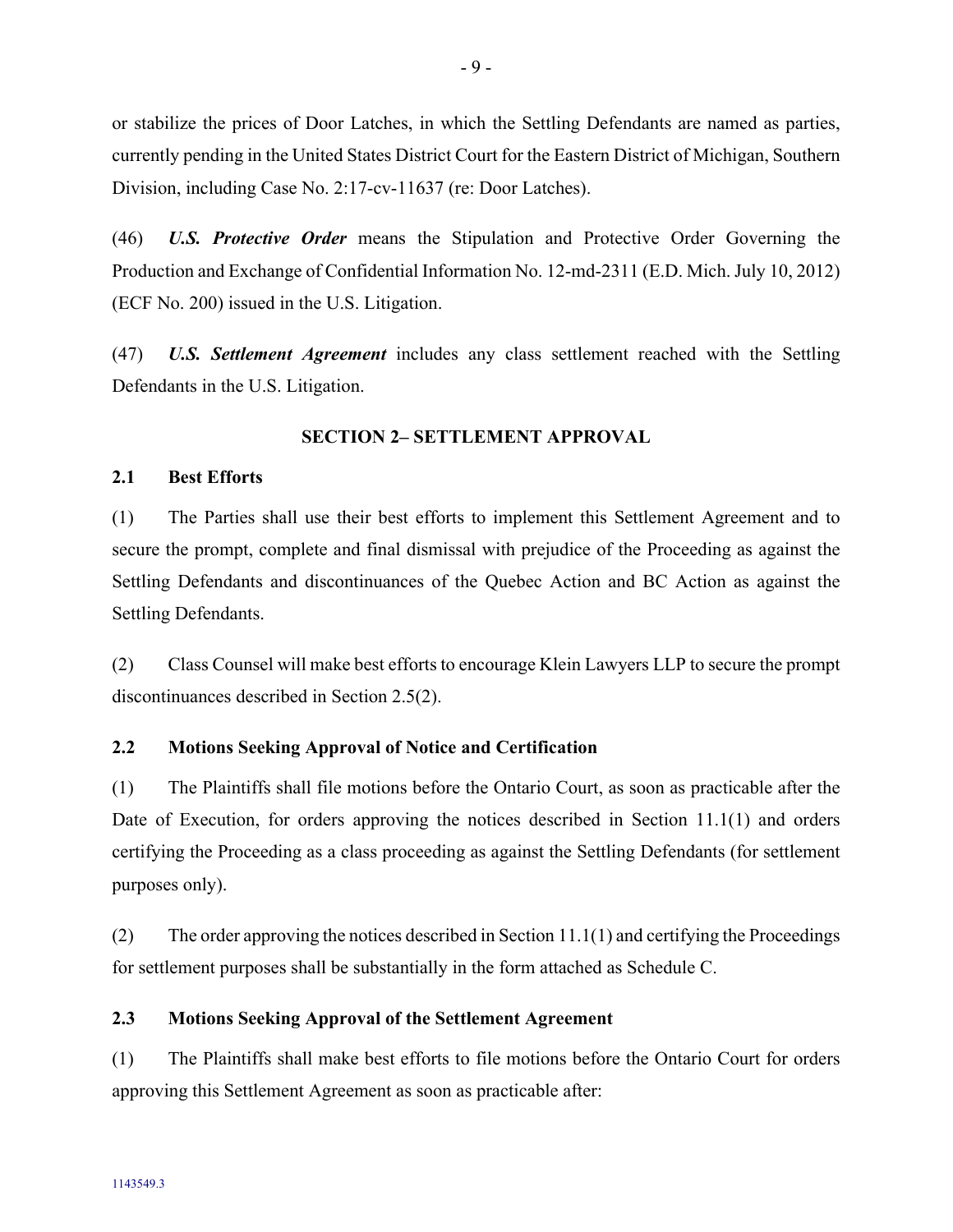- (a) the orders referred to in Section [2.2\(1\)](#page-12-4) have been granted; and
- (b) the notices described in Section  $11.1(1)$  have been published.

(2) The orders approving this Settlement Agreement shall be substantially in the form attached as Schedule C.

### <span id="page-13-0"></span>**2.4 Pre-Motion Confidentiality**

(1) Until the motion required by Section [2.2\(](#page-12-2)1) is brought, the Parties shall keep all of the terms of the Settlement Agreement confidential and shall not disclose them without the prior consent of Counsel for the Settling Defendants and Class Counsel, as the case may be, except as required for the purposes of financial reporting, the preparation of financial records (including tax returns and financial statements), as necessary to give effect to its terms, or as otherwise required by law.

#### <span id="page-13-1"></span>**2.5 Settlement Agreement Effective**

(1) This Settlement Agreement shall only become final on the Effective Date.

<span id="page-13-2"></span>(2) The Parties agree that each of the following is a condition of this Settlement Agreement becoming final (together, the "Conditions of Settlement"):

- (a) make best efforts to have the order referred to in Section [2.3](#page-12-3) registered at the court registry in British Columbia in accordance with the *Enforcement of Canadian Judgments and Decrees Act*, SBC 2003, ch. 29, or, failing this, commence an application in the BC Court for an order recognizing the order referred to in Section [2.3,](#page-12-3) all without costs to any Parties;
- (b) the prompt, complete and final discontinuance of the BC Action as against the Settling Defendants, without costs; and
- (c) the prompt, complete and final discontinuance of the application to authorize the Quebec Action as against the Settling Defendants, without costs.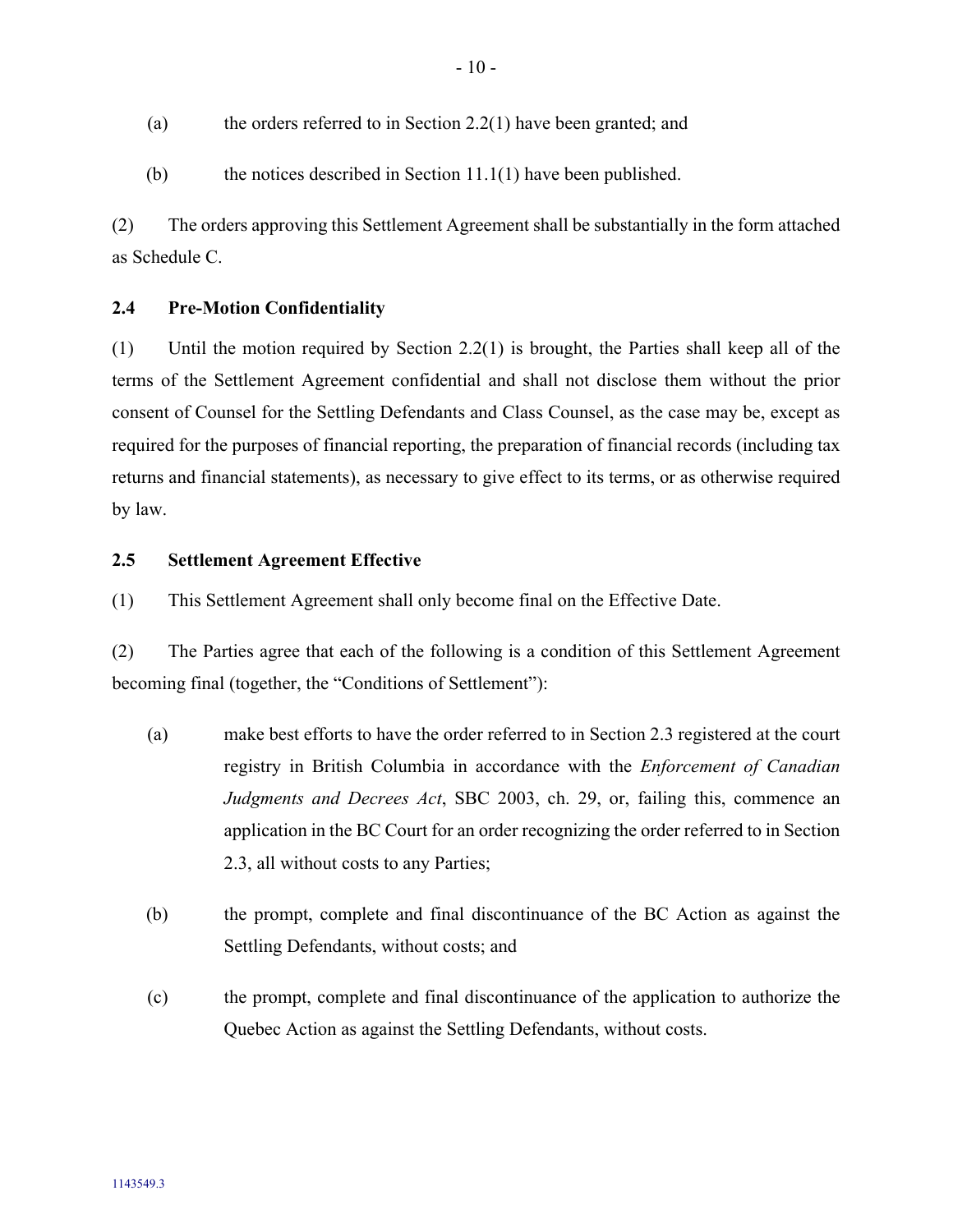#### <span id="page-14-0"></span>**SECTION 3 – SETTLEMENT BENEFITS**

### <span id="page-14-1"></span>**3.1 Payment of Settlement Amount**

<span id="page-14-2"></span>(1) Within sixty (60) days of the Date of Execution, the Settling Defendants shall pay the Settlement Amount to Class Counsel, for deposit into the Trust Account.

(2) Payment of the Settlement Amount shall be made by wire transfer. At least ten (10) days prior to the Settlement Amount becoming due, Class Counsel will provide, in writing, the following information necessary to complete the wire transfer: name of bank, address of bank, ABA number, SWIFT number, name of beneficiary, beneficiary's bank account number, beneficiary's address, and bank contact details.

(3) The Settlement Amount and other consideration to be provided in accordance with the terms of this Settlement Agreement shall be provided in full satisfaction of the Released Claims against the Releasees.

(4) The Settlement Amount shall be all-inclusive of all amounts, including interest, costs, Administration Expenses, Class Counsel Fees and Class Counsel Disbursements.

(5) The Releasees shall have no obligation to pay any amount in addition to the Settlement Amount, for any reason, pursuant to or in furtherance of this Settlement Agreement, the Proceeding, the Related Action, or any Other Actions.

(6) Once a Claims Administrator has been appointed, Class Counsel shall transfer control of the related portion of the Trust Account to the Claims Administrator.

<span id="page-14-3"></span>(7) Class Counsel and the Claims Administrator shall maintain the Trust Account as provided for in this Settlement Agreement.

(8) Class Counsel and the Claims Administrator shall not pay out all or any part of the monies in the Trust Account, except in accordance with this Settlement Agreement, or in accordance with an order of the Ontario Court obtained after notice to the Parties.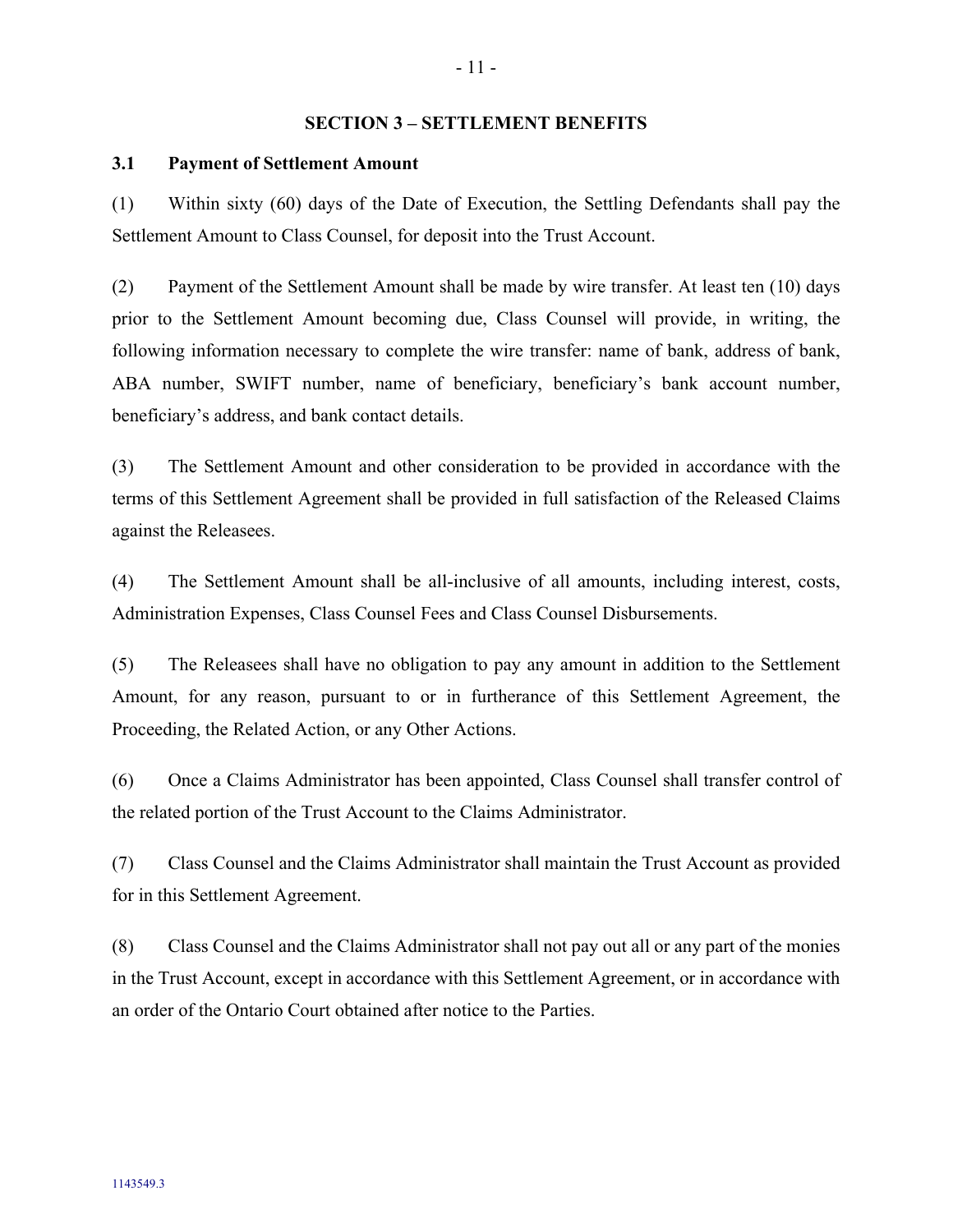### <span id="page-15-0"></span>**3.2 Taxes and Interest**

(1) Except as hereinafter provided, all interest earned on the Settlement Amount in the Trust Account shall accrue to the benefit of the Settlement Classes and shall become and remain part of the Trust Account.

(2) Subject to Section [3.2\(3\),](#page-15-2) all taxes payable on any interest which accrues on the Settlement Amount in the Trust Account shall be paid from the Trust Account. Class Counsel or the Claims Administrator, as appropriate, shall be solely responsible to fulfill all tax reporting and payment requirements arising from interest on the Settlement Amount in the Trust Account, including any obligation to make tax payments. All taxes (including interest and penalties) due with respect to the interest earned by the Settlement Amount shall be paid from the Trust Account.

<span id="page-15-2"></span>(3) The Settling Defendants shall have no responsibility to make any filings relating to the Trust Account and will have no responsibility to pay tax on any interest earned on the Settlement Amount or pay any taxes on the monies in the Trust Account, unless this Settlement Agreement is not approved, is terminated, or otherwise fails to take effect for any reason, in which case the interest earned on the Settlement Amount in the Trust Account or otherwise shall be paid to the Settling Defendants who, in such case, shall be responsible for the payment of all taxes on such interest not previously paid by Class Counsel or the Claims Administrator.

#### <span id="page-15-1"></span>**3.3 Intervention in the U.S. Litigation**

(1) The Settling Defendants and other Releasees shall not oppose any application that may be brought by or on behalf of the Plaintiffs to: (i) intervene in the U.S. Litigation in order to gain access to discovery documents and other documents and information subject to a protective order granted in the U.S. Litigation that are relevant to the Proceeding or the Related Action; or (ii) compel a U.S. resident to "giv[e] his testimony or statement, or produc[e] a document or other thing, for use in a proceeding in a foreign or international tribunal" pursuant to Title 28 of the United States Code §1782 for the prosecution of the Proceeding or the Related Action; provided such application is not otherwise inconsistent with the terms of this Settlement Agreement, including Section [4.1\(14\).](#page-23-0) However, it is understood and agreed that neither the Settling Defendants nor the other Releasees have any obligation to bring or otherwise participate in such an application.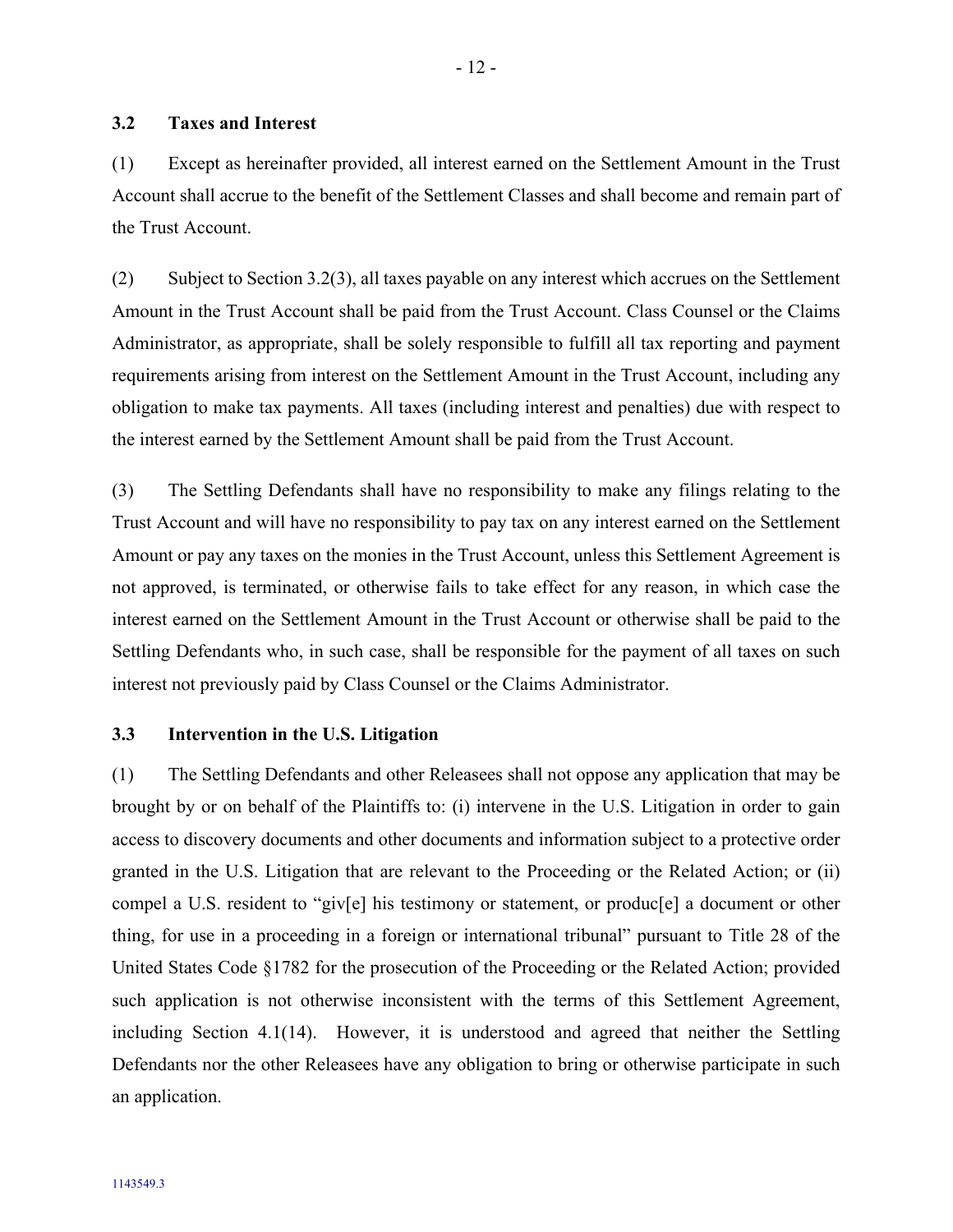#### <span id="page-16-0"></span>**SECTION 4 – COOPERATION**

### <span id="page-16-1"></span>**4.1 Extent of Cooperation**

(1) The scope of the Settling Defendants' obligations to cooperate under this Settlement Agreement as set out in this Section 4.1 is limited to only the Proceeding and the Related Action which, at the time of the delivery of the cooperation specified herein, are ongoing against one or more Non-Settling Defendants and only to the extent reasonably necessary to prosecute the Proceedings or the Related Action. The cooperation shall be made available to Class Counsel in the Proceeding or Related Action.

(2) Notwithstanding the foregoing, the cooperation shall also be made available to Camp Fiorante Matthews Mogerman LLP and/or Siskinds Desmeules s.e.n.c.r.l, to the extent that Camp Fiorante Matthews Mogerman LLP and/or Siskinds Desmeules s.e.n.c.r.l are assisting Class Counsel in the prosecution of the Proceedings. Cooperation will take place in a manner that is in compliance with the Settling Defendants' obligations to Government Entities. All of the Settling Defendants' cooperation obligations herein, will be required solely if a written request is made by Class Counsel acting reasonably.

<span id="page-16-2"></span>(3) Within thirty (30) days of the Date of Execution, or such other time period as Class Counsel and the Settling Defendants may reasonably agree, subject to the other provisions of this Settlement Agreement, Counsel for the Settling Defendants will meet with Class Counsel in Canada, or at some other location mutually agreed to by the Parties, or attend via video conference if necessary or appropriate, to provide an oral evidentiary proffer which will include information originating with the Settling Defendants that is not covered by privilege relating to the allegations in the Proceeding and the Related Action. The proffer shall not exceed one (1) meeting of no more than one (1) business day. Counsel for the Settling Defendants shall make themselves available for reasonable follow-up questions by Class Counsel. Notwithstanding any other provision of this Settlement Agreement, and for greater certainty, it is agreed that all statements made and information provided by Counsel for the Settling Defendants are privileged, will be kept strictly confidential, and may not be directly or indirectly disclosed to any other Person, unless disclosure is ordered by the Ontario Court. Further, absent a court order, Class Counsel will not attribute any factual information obtained from the proffer to the Settling Defendants and/or Counsel for the Settling Defendants. Notwithstanding the foregoing, Class Counsel may: (i) use information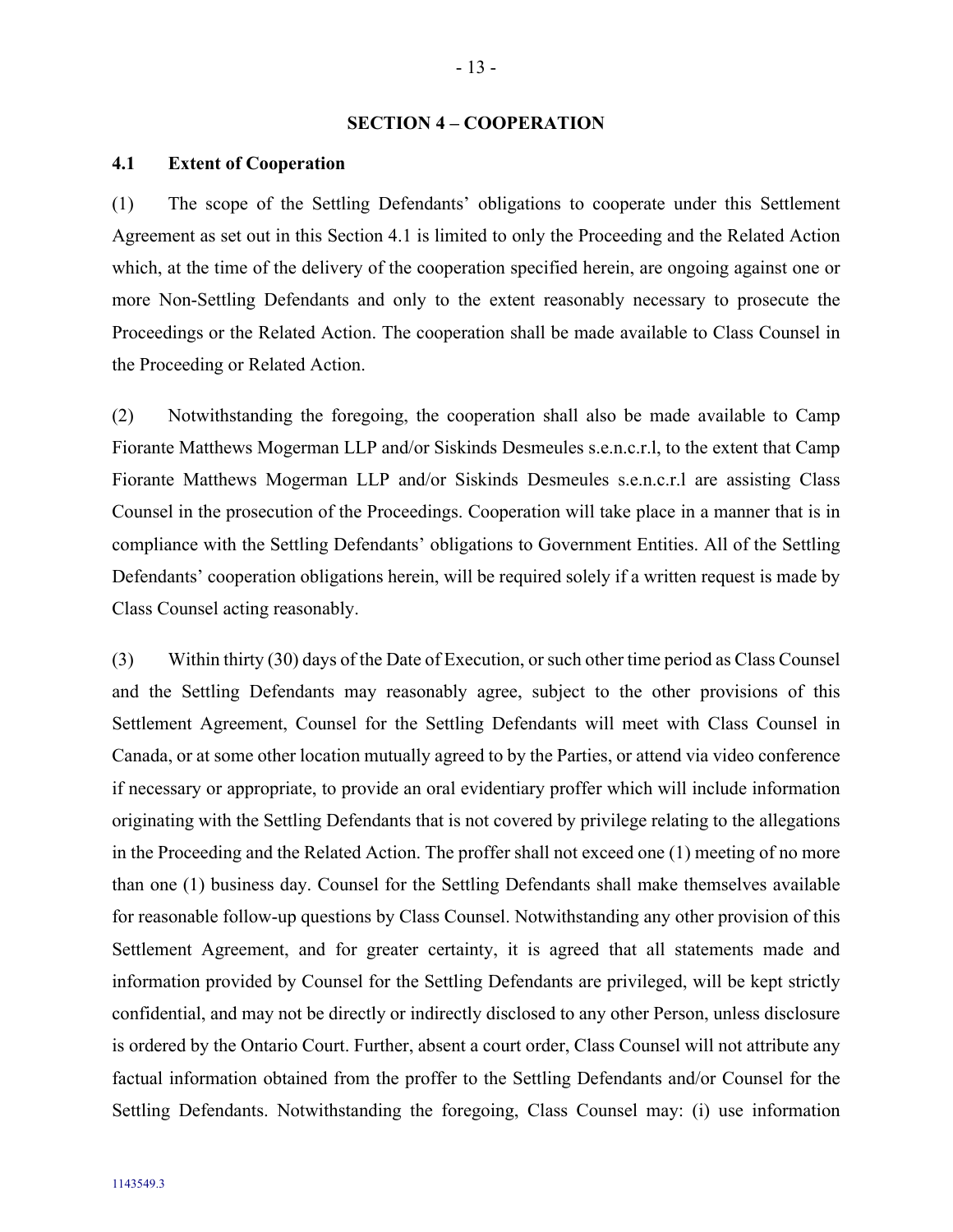obtained from the proffer in the prosecution of the Proceeding and the Related Action, including for the purpose of developing the Distribution Protocol or any other allocation plan relating to any settlement or judgment proceeds, except the prosecution of any claims against Releasees; and (ii) rely on such information to certify that, to the best of Class Counsel's knowledge, information and belief, such information has evidentiary support or will likely have evidentiary support after reasonable opportunity for further investigation or discovery, but, absent a court order, the Plaintiffs shall not introduce any information from a proffer into the record or subpoena any Counsel for the Settling Defendants related to a proffer.

<span id="page-17-0"></span>(4) After the Certification Date, at the request of Class Counsel acting in good faith and as reasonably necessary for the contested prosecution of the Proceeding, the Settling Defendants shall make reasonable efforts to provide to Class Counsel, within ninety (90) days of receiving the request, or at a time mutually agreed upon by the Parties, the following:

- <span id="page-17-2"></span>(a) transactional sales data as has already been produced or as agreed to be produced in the context of the U.S. Settlement Agreement and any pre-existing translations into English of such data. The transactional sales data will be provided in Excel or such other format in which it was produced or as agreed to be produced in connection with the U.S. Settlement Agreement, and shall be delivered as a separate production from the documents to be delivered pursuant to Section  $4.1(4)(c)$  $4.1(4)(c)$  $4.1(4)(c)$  or identified by bates number as part of the production of documents to be delivered pursuant to Section [4.1](#page-16-1)[\(4\)](#page-17-0)[\(c\);](#page-17-1)
- (b) reasonable assistance in understanding the transactional sales data produced by the Settling Defendants, through Counsel for the Settling Defendants, including a reasonable number of written and/or telephonic communications with Class Counsel and/or the Plaintiffs' experts and between technical personnel;
- <span id="page-17-1"></span>(c) electronic copies of any documents (as defined in Rule 30.01 of the Ontario *Rules of Civil Procedure*) regarding Door Latches produced or made available by the Settling Defendants in the U.S. Litigation, including any documents produced or agreed to be produced by the Settling Defendants pursuant to the U.S. Settlement Agreement, and any pre-existing translations into English of such documents as they were produced in the U.S. Litigation, and any pre-existing and non-privileged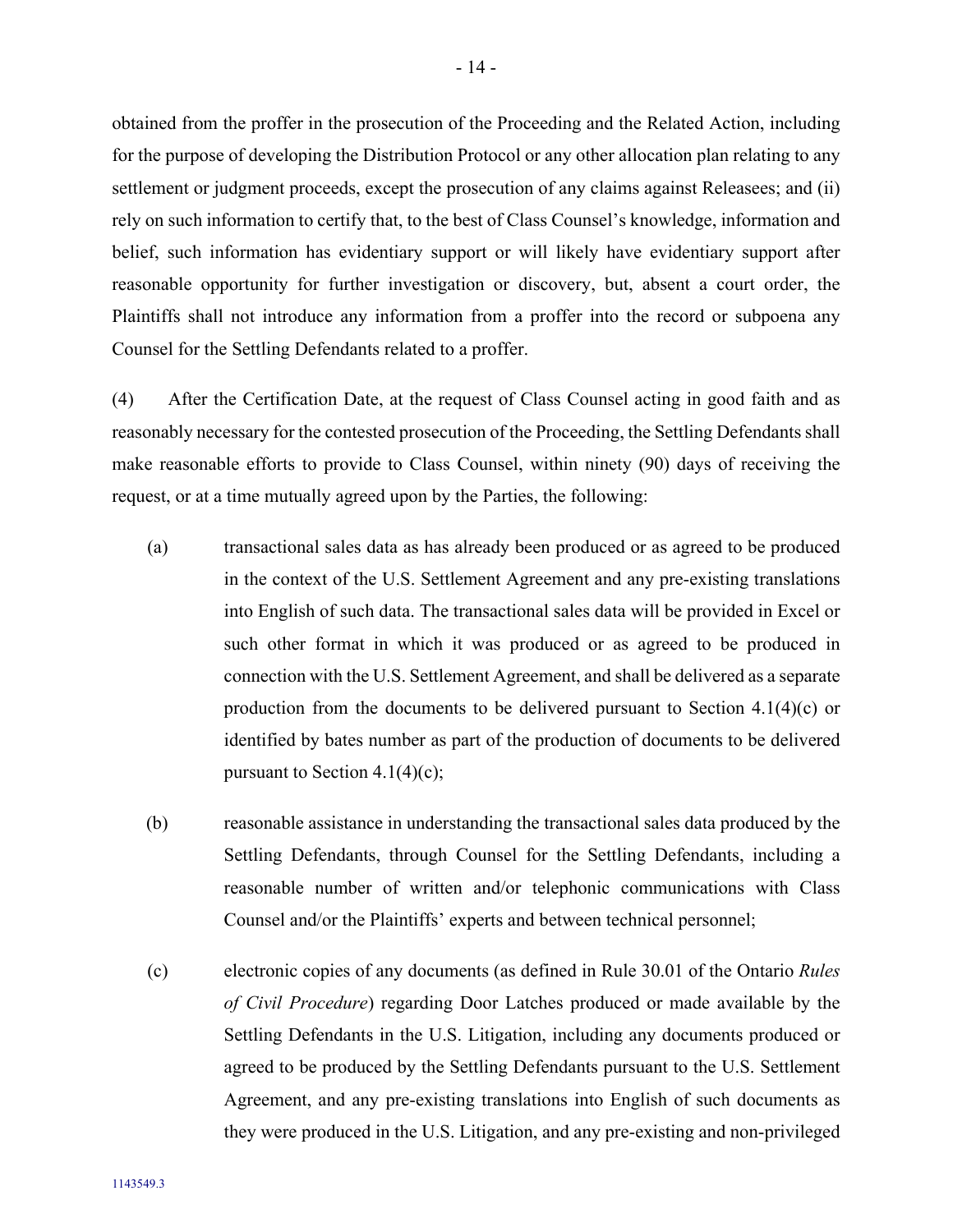electronic coding or metadata produced in the U.S. Litigation. In addition, where the documents previously produced in the U.S. Litigation contain bates stamps on their face, a field will be produced containing the corresponding bates stamps of the first page of each document;

- (d) electronic copies of any documents (as defined in Rule 30.01 of the Ontario *Rules of Civil Procedure*), including any pre-existing translations into English of those documents, produced to or seized by Government Entities (to the extent produced in the U.S. Litigation) relating to their investigation into the alleged antitrust violations with respect to Door Latches, to the extent the productions are not duplicative;
- (e) electronic copies of transcripts and video recordings of all depositions or other testimony of current or former employees, officers or directors of the Releasees, including all exhibits thereto, taken in the U.S. Litigation, and any pre-existing translations into English. If transcripts or video recordings become available more than sixty (60) days from the Effective Date, such transcripts or video recordings shall be provided within thirty (30) days of becoming available. The transcripts or video recordings shall be delivered as a separate production from the documents to be delivered pursuant to Section  $4.1(4)(c)$  $4.1(4)(c)$  $4.1(4)(c)$  or identified by bates number as part of the production of documents to be delivered pursuant to Section  $4.1(4)(c)$  $4.1(4)(c)$  $4.1(4)(c)$ ;
- (f) electronic copies of any declarations or affidavits of current or former employees, officers or directors of the Releasees, including all exhibits thereto, taken in the U.S. Litigation, and any pre-existing translations into English. If declarations or affidavits become available more than thirty (30) days from the Effective Date, such declarations or affidavits shall be provided within ten (10) days of becoming available. The declarations and affidavits shall be delivered as a separate production from the documents to be delivered pursuant to Section  $4.1(4)(c)$  $4.1(4)(c)$  $4.1(4)(c)$  or identified by bates number as part of the production of documents to be delivered pursuant to Section [4.1](#page-16-1)[\(4\)](#page-17-0)[\(c\);](#page-17-1)
- (g) electronic copies of any responses to written interrogatories by the Releasees, including all schedules thereto, taken in the U.S. Litigation, and any pre-existing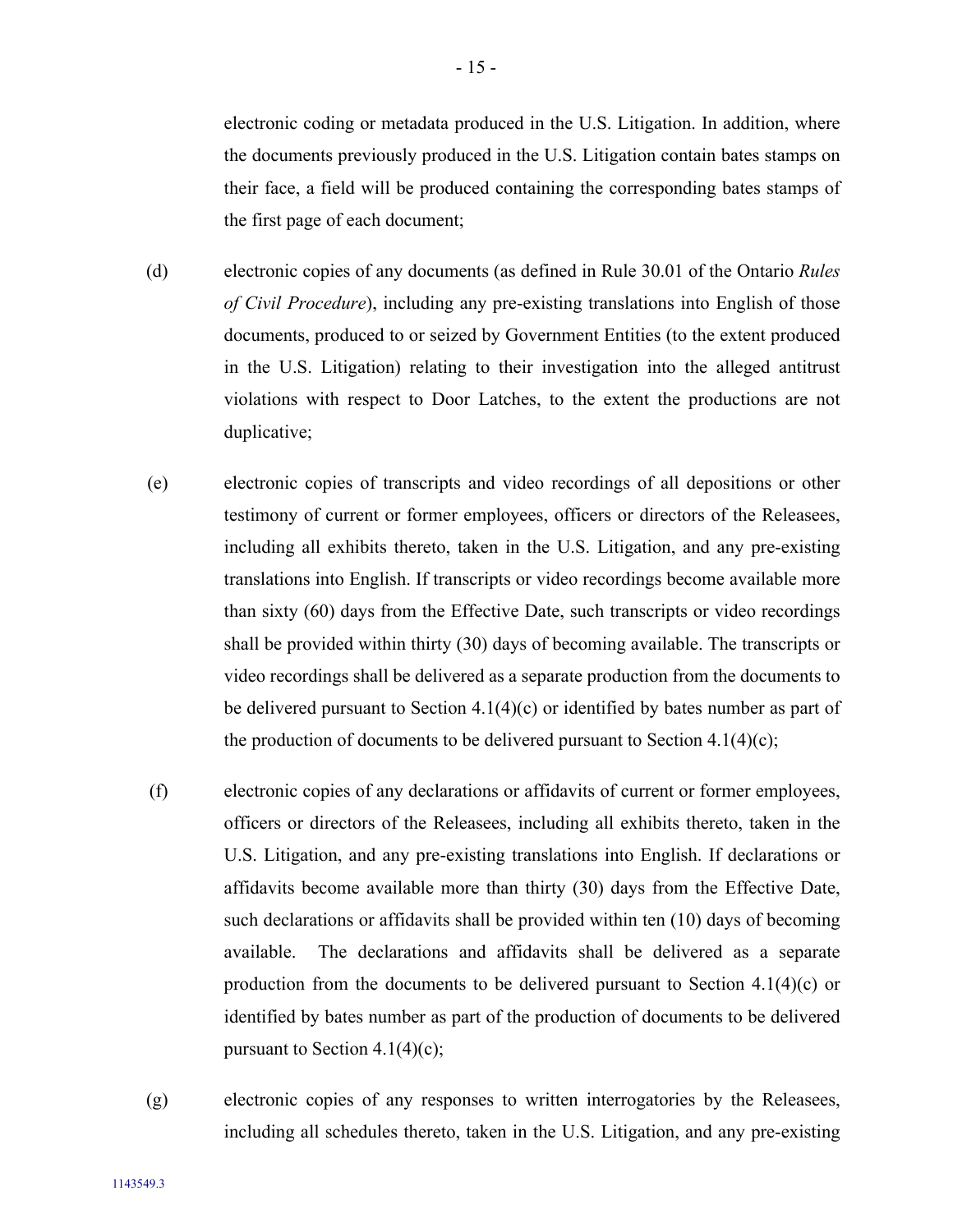translations into English. The responses to written interrogatories shall be delivered as a separate production from the documents to be delivered pursuant to Section [4.1](#page-16-1)[\(4\)](#page-17-0)[\(c\)o](#page-17-1)r identified by bates number as part of the production of documents to be delivered pursuant to Section  $4.1(4)(c)$  $4.1(4)(c)$  $4.1(4)(c)$ ;

- (h) electronic copies of any responses to requests to admit provided by the Releasees in the U.S. Litigation and any pre-existing translations into English. The responses to requests to admit shall be delivered as a separate production from the documents to be delivered pursuant to Section [4.1](#page-16-1)[\(4\)](#page-17-0)[\(c\)](#page-17-1) or identified by bates number as part of the production of documents to be delivered pursuant to Section  $4.1(4)(c)$  $4.1(4)(c)$  $4.1(4)(c)$ ;
- (i) to the extent produced in the U.S. Litigation, the identity of all current and former employees, directors and officers of the Releasees who:
	- (i) were interviewed and/or prosecuted by any Government Entity in connection with alleged price-fixing, bid rigging and market allocation of Door Latches;
	- (ii) appeared before the grand jury in the U.S. Department of Justice investigation into alleged antitrust violations with respect to Door Latches; or
	- (iii) were disclosed to the U.S. Department of Justice as having knowledge or information relating to the U.S. Department of Justice's investigation into alleged antitrust violations with respect to Door Latches; and
- (j) the Settling Defendants shall provide a list to the best of its knowledge of Automotive Vehicles sold in Canada between January 1, 2002 and the Date of Execution that contain Door Latches manufactured or sold by the Settling Defendants.

<span id="page-19-0"></span>(5) After the Effective Date, subject to the other provisions of this Settlement Agreement, Class Counsel may deliver a written request to the Settling Defendants pursuant to this Section. Within one hundred and twenty (120) days after Class Counsel's delivery of this written request,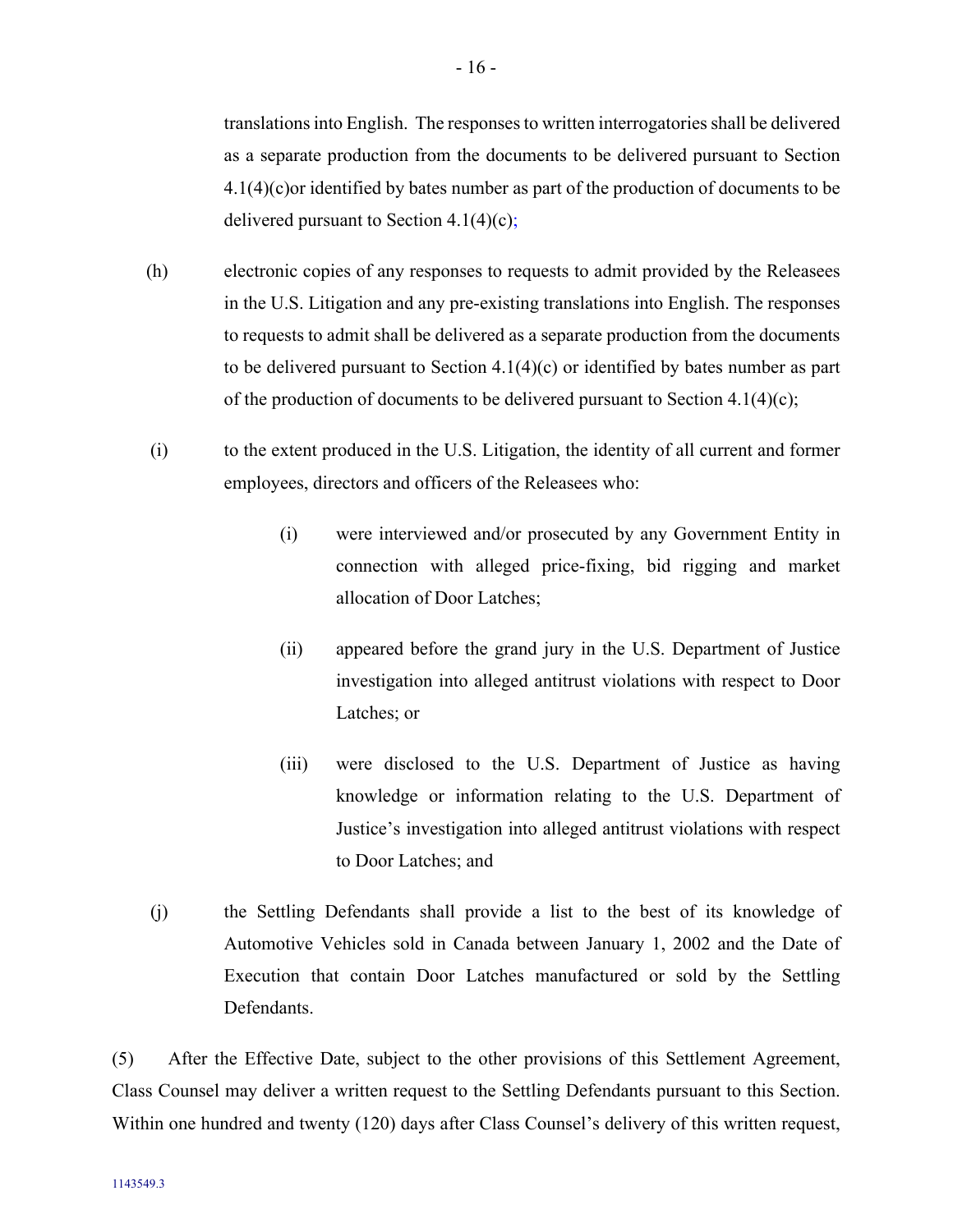or at a time mutually agreed upon by the Parties, the Settling Defendants agree to use reasonable efforts to provide to Class Counsel:

<span id="page-20-1"></span>(a) pre-existing further transactional sales data reflecting the Settling Defendants' sales of Door Latches during the applicable Class Period to the extent produced in the U.S. Litigation, if and to the extent pre-existing sales reflect that the sales relate to Door Latches known or expected to be included in Automotive Vehicles that were sold in Canada. The transactional sales data will be provided in Excel or such other format as may be agreed upon by Counsel for the Settling Defendants and Class Counsel, and shall be delivered as a separate production from the documents to be delivered pursuant to Section [4.1](#page-16-1)[\(4\)](#page-17-0) or identified by bates number as part of the production of documents to be delivered pursuant to Section [4.1](#page-16-1)[\(4\);](#page-17-0) and

(b) reasonable assistance in understanding the transactional sales data produced by the Settling Defendants, through Counsel for the Settling Defendants, including a reasonable number of written and/or telephonic communications with Class Counsel and/or the Plaintiffs' experts and between technical personnel.

<span id="page-20-2"></span>(6) The obligation to produce documents pursuant to Sections [4.1](#page-16-1)[\(4\)](#page-17-0) and 4.[1\(5\)](#page-19-0) shall be a continuing obligation to the extent additional documents produced in the U.S. Litigation are identified by the Settling Defendants following the initial productions pursuant to this Settlement Agreement.

<span id="page-20-0"></span>(7) The Settling Defendants shall not object to the Plaintiffs' participation in any evidentiary proffers and/or interviews of the Settling Defendants' representatives that occur in the U.S. Litigation pursuant to the U.S. Settlement Agreement. The Settling Defendants shall, where possible, provide notice to Class Counsel thirty (30) days before any evidentiary proffer or interview of representatives of the Settling Defendants that occurs in the U.S. Litigation pursuant to the U.S. Settlement Agreement.

<span id="page-20-3"></span>(8) After the Certification Date, at the request of Class Counsel acting in good faith, and as is reasonably necessary for the ongoing prosecution of the Proceeding, to the extent that the Settling Defendants make oral evidentiary proffers pursuant to the U.S. Settlement Agreement that contains information not previously proffered to the Plaintiffs pursuant to Section [4.1\(3\),](#page-16-2) and Class Counsel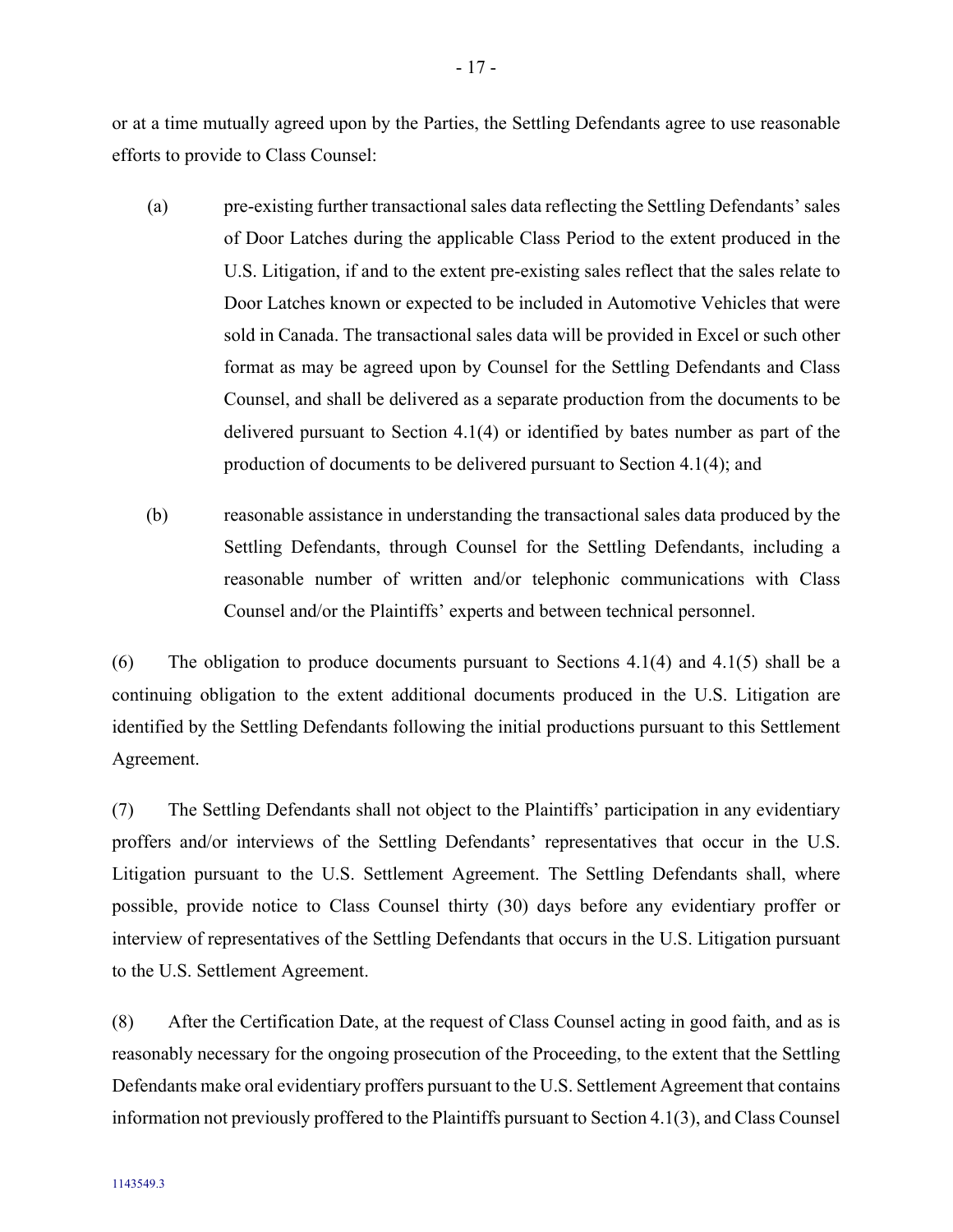is unable to attend or is not given reasonable advance notice of the time and location of such proffers, the Settling Defendants shall make supplemental proffers to the Plaintiffs, provided that the information proffered in the U.S. is relevant to the Proceeding.

<span id="page-21-0"></span>(9) It is understood that the evidentiary proffers and/or interviews of witnesses described in Section [4.1](#page-16-1)[\(7\)](#page-20-0) might take place before the Effective Date. In such event:

- (a) any documents or information provided in the course of those evidentiary proffers and/or interviews shall be subject to the terms and protections of this Settlement Agreement; and
- <span id="page-21-1"></span>(b) in the event that this Settlement Agreement is not approved, is terminated, or otherwise fails to take effect for any reason, the documents and information provided during the evidentiary proffers and/or interviews shall not be used by the Plaintiffs or Class Counsel, whether directly or indirectly, in any way for any reason, including, without limitation, against the Settling Defendants as an admission or evidence of any violation of any statute or law, or of any liability or wrongdoing by the Settling Defendants or of the truth of any claims or allegations in the Proceeding and the Related Action, and such information shall not be discoverable by any Person or treated as evidence of any kind, unless otherwise ordered by the Court. In order to give effect to this agreement, Class Counsel agrees to make reasonable efforts to return all copies of any documents received during the evidentiary proffer, and destroy all copies of any notes taken during (or subsequent reports provided about), these evidentiary proffers and/or interviews and to provide written confirmation to the Settling Defendants of having done so.

(10) In the event that Class Counsel are unable to participate in the interviews that occur in the U.S. Litigation pursuant to the U.S. Settlement Agreement and/or no interviews occur within six (6) months of the Effective Date, the Settling Defendants shall, at the written request of Class Counsel, upon reasonable notice, and subject to any legal restrictions, make reasonable efforts to make available at a mutually convenient time current or former officers, directors or employees of the Settling Defendants who have knowledge about the allegations in the Proceeding or the Related Action to provide information regarding the allegations raised in the Proceeding or the Related Action in a personal interview with Class Counsel and/or experts retained by Class Counsel. This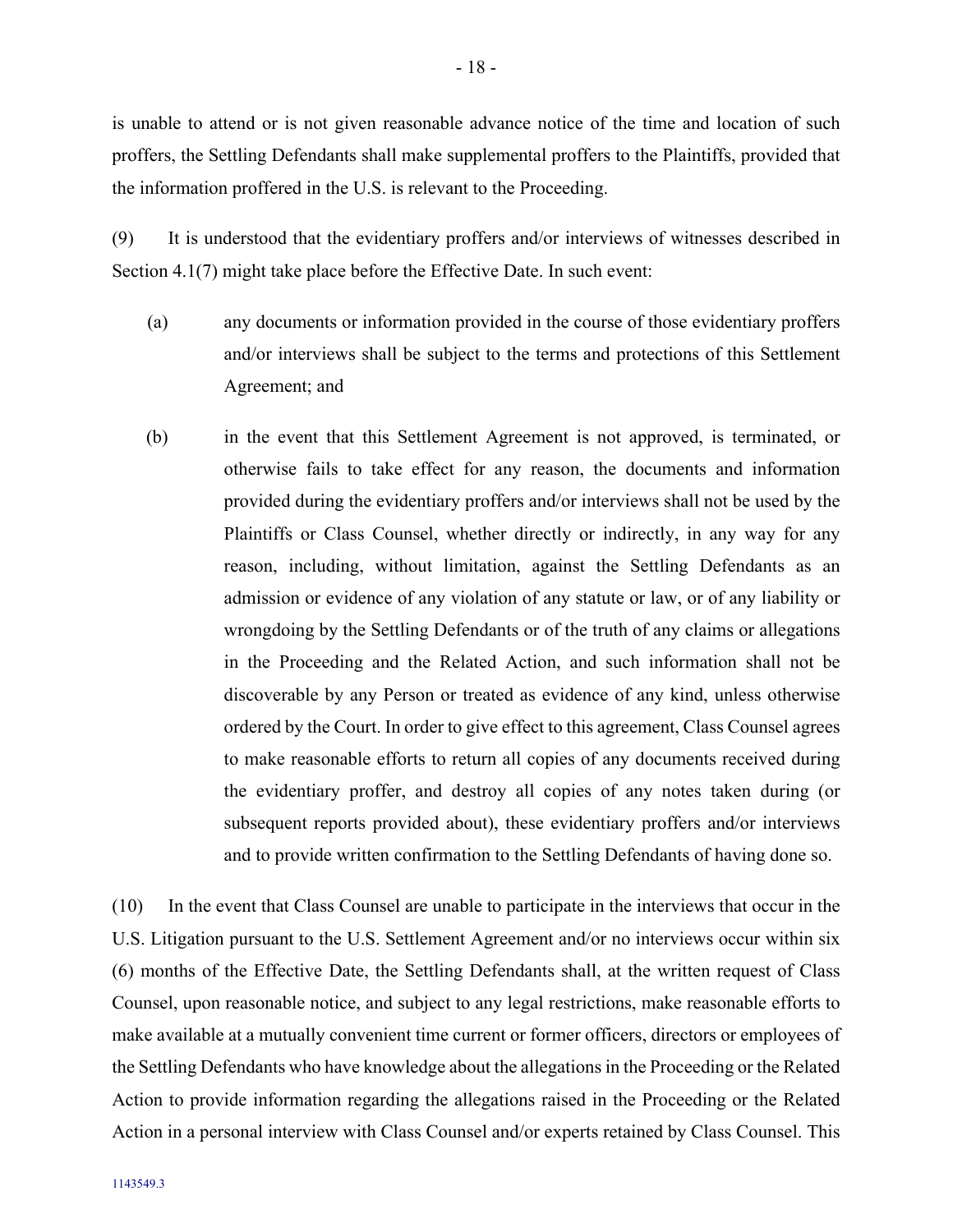obligation shall be limited to no more than one (1) individual. Such personal interview shall take place by video conference and shall not exceed one (1) business day or seven (7) hours, unless the interview is in a language other than English, in which case the interview shall be limited to a total of thirteen (13) hours over two (2) days. Costs incurred by, and the expenses of, the interviewee in relation to such interviews shall be the responsibility of the Settling Defendants. Costs of an interpreter or otherwise related to foreign language translation in connection with interviews shall be the responsibility of Class Counsel. The failure of an interviewee to agree to make him or herself available, or to otherwise cooperate with the Plaintiffs, shall not constitute a violation of this Settlement Agreement provided that the Settling Defendants made reasonable efforts to secure such interviewee's cooperation.

(11) Subject to the rules of evidence, any Court order with respect to confidentiality and the other provisions of this Settlement Agreement, the Settling Defendants agree to produce at trial or otherwise in the Proceeding or the Related Action (including through affidavit evidence) a representative or representatives who Class Counsel, in consultation with Counsel for the Settling Defendants, reasonably and in good faith believe is qualified to establish for admission into evidence (i) the Settling Defendants' transactional sales and cost data provided pursuant to Sections  $4.1(4)(a)$  and  $4.1(5)(a)$ ; (ii) any of the Settling Defendants' documents provided as cooperation pursuant to Sections [4.1](#page-16-1)[\(4\),](#page-17-0) 4.[1\(5\),](#page-19-0) and 4.[1\(6\)](#page-20-2) of this Settlement Agreement that is reasonable and necessary for the prosecution of the Proceeding or the Related Action (with Class Counsel using its best efforts to authenticate documents for use at trial or otherwise without use of a live witness); and (iii) information provided in cooperation pursuant to Section [4](#page-16-0) of this Settlement Agreement, provided that to the extent reasonably possible, a single witness will be used both to authenticate documents and provide the information at trial or otherwise contemplated by this Section in the Proceeding or the Related Action (failing which no more than one representative will authenticate documents and no more than one representative will provide the information contemplated pursuant to this Section 4. The failure of a specific officer, director or employee to agree to make him or herself available, or to otherwise cooperate with the Plaintiffs, shall not constitute a violation of this Settlement Agreement. The Settling Defendants shall be responsible for all associated costs incurred by such representatives in connection with fulfilling the Settling Defendants' obligations under this Section.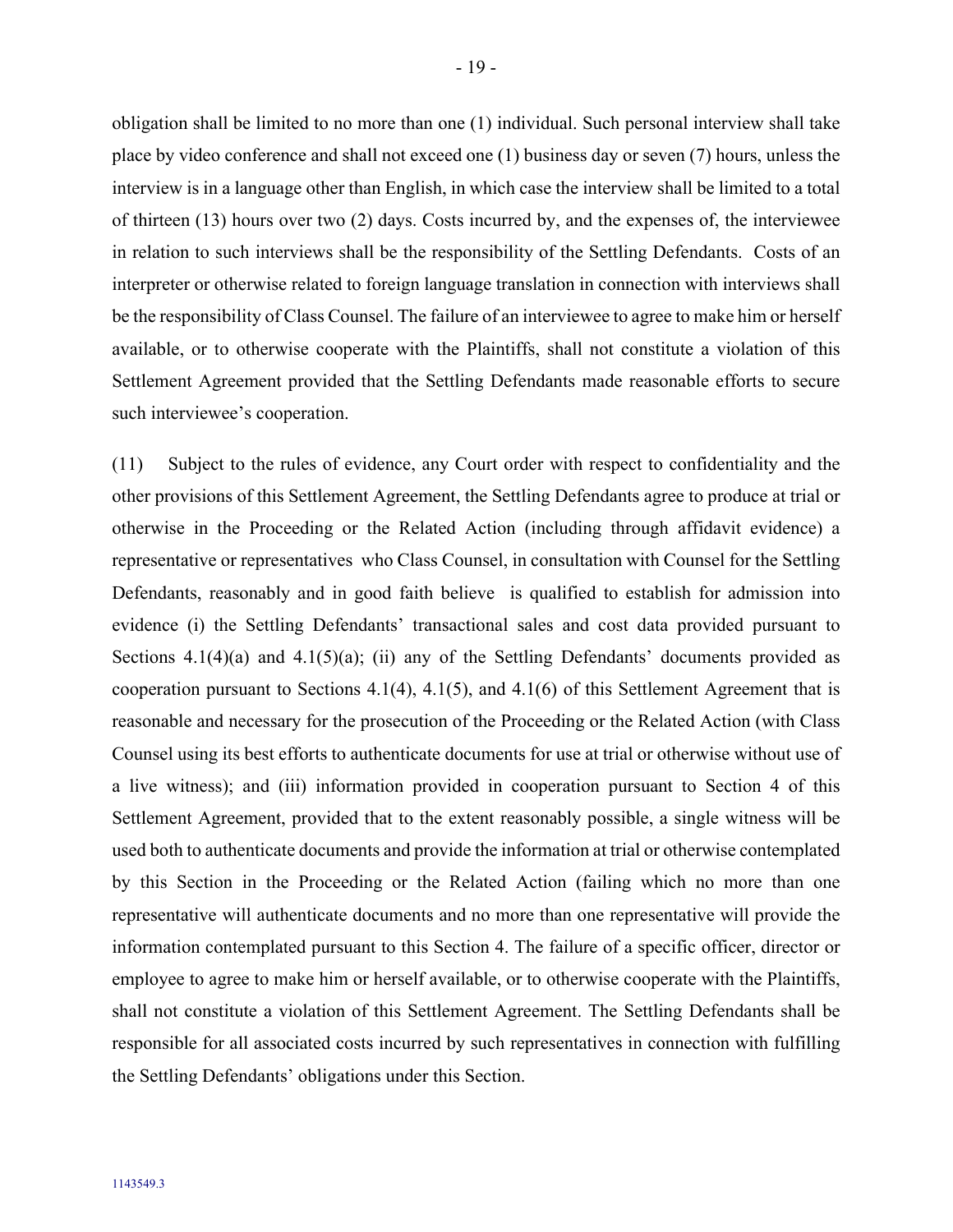(12) Nothing in this Settlement Agreement shall be construed to require the Settling Defendants to perform any act, including the transmittal or disclosure of any information, which would violate the law of this or any jurisdiction.

(13) Nothing in this Settlement Agreement shall require, or shall be construed to require, the Settling Defendants or any representative or employee of the Settling Defendants to disclose or produce any documents or information prepared by or for Counsel for the Settling Defendants, or that is not within the possession, custody or control of the Settling Defendants, or to disclose or produce any documents or information in breach of any order, regulatory directive, rule or law of this or any jurisdiction, or subject to solicitor-client privilege, litigation privilege, joint defence privilege or any other privilege, doctrine, or law, or to disclose or produce any information or documents they obtained on a privileged or co-operative basis from any party to any action or proceeding who is not a Releasee. The Settling Defendants are not required to create a privilege log. However, if a relevant privilege log was created in the context of the U.S. Litigation, the Settling Defendants will provide Class Counsel with a copy of such log delivered as a separate production from the documents to be delivered pursuant to Section 4.[1\(4\)\(c\)](#page-17-1) or identified by bates number as part of the production of documents to be delivered pursuant to Section 4.[1\(4\)\(c\).](#page-17-1)

<span id="page-23-0"></span>(14) If any documents protected by any privilege and/or any privacy law or other rule or law of this or any applicable jurisdiction are accidentally or inadvertently disclosed or produced, such documents shall be promptly returned to the Settling Defendants and the documents and the information contained therein shall not be disclosed or used directly or indirectly, except with the express written permission of the Settling Defendants, and the production of such documents shall in no way be construed to have waived in any manner any privilege, doctrine, law, or protection attached to such documents.

(15) The Settling Defendants' obligations to cooperate as particularized in this Section shall not be affected by the release provisions contained in Section [7](#page-32-2) of this Settlement Agreement. Unless this Settlement Agreement is not approved, is terminated or otherwise fails to take effect for any reason, the Settling Defendants' obligations to cooperate shall cease at the date of final judgment in the Proceeding and the Related Action against all Defendants or all Defendants in the Proceeding and the Related Action settle with the Plaintiffs and those settlements become effective in accordance with their terms. For greater certainty, the Plaintiffs' failure to strictly enforce any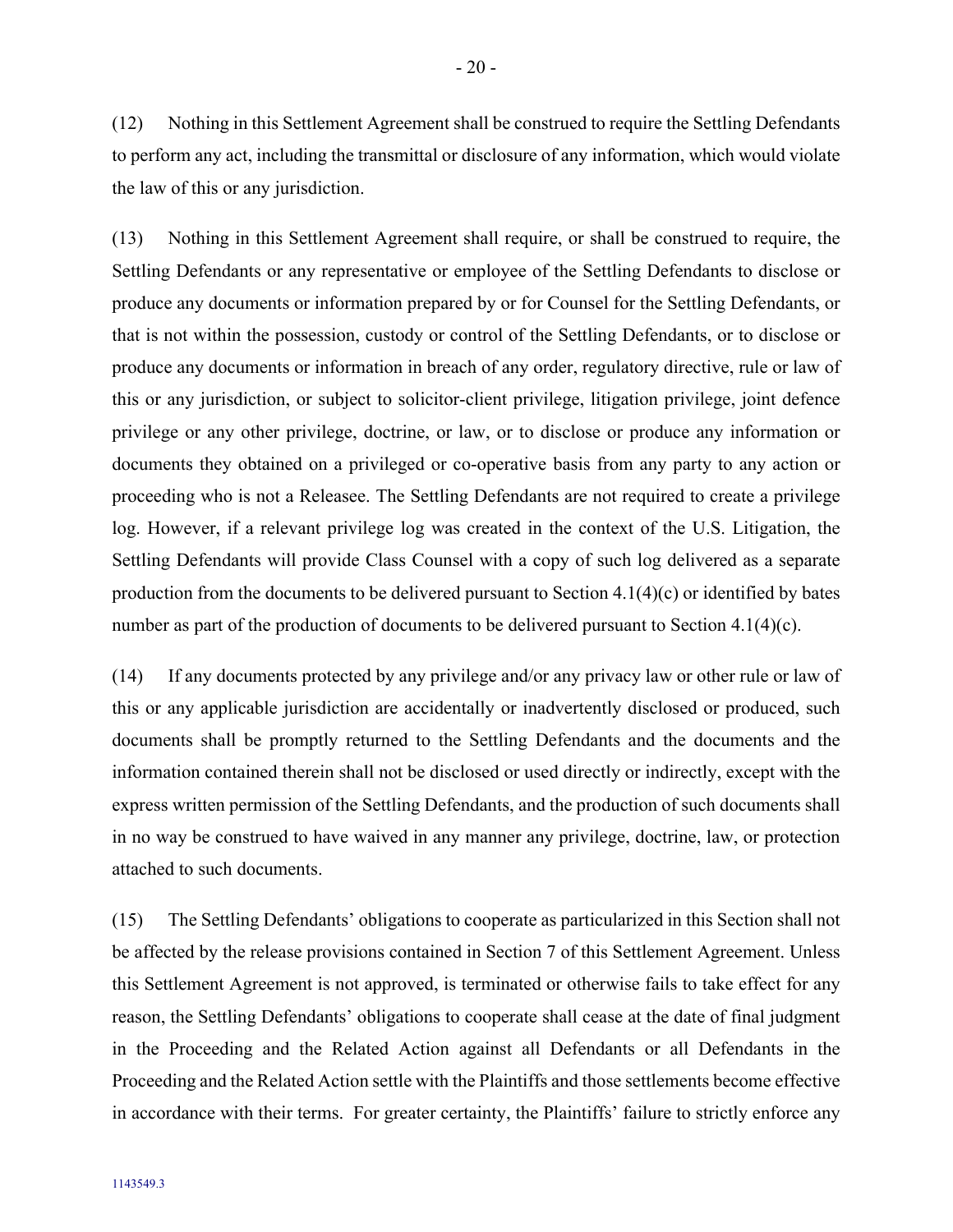of the deadlines for the Settling Defendants to provide cooperation pursuant to this Section [4.1](#page-16-1) is not a waiver of the cooperation rights granted by Section [4.1.](#page-16-1)

(16) Subject to Sections [4.1](#page-16-1)[\(17\)](#page-24-0) and [\(18\),](#page-24-1) the provisions set forth in this Section [4.1](#page-16-1) are the exclusive means by which the Plaintiffs, Class Counsel and Settlement Class Members may obtain discovery or information or documents from the Releasees. The Plaintiffs, Class Counsel and Settlement Class Members agree that they shall not pursue any other means of discovery against, or seek to compel the evidence of, the Releasees, whether in Canada or elsewhere and whether under the rules or laws of this or any other Canadian or foreign jurisdiction.

<span id="page-24-0"></span>(17) The Plaintiffs may exercise any rights they have to seek to obtain discovery in the Proceeding and the Related Action as against an officer, director and/or employee of the Settling Defendants put forward to cooperate under Sections [4.1](#page-16-1)[\(8\)](#page-20-3) or [\(9\),](#page-21-0) if the current or former officer, director or employee of the Settling Defendants fails to cooperate in accordance with those Sections and the provisions of this Settlement Agreement.

<span id="page-24-1"></span>(18) In the event that the Settling Defendants materially breach this Section [4.1,](#page-16-1) the Plaintiffs may move before the Ontario Court to enforce the terms of this Settlement Agreement, seek an order setting aside Section [4.1](#page-16-1)[\(14\)](#page-23-0) and allowing the Plaintiffs to obtain discovery or information from the Settling Defendants as if the Settling Defendants remained parties to the Proceeding or were parties to the Related Action, or seek such other remedy that is available at law.

(19) A material factor influencing the Settling Defendants' decision to execute this Settlement Agreement is their desire to limit the burden and expense of this litigation. Accordingly, Class Counsel agree to exercise good faith in seeking cooperation from the Settling Defendants, agree not to seek information that is unnecessary, cumulative or duplicative and agree otherwise to avoid imposing undue or unreasonable burdens or expense on the Settling Defendants.

(20) The scope of the Settling Defendants' cooperation under this Settlement Agreement shall be limited to the allegations asserted in the Proceeding and the Related Action as presently filed.

(21) The Settling Defendants make no representation regarding and shall bear no liability with respect to the accuracy of any of the documents or information described in this Section [4.1,](#page-16-1) or that they have, can or will produce a complete set of any of the documents or information described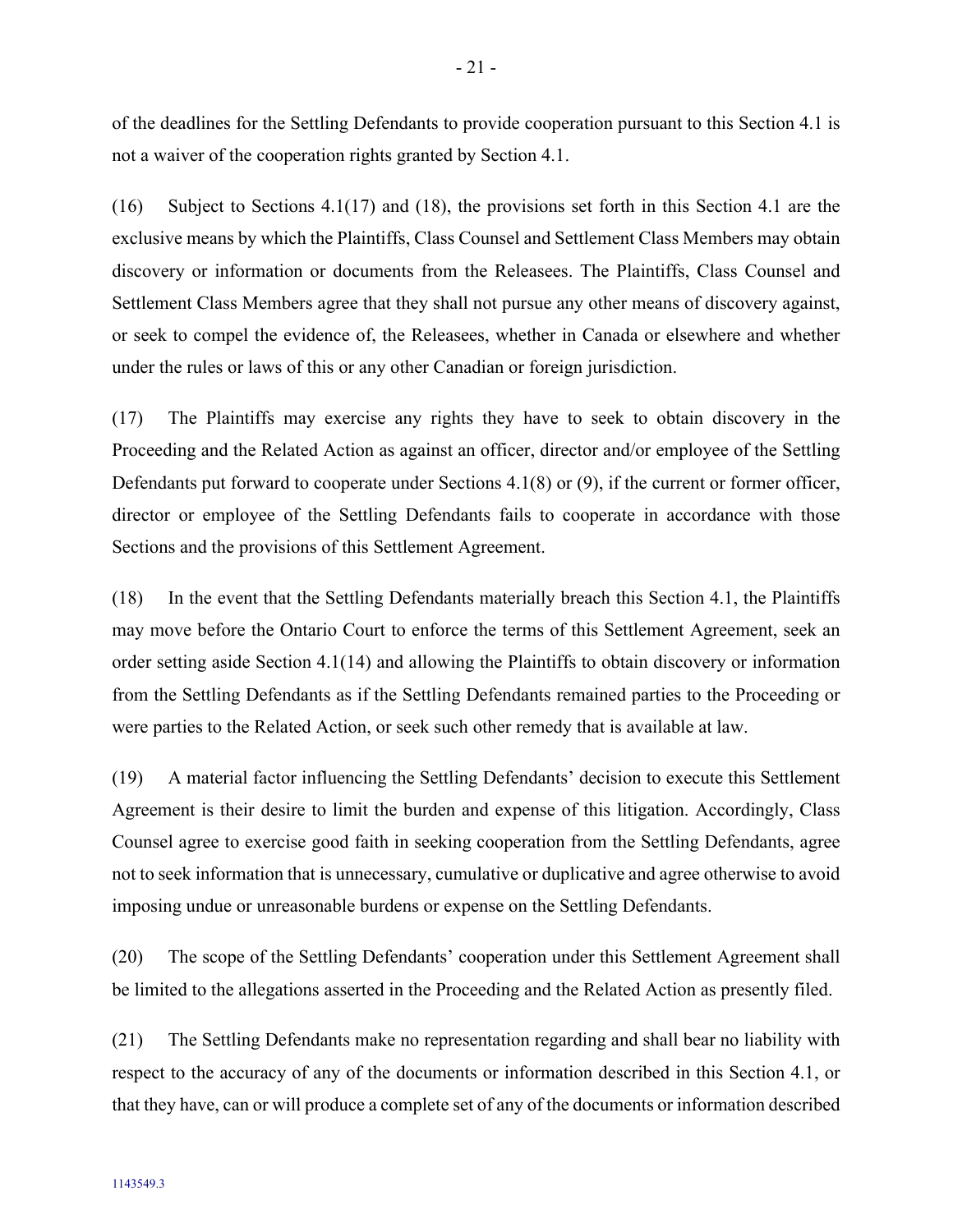in this Section [4.1,](#page-16-1) and the failure to do so shall not constitute a breach or violation of this Settlement Agreement.

#### <span id="page-25-0"></span>**4.2 Limits on Use of Documents and Information**

(1) It is understood and agreed that all documents and information made available or provided by the Settling Defendants and/or Counsel for the Settling Defendants to the Plaintiffs and Class Counsel under this Settlement Agreement shall be used only in connection with the prosecution of the claims in the Proceeding and the Related Action, and shall not be used directly or indirectly for any other purpose, except to the extent that the documents or information were, are, or become publicly available. The Plaintiffs and Class Counsel agree they will not disclose the documents and information provided by the Settling Defendants and/or Counsel for the Settling Defendants beyond what is reasonably necessary for the prosecution of the Proceeding and the Related Action or as otherwise required by law, except to the extent that the documents or information were, are, or become publicly available. Subject to the foregoing, Class Counsel shall take reasonable precautions to ensure and maintain the confidentiality of such documents and information, and of any work product of Class Counsel that discloses such documents and information. Notwithstanding the foregoing, the cooperation shall also be made available to Camp Fiorante Matthews Mogerman LLP and/or Siskinds Desmeules s.e.n.c.r.l, to the extent that Camp Fiorante Matthews Mogerman LLP and/or Siskinds Desmeules s.e.n.c.r.l are assisting Class Counsel in the prosecution of the Proceeding and the Related Action, and Camp Fiorante Matthews Mogerman LLP and/or Siskinds Desmeules s.e.n.c.r.l agree to keep such information and documents confidential and only use such information and documents for the purpose of providing such assistance.

<span id="page-25-1"></span>(2) If the Plaintiffs intend to produce or file in the Proceeding or the Related Action, any documents or other information provided by the Settling Defendants and/or Counsel for the Settling Defendants as cooperation under the Settlement Agreement (and such disclosure is not otherwise prohibited by the Settlement Agreement) which, at the time of being provided, were marked or designated by the Settling Defendants as "Confidential – Subject to Procedure Under Section [4.2](#page-25-0) of the Settlement Agreement," and there is not already a confidentiality order issued in the Proceeding or the Related Action that applies to the documents and information provided as cooperation by the Settling Defendants, Class Counsel shall provide the Settling Defendants with an advance description of the documents or other information sought to be produced or filed at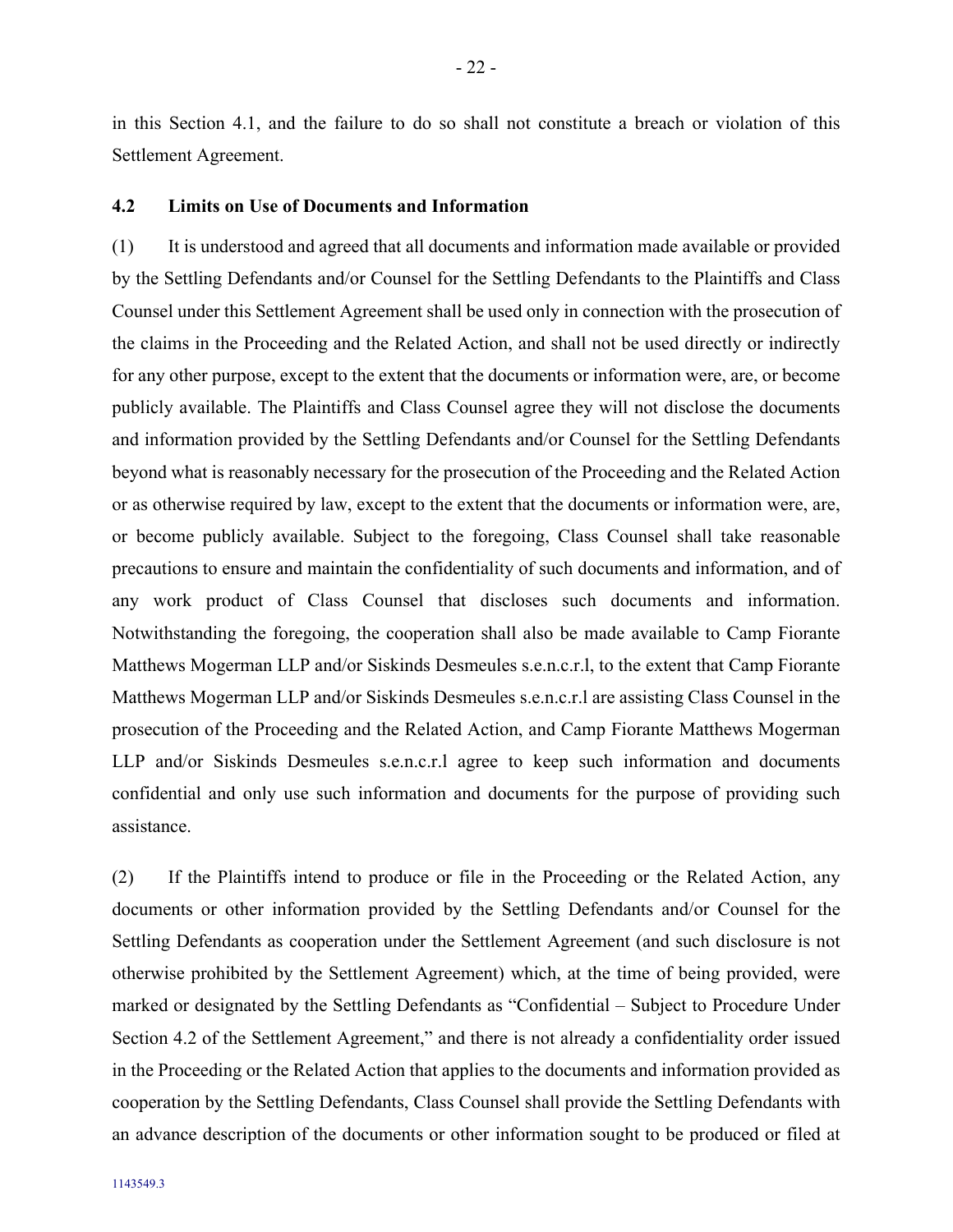least thirty (30) days in advance of the proposed production or filing, in order that the Settling Defendants may move to obtain a sealing or confidentiality order or similar relief. If, within the thirty (30) day period, a Settling Defendant does not so move, the Plaintiffs and Class Counsel can produce or file the information or documents in the ordinary course. If, within that thirty (30) day period, a Settling Defendant so moves, the Plaintiffs and Class Counsel shall not produce or file the confidential information or documents until the Settling Defendant's motion has been decided and all applicable appeal periods have expired, except as follows. Pending the resolution of the motion(s), the Plaintiffs and Class Counsel may, so as not to delay prosecution of the Proceeding or the Related Action, (i) file such documents or information with the Ontario Court in sealed envelopes or other appropriate containers, segregated from the public record, endorsed with the title of the Proceeding and the following statement: "This envelope/box/container containing documents which are filed by [name of Party] and subject to a pending confidentiality motion is not to be opened nor the contents thereof to be displayed or revealed to any non-Court personnel except by order of the Court" and such records shall not form part of the public record in the Proceeding except upon order of the Ontario Court or by agreement of all Parties and/or the Settling Defendant whose confidential information is contained therein; and (ii) provide, on an interim basis, documents or information to counsel for the Non-Settling Defendants provided that counsel for the Non-Settling Defendants agree and give assurances that, until the Settling Defendant's motion has been decided and all applicable appeal periods have expired, the documents or information will remain with external counsel and will only be disclosed to independent expert(s) retained by a Party for the purposes of the Proceeding or the Related Action, as well as secretarial, clerical or other support personnel of such expert(s) to whom disclosure is reasonably necessary. An independent expert may not be an employee of a Plaintiff or Defendant in the Proceeding or the Related Action, or a competitor of the Settling Defendants. In addition, if a Settling Defendant intervenes for this purpose, the Plaintiffs and Class Counsel shall not oppose a motion to intervene made by the Settling Defendants for this purpose, provided that the form and content of the requested order is similar in substance to the order issued by the Ontario Court in Ontario Superior Court of Justice Court File No. CV-12-44673700CP, dated July 15, 2015.

(3) In the event that a Person requests disclosure of documents or information provided by the Settling Defendants as cooperation under this Settlement Agreement which, at the time of being provided, were marked or designated by the Settling Defendants as "Confidential — Subject to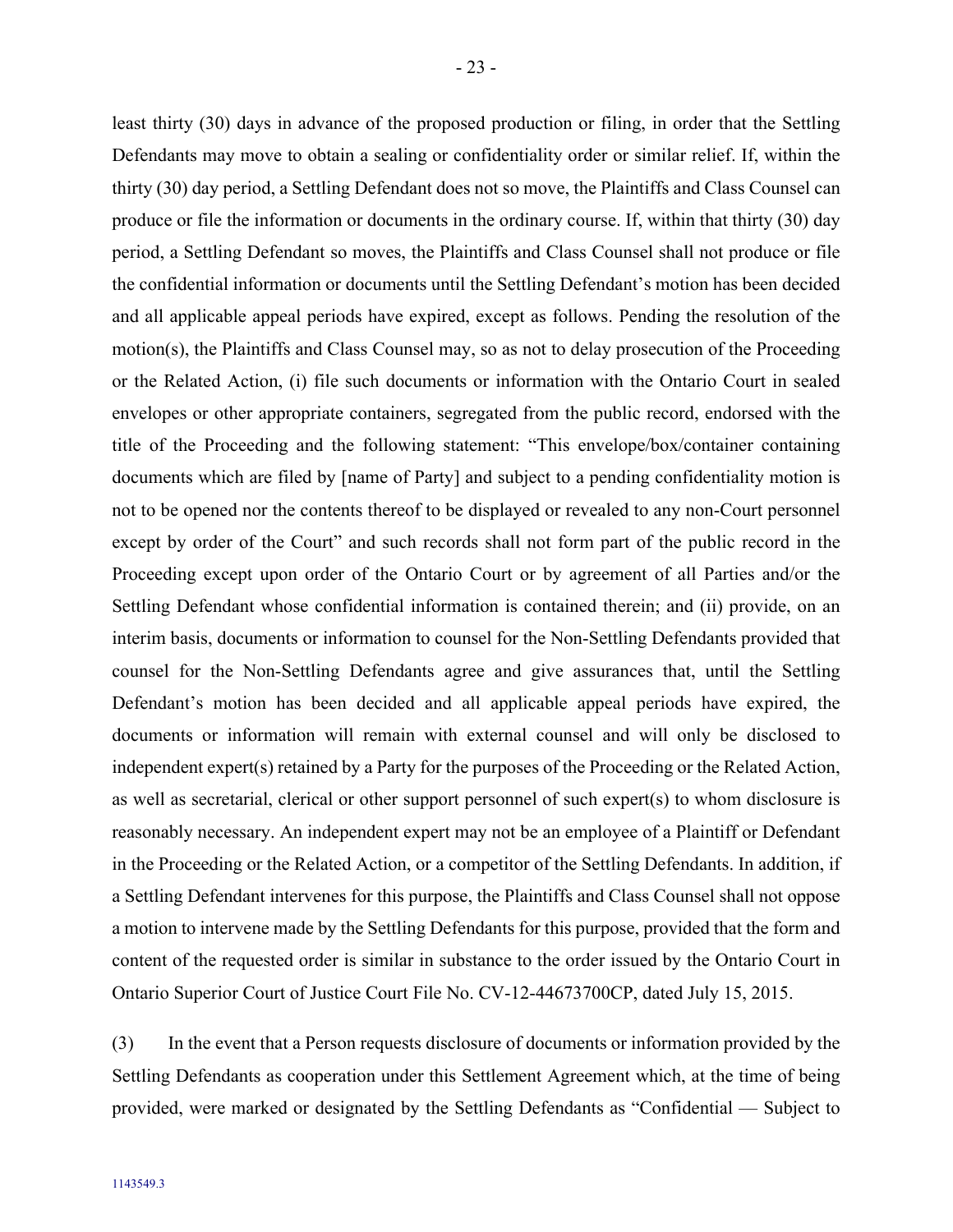Procedure Under Section [4.2](#page-25-0)[\(2\)](#page-25-1) of the Settlement Agreement", whether or not the Person applies for an order requiring the Plaintiffs to disclose or produce any documents or other information, and there is not already a confidentiality order issued in the Proceeding or the Related Action that applies to the documents and information provided as cooperation by the Settling Defendants, Class Counsel shall provide notice to the Settling Defendants promptly upon becoming aware of it in order that the Settling Defendants may intervene to oppose such disclosure or production. In no circumstances shall the Plaintiffs or Class Counsel apply for or consent to such an application for disclosure or production. The Plaintiffs and Class Counsel shall not disclose the confidential information or documents until the Settling Defendants' motion has been decided and a final order has been issued requiring the Plaintiffs and/or Class Counsel to produce the relevant information or documents, except: (i) to the extent such information or documents are or become otherwise publicly available; (ii) as ordered to do so by the Ontario Court; or (iii) in the event that the Person making the request is a Non-Settling Defendant, so as not to delay prosecution of the Proceeding or the Related Action, Class Counsel may provide, on an interim basis, documents or information to counsel for the Non-Settling Defendants provided that counsel for the Non-Settling Defendants agree and give assurances that, until a final order has been issued required the Plaintiff and/or Class Counsel to produce the relevant information or documents, all applicable appeal periods have expired, the documents or information will remain with external counsel and will only be disclosed to independent expert(s) retained by a Party for the purposes of the Proceeding or the Related Action, as well as secretarial, clerical or other support personnel of such expert(s) to whom disclosure is reasonably necessary. An independent expert may not be an employee of a Plaintiff or Defendant in the Proceeding or the Related Action, or a competitor of the Settling Defendants.

(4) In addition, until such a time as a confidentiality order is in place in the Proceeding or the Related Action, that applies to the documents and information provided as cooperation by the Settling Defendants and except as otherwise provided for in this Section [4.2,](#page-25-0) Class Counsel shall treat any documents received from the Settling Defendants and designated as Confidential or Highly Confidential in accordance with the provisions of the U.S. Protective Order. Once a confidentiality or protective order(s) is issued in the Proceeding or the Related Action, that order shall govern any documents and information received from the Settling Defendants in the Proceeding.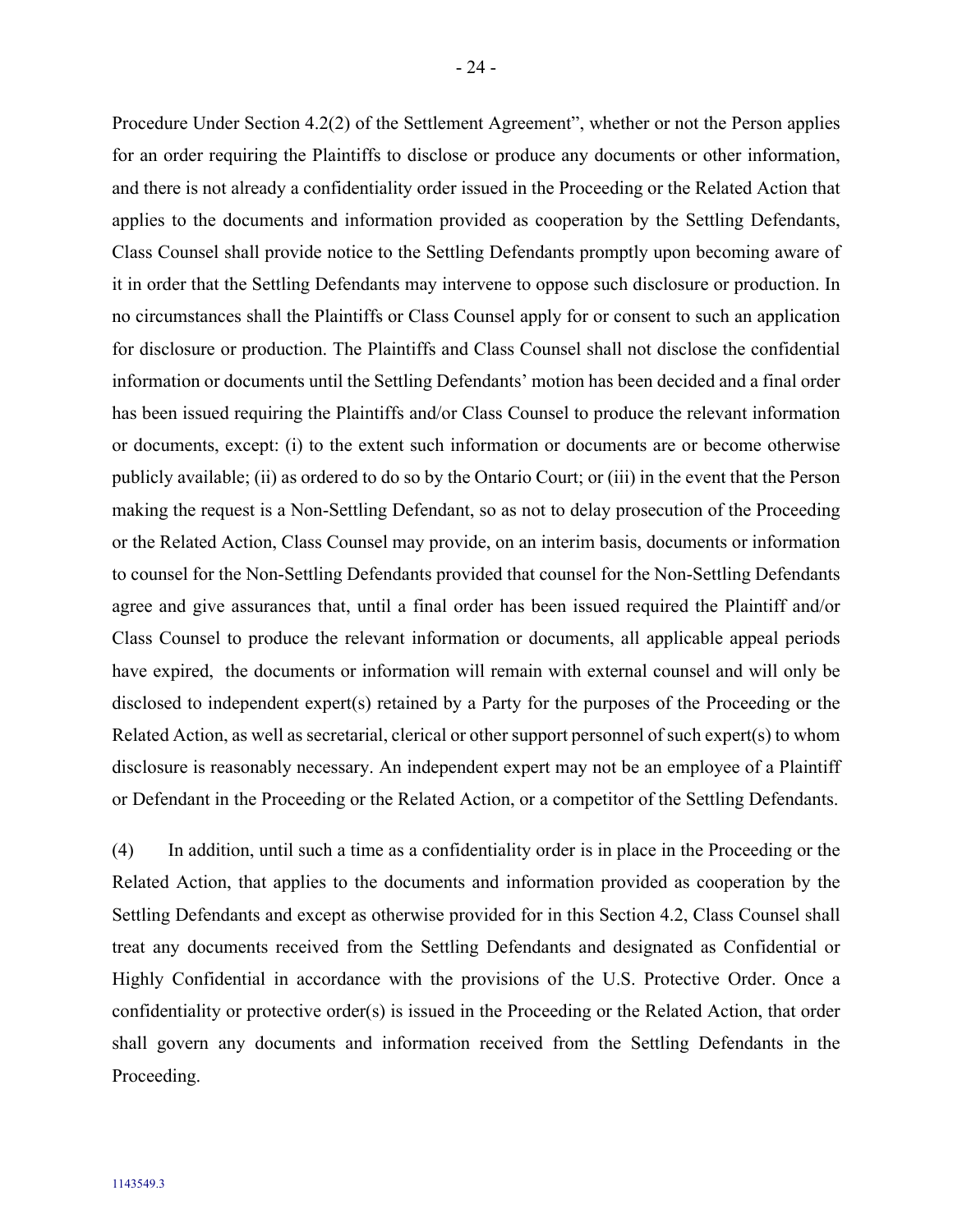### <span id="page-28-0"></span>**SECTION 5 – OPTING OUT**

### <span id="page-28-1"></span>**5.1 Procedure**

(1) Class Counsel will seek approvals from the Ontario Court of the following opt out process as part of the order certifying the Proceeding as a class proceeding for settlement purposes:

- <span id="page-28-2"></span>(a) Persons seeking to opt out of the Proceeding or the Related Action must do so by sending a written request to opt out to Class Counsel at an address to be identified in the notice described in Section [11.1\(](#page-40-1)1), postmarked on or before the Opt-Out Deadline. The written election to opt out must be signed by the Person or the Person's designee and must include the following information:
	- (i) the Person's full name, current address and telephone number;
	- (ii) if the Person seeking to opt out is a corporation, the name of the corporation and the position of the Person submitting the request to opt out on behalf of the corporation; and
	- (iii) a statement to the effect that the Person wishes to be excluded from the Proceeding.
- (b) Where the postmark is not visible or legible, the request to opt out shall be deemed to have been postmarked four (4) business days prior to the date that it is received by Class Counsel.
- (c) Persons who opt out of the Proceeding or the Related Action shall have no further right to participate in the Proceeding or the Related Action or to share in the distribution of any funds received as a result of a judgment or settlement in the Proceeding or the Related Action.
- (d) Any putative Settlement Class Member who does not validly opt out of the Proceeding or the Related Action in the manner and time described above, shall be deemed to have elected to participate in the Proceeding or the Related Action and no further right to opt out of the Proceeding or the Related Action will be provided in the future.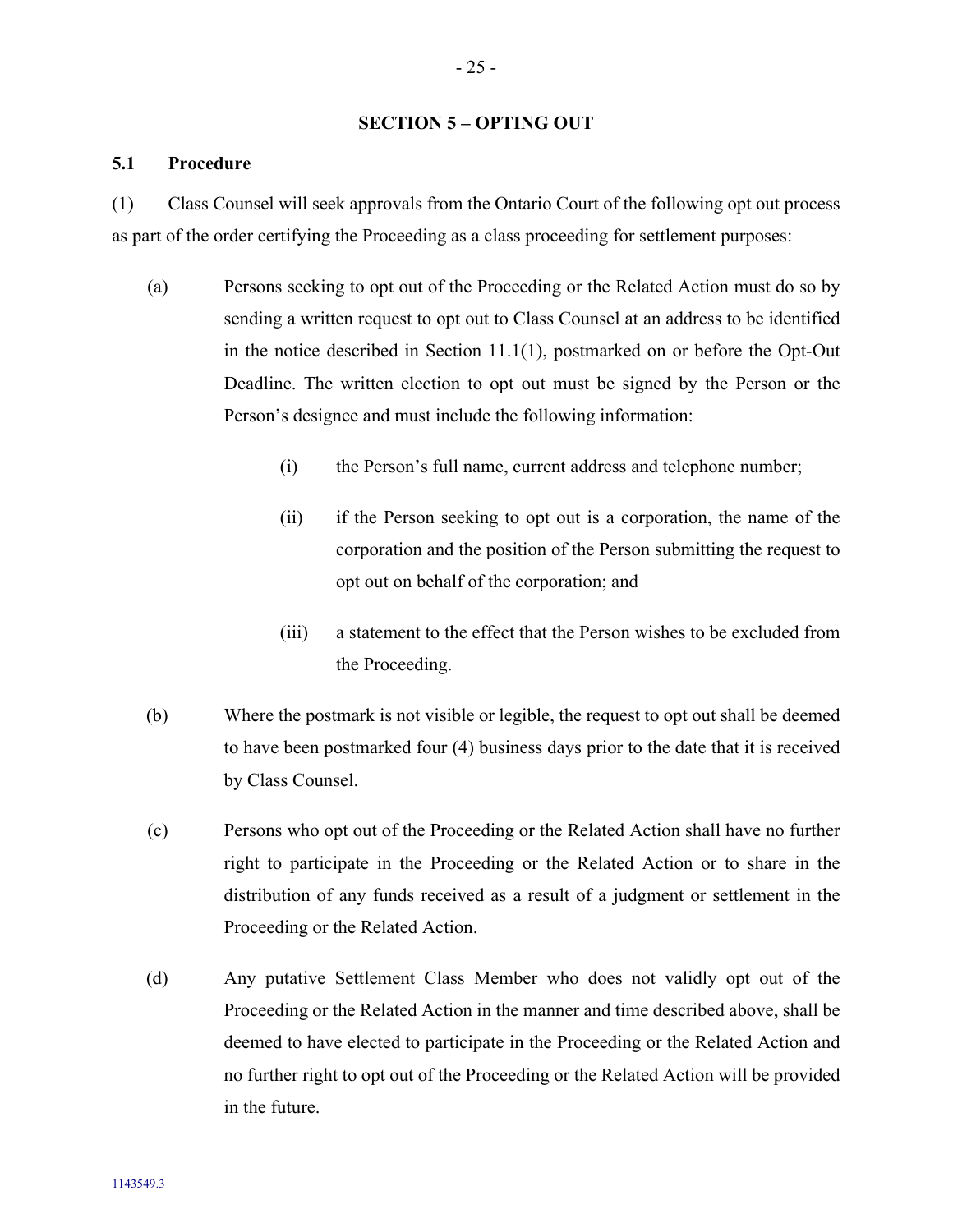- (e) Within thirty (30) days of the Opt-Out Deadline, Class Counsel shall provide to the Defendants in the Proceeding and the Related Action a report containing the names of each Person who has validly and timely opted out of the Proceeding or the Related Action and a summary of the information delivered by such Persons pursuant to Section  $5.1(1)(a)$  above.
- (f) Settlement Class Members who are residents of Quebec and have commenced an Other Action relating to Door Latches and fail to discontinue such Other Actions by the Opt-Out Deadline shall be deemed to have opted out.

(2) The Settling Defendants reserve all of their legal rights and defences with respect to any potential Settlement Class Member who validly opts out from the Proceeding or the Related Action. The Plaintiffs through their Class Counsel expressly waive their right to opt out of the Proceeding or the Related Action.

### <span id="page-29-0"></span>**SECTION 6 – TERMINATION OF SETTLEMENT AGREEMENT**

### <span id="page-29-1"></span>**6.1 Right of Termination**

- <span id="page-29-2"></span>(1) In the event that:
	- (a) the Ontario Court declines to certify the Proceeding for the purposes of the Settlement Agreement;
	- (b) the Ontario Court declines to dismiss the Proceeding as against the Settling Defendants;
	- (c) the Ontario Order is not registered in BC under the *Enforcement of Canadian Judgments and Decrees Act*;
	- (d) the BC Action is not discontinued against the Settling Defendants;
	- (e) the Quebec Court declines to discontinue the application to authorize the Quebec Action as against the Settling Defendants;
	- (f) the Ontario Court declines to approve this Settlement Agreement or any material part, or approves this Settlement Agreement in a materially modified form;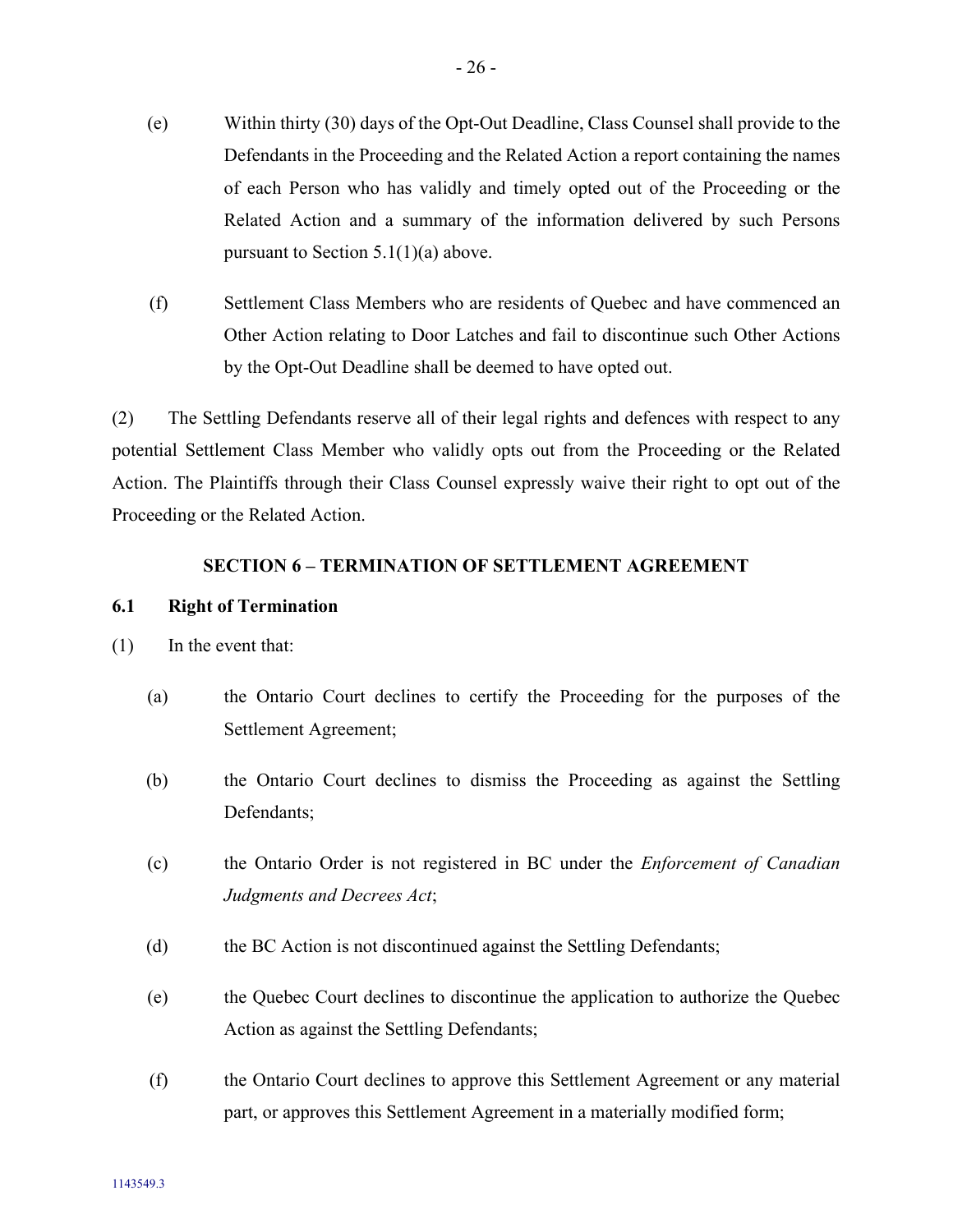- (g) the Ontario Court issues a settlement approval order that is materially inconsistent with the terms of the Settlement Agreement or not substantially in the form attached to this Settlement Agreement as Schedule C; or
- (h) any order approving this Settlement Agreement made by the Ontario Court does not become a Final Order;

the Plaintiffs and the Settling Defendants shall each have the right to terminate this Settlement Agreement by delivering a written notice pursuant to Section [15.17,](#page-48-1) within thirty (30) days following an event described above.

<span id="page-30-1"></span>(2) In addition, if the Settlement Amount is not paid in accordance with Section [3.1\(1\),](#page-14-2) the Plaintiffs shall have the right to terminate this Settlement Agreement by delivering a written notice pursuant to Sectio[n 15.17](#page-48-1) or move before the Ontario Court to enforce the terms of this Settlement Agreement.

(3) Except as provided for in Section [6.4,](#page-32-1) if the Settlement Agreement is not approved, is terminated, or otherwise fails to take effect for any reason, the Settlement Agreement shall be null and void and have no further force or effect, and shall not be binding on the Parties, and shall not be used as evidence or otherwise in any litigation or in any other way for any reason.

(4) Any order, ruling or determination made or rejected by the Ontario Court with respect to:

- (a) Class Counsel Fees or Class Counsel Disbursements;
- (b) the opt-out process; or
- (c) the Distribution Protocol

shall not be deemed to be a material modification of all, or a part, of this Settlement Agreement and shall not provide any basis for the termination of this Settlement Agreement.

# <span id="page-30-0"></span>**6.2 If Settlement Agreement is Terminated**

(1) If this Settlement Agreement is not approved, is terminated in accordance with its terms or otherwise fails to take effect for any reason: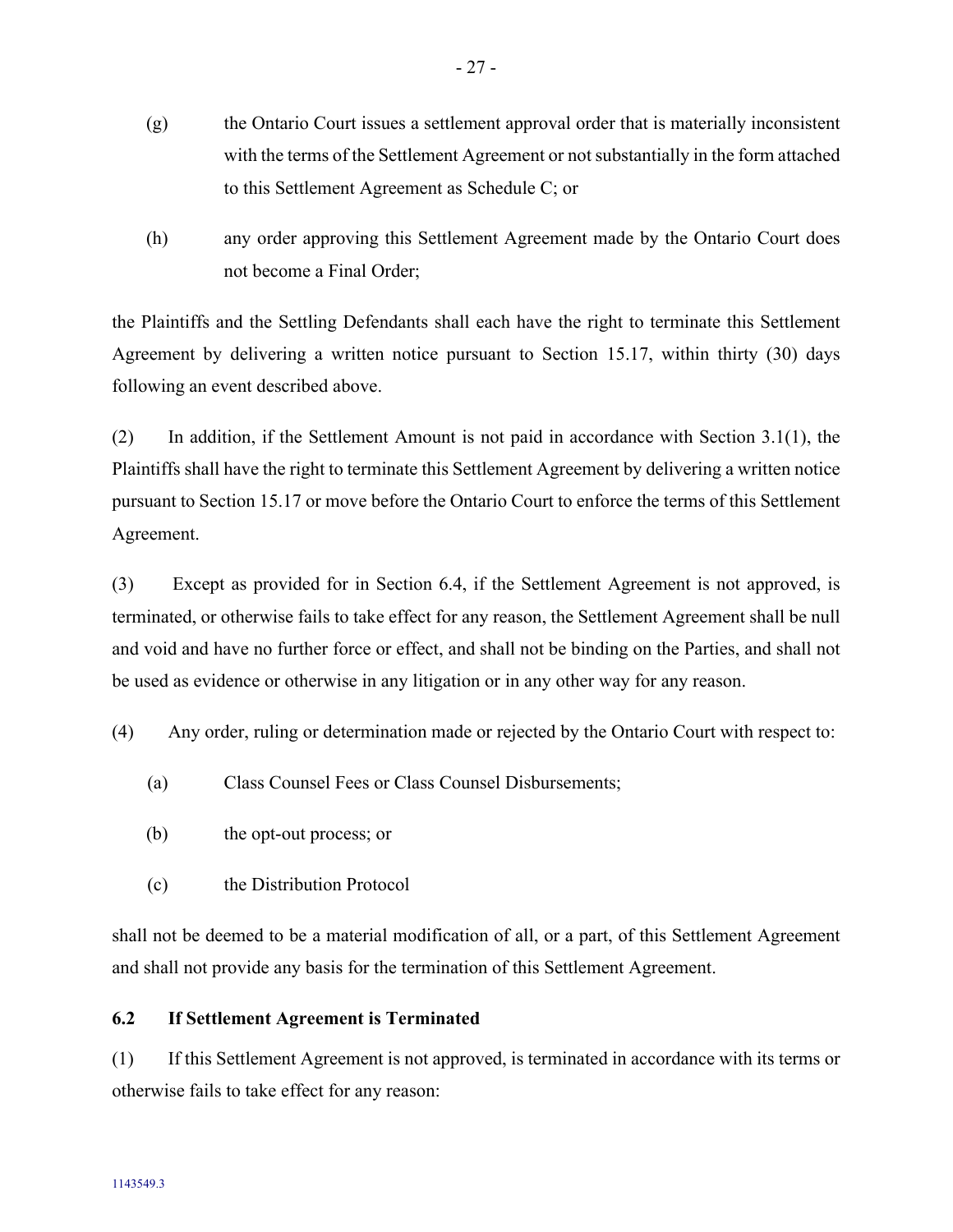- (a) no motion to certify the Proceeding as a class proceeding on the basis of this Settlement Agreement, or to approve this Settlement Agreement, which has not been decided, shall proceed;
- (b) the Parties will cooperate in seeking to have any issued order certifying the Proceeding as a class proceeding on the basis of the Settlement Agreement or approving this Settlement Agreement set aside and declared null and void and of no force or effect, and any Person shall be estopped from asserting otherwise;
- (c) any prior certification of the Proceeding as a class proceeding on the basis of this Settlement Agreement, including the definitions of the Settlement Classes and the Common Issues pursuant to this Settlement Agreement, shall be without prejudice to any position that any of the Parties or Releasees may later take on any issue in the Proceeding, the Related Action, or any Other Actions or other litigation; and
- <span id="page-31-0"></span>(d) within ten (10) days of such termination having occurred, Class Counsel shall make reasonable efforts to destroy all documents or other materials provided by the Settling Defendants and/or Counsel for the Settling Defendants under this Settlement Agreement or containing or reflecting information derived from such documents or other materials received from the Settling Defendants and/or Counsel for the Settling Defendants and, to the extent Class Counsel has disclosed any documents or information provided by the Settling Defendants and/or Counsel for the Settling Defendants to any other Person, shall make reasonable efforts to recover and destroy such documents or information. Class Counsel shall provide Counsel for the Settling Defendants with a written certification by Class Counsel of such destruction. Nothing contained in this Section [6.2](#page-30-0) shall be construed to require Class Counsel to destroy any of their work product. However, any documents or information provided by the Settling Defendants and/or Counsel for the Settling Defendants, or received from the Settling Defendants and/or Counsel for the Settling Defendants in connection with this Settlement Agreement, may not be disclosed to any Person in any manner or used, directly or indirectly, by Class Counsel or any other Person in any way for any reason, without the express prior written permission of the relevant Settling Defendants. Class Counsel shall take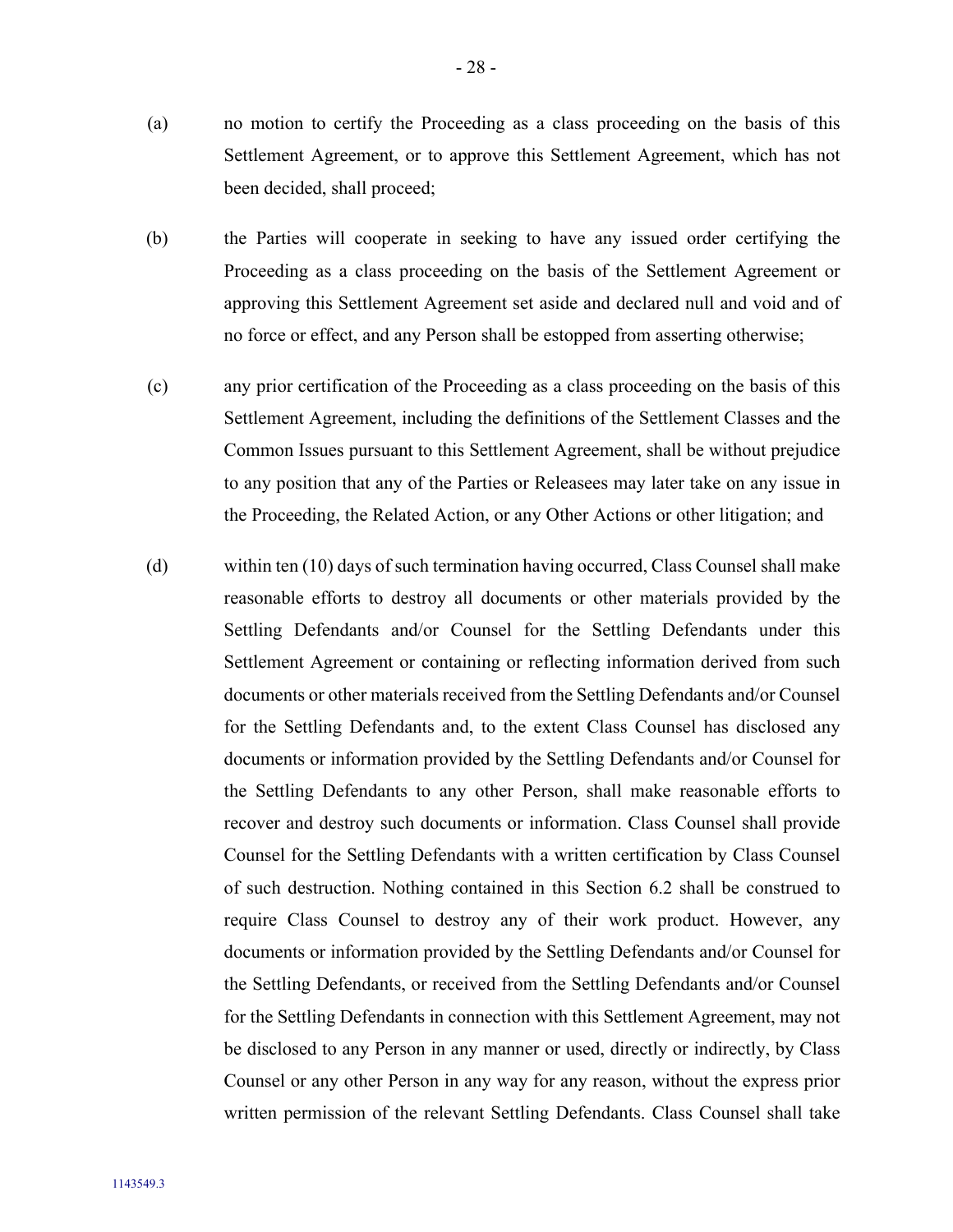appropriate steps and precautions to ensure and maintain the confidentiality of such documents, information and any work product of Class Counsel derived from such documents or information.

#### <span id="page-32-0"></span>**6.3 Allocation of Settlement Amount Following Termination**

(1) If the Settlement Agreement is not approved, is terminated or otherwise fails to take effect for any reason, Class Counsel shall, within thirty (30) days of the written notice pursuant to Section [6.1\(1\),](#page-29-2) return to the Settling Defendants the amount they have paid to Class Counsel, plus all accrued interest thereon, but less the Settling Defendants' proportional share of the costs of notices required by Section [11.1\(1\)](#page-40-5) and any translations required by Section [15.11.](#page-46-4)

#### <span id="page-32-1"></span>**6.4 Survival of Provisions After Termination**

(1) If this Settlement Agreement is not approved, is terminated or otherwise fails to take effect for any reason, the provisions of Sections [3.1\(7\),](#page-14-3) [3.2\(3\),](#page-15-2) [4.1\(9\)\(b\),](#page-21-1) [6.1\(2\),](#page-30-1) [6.2,](#page-30-0) [6.3,](#page-32-0) [6.4,](#page-32-1) [9.1,](#page-38-3) [9.2,](#page-38-4) [11.1\(2\)](#page-40-6) and [12.2\(4\),](#page-41-1) and the definitions and Schedules applicable thereto shall survive the termination and continue in full force and effect. The definitions and Schedules shall survive only for the limited purpose of the interpretation of Sections  $3.1(7)$ ,  $3.2(3)$ ,  $4.1(9)(b)$ ,  $6.1(2)$ ,  $6.2$ ,  $6.3$ , [6.4,](#page-32-1) [9.1,](#page-38-3) [9.2,](#page-38-4) [11.1\(2\)](#page-40-6) an[d 12.2\(4\)](#page-41-1) within the meaning of this Settlement Agreement, but for no other purposes. All other provisions of this Settlement Agreement and all other obligations pursuant to this Settlement Agreement shall cease immediately.

#### <span id="page-32-2"></span>**SECTION 7 – RELEASES AND DISMISSALS**

### <span id="page-32-3"></span>**7.1 Release of Releasees**

(1) Upon the Effective Date, subject to Section [7.3,](#page-33-1) and in consideration of payment of the Settlement Amount and for other valuable consideration set forth in the Settlement Agreement, the Releasors forever and absolutely release and forever discharge the Releasees from the Released Claims that any of them, whether directly, indirectly, derivatively, or in any other capacity, ever had, now have, or hereafter can, shall, or may have.

(2) The Plaintiffs and Settlement Class Members acknowledge that they may hereafter discover facts in addition to, or different from, those facts which they know or believe to be true regarding the subject matter of the Settlement Agreement, and it is their intention to release fully,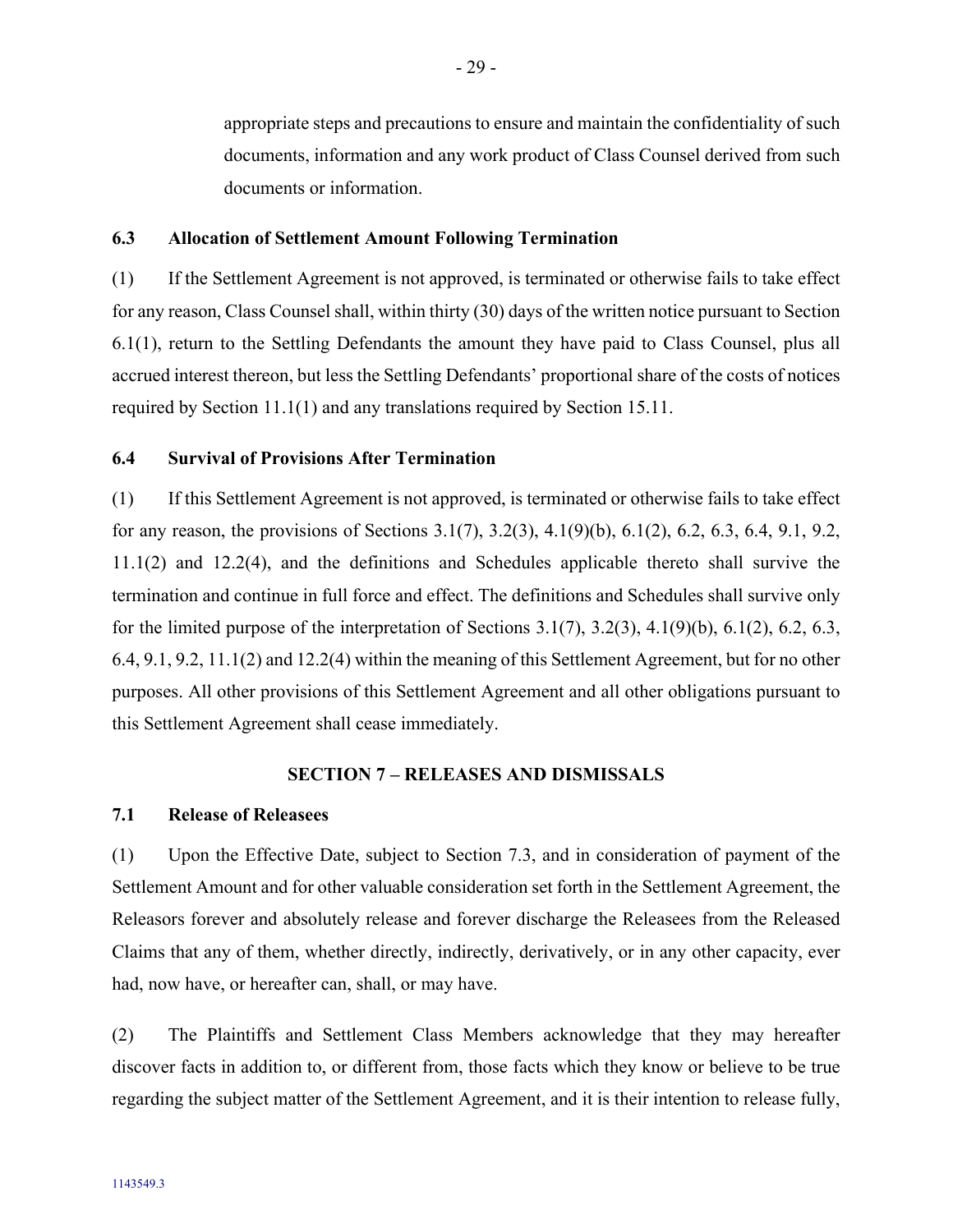finally and forever all Released Claims and, in furtherance of such intention, this release shall be and remain in effect notwithstanding the discovery or existence of additional or different facts.

<span id="page-33-2"></span>(3) Notwithstanding any of the foregoing, the releases granted pursuant to this Section [7.1](#page-32-3) shall be deemed partial for the purposes of article 1687 and following of the Civil Code of Quebec, shall inure only to the benefit of the Releasees and shall not preclude, foreclose or otherwise limit the rights of Settlement Class Members who are residents of Quebec against the Non-Settling Defendants or unnamed alleged co-conspirators that are not Releasees.

### <span id="page-33-0"></span>**7.2 Covenant Not to Sue**

(1) Upon the Effective Date, and notwithstanding Section [7.1,](#page-32-3) for any Settlement Class Members resident in any province or territory where the release of one tortfeasor is a release of all other tortfeasors, the Releasors do not release the Releasees but instead the Releasors covenant and undertake not to make any claim in any way or to threaten, commence, participate in or continue any proceeding in any jurisdiction against the Releasees in respect of or in relation to the Released Claims. For greater certainty, Section [7.1\(3\)](#page-33-2) continues to apply to residents of Quebec.

#### <span id="page-33-1"></span>**7.3 No Further Claims**

(1) Upon the Effective Date, each Releasor shall not now or hereafter institute, continue, maintain, intervene in or assert, either directly or indirectly, whether in Canada or elsewhere, on their own behalf or on behalf of any class or any other Person, any proceeding, cause of action, claim or demand against any Releasee, or any other Person who may claim contribution or indemnity, or other claims over relief, from any Releasee, whether pursuant to the *Negligence Act*, RSO 1990, c N 1 or other legislation or at common law or equity in respect of any Released Claim, except for the continuation of the Proceeding or the Related Action against the Non-Settling Defendants or named or unnamed co-conspirators that are not Releasees or, if the Proceeding is not certified as a class proceeding with respect to the Non-Settling Defendants, the continuation of the claims asserted in the Proceeding or the Related Action on an individual basis or otherwise against any Non-Settling Defendant or named or unnamed co-conspirator that is not a Releasee. For greater certainty and without limiting the generality of the foregoing, the Releasors shall not assert or pursue a Released Claim, against any Releasee under the laws of any foreign jurisdiction.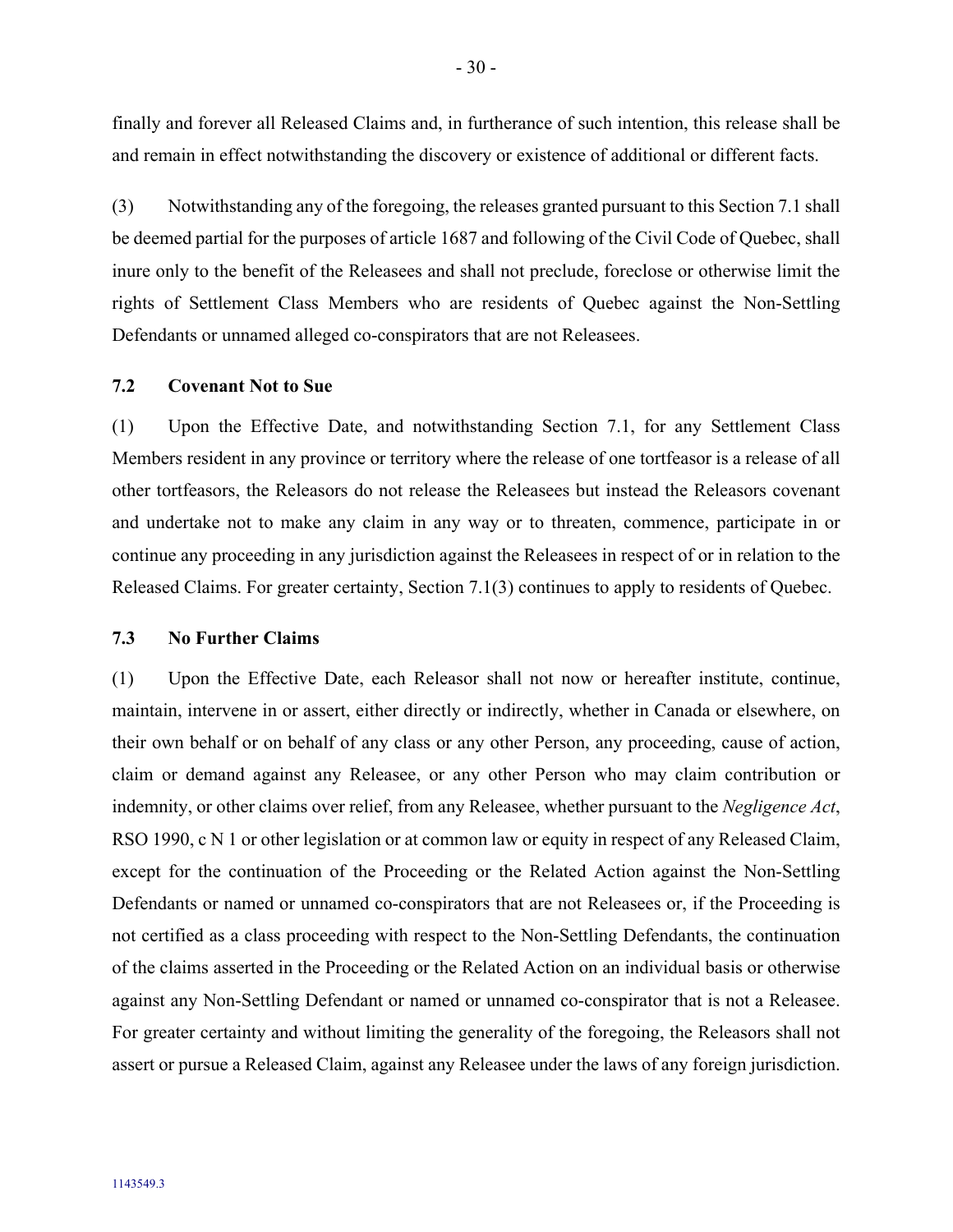### <span id="page-34-0"></span>**7.4 Dismissal of the Proceedings**

(1) Upon the Effective Date, the Proceeding shall be dismissed with prejudice and without costs as against the Settling Defendants.

#### <span id="page-34-1"></span>**7.5 Dismissal of Other Actions**

(1) Upon the Effective Date, each member of the Settlement Classes shall be deemed to irrevocably consent to the dismissal, without costs, with prejudice and without reservation, of his, her or its Other Actions against the Releasees, to the extent such Other Actions relate to Door Latches.

(2) Upon the Effective Date, all Other Actions commenced by any Settlement Class Member, to the extent such Other Actions relate to Door Latches, shall be dismissed as against the Releasees, without costs, with prejudice and without reservation.

(3) Upon the Effective Date, Settlement Class Members who are residents of Quebec, with the exception of those deemed excluded under Article 580(2) of the *Code of Civil Procedure*, who makes a claim under this Settlement Agreement shall be deemed to irrevocably consent to the dismissal, without costs and without reservation, of his, her or its Other Actions against the Releasees, to the extent such Other Actions relate to Door Latches.

### <span id="page-34-2"></span>**7.6 Material Term**

(1) The releases, covenants, dismissals, and granting of consent contemplated in this Section shall be considered a material term of the Settlement Agreement and the failure of the Ontario Court to approve the releases, covenants, dismissals, and granting of consent contemplated herein shall give rise to a right of termination pursuant to Section [6.1](#page-29-1) of the Settlement Agreement.

#### <span id="page-34-3"></span>**SECTION 8 – BAR ORDER AND OTHER CLAIMS**

#### <span id="page-34-4"></span>**8.1 Bar Order**

- <span id="page-34-5"></span>(1) Class Counsel shall seek a bar order from the Ontario Court providing for the following:
	- (a) to the extent such claims are recognized at law, all claims for contribution, indemnity or other claims over, whether asserted, unasserted or asserted in a representative capacity, inclusive of interest, taxes and costs, relating to the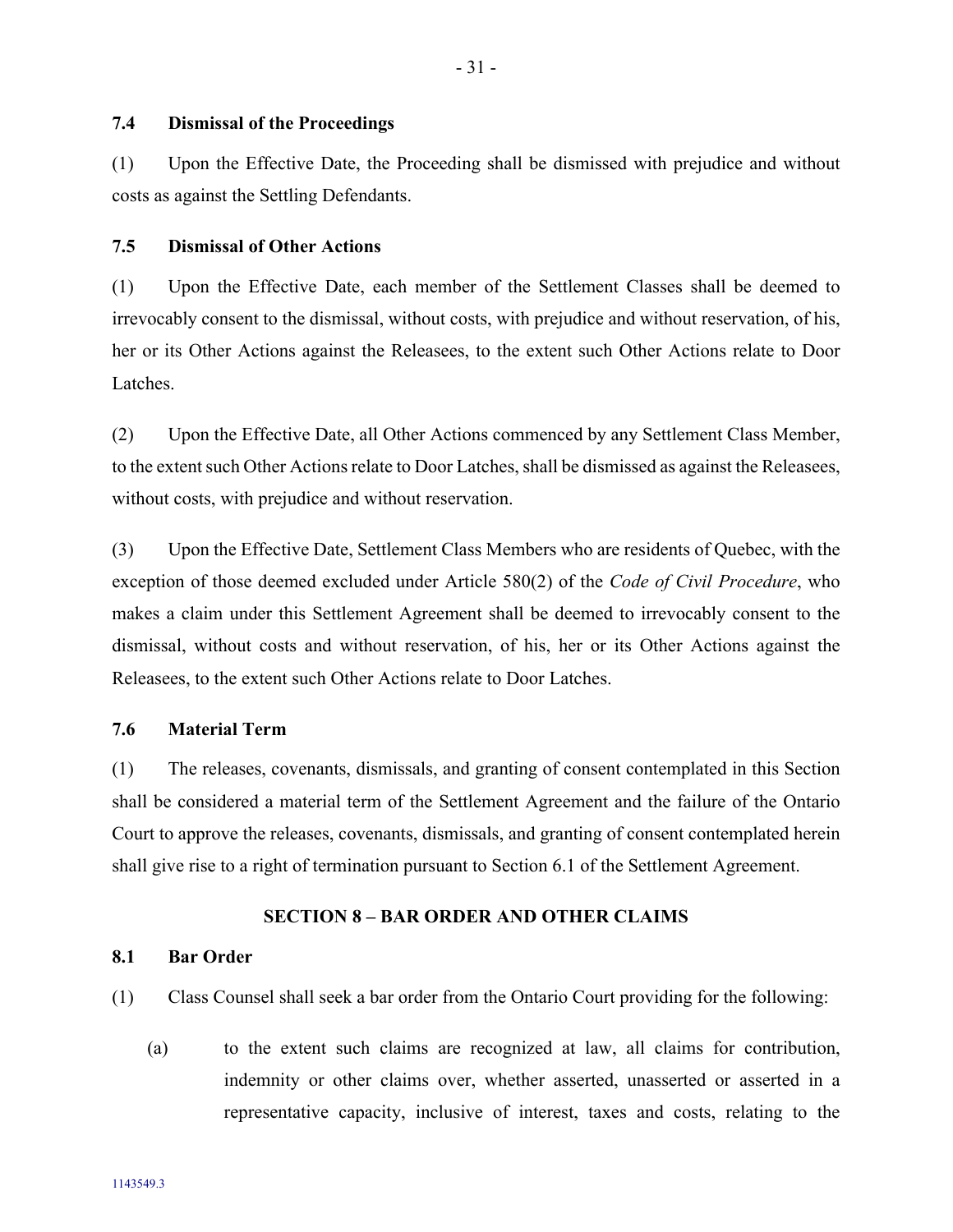Released Claims, which were or could have been brought in the Proceeding, the Related Action, or any Other Actions, or otherwise, by any Non-Settling Defendant, any named or unnamed co-conspirator that is not a Releasee, any Settled Defendant or any other Person or party against a Releasee, or by a Releasee against any Non-Settling Defendant, any named or unnamed co-conspirator that is not a Releasee, any Settled Defendant, or any other Person or party, are barred, prohibited and enjoined in accordance with the terms of this Section [8.1](#page-34-4) (unless such claim is made in respect of a claim by a Person who has validly opted out of the Proceeding or the Related Action);

- (b) if the Ontario Court ultimately determines that a claim for contribution and indemnity or other claim over, whether in equity or in law, by statute or otherwise is a legally recognized claim:
	- (i) the Plaintiffs and the Settlement Class Members shall not be entitled to claim or recover from the Non-Settling Defendants and/or named or unnamed co-conspirators and/or any other Person or party that is not a Releasee that portion of any damages (including punitive damages, if any), restitutionary award, disgorgement of profits, interest and costs (including investigative costs claimed pursuant to section 36 of the *Competition Act*, RSC 1985, c C 34) that corresponds to the Proportionate Liability of the Releasees proven at trial or otherwise;
	- (ii) the Plaintiffs and the Settlement Class Members shall limit their claims against the Non-Settling Defendants and/or named or unnamed co-conspirators and/or any other Person or party that is not a Releasee to include only, and shall only seek to recover from the Non-Settling Defendants and/or named or unnamed co-conspirators and/or any other Person or party that is not a Releasee, those claims for damages (including punitive damages, if any), restitutionary award, disgorgement of profits, interest and costs (including investigative costs claimed pursuant to section 36 of the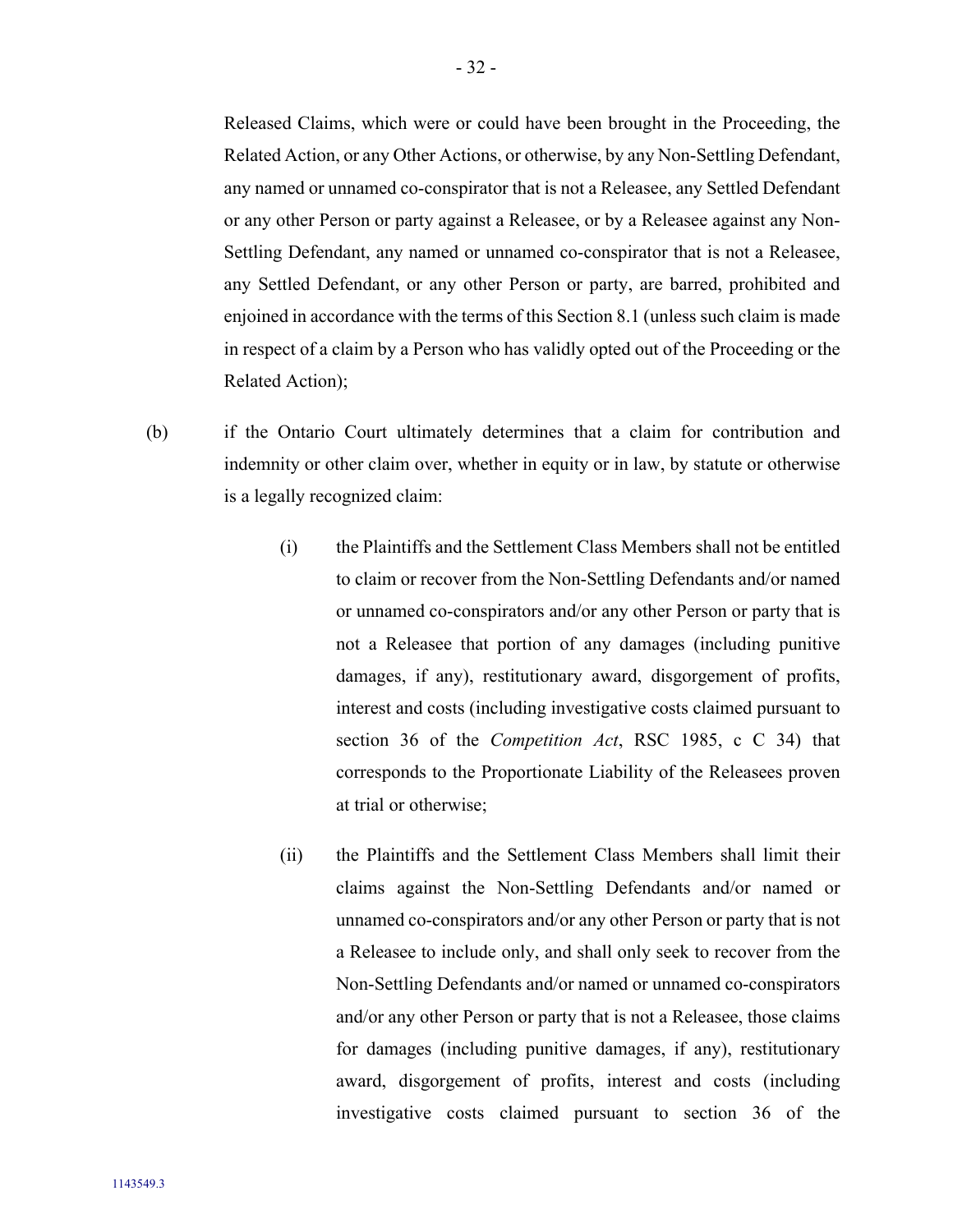*Competition Act,* RSC 1985, c C 34) attributable to the aggregate of the several liability of the Non-Settling Defendants and/or named or unnamed co-conspirators and/or any other Person or party that is not a Releasee to the Plaintiffs and Settlement Class Members, if any, and, for greater certainty, the Settlement Class Members shall be entitled to claim and seek to recover on a joint and several basis as between the Non-Settling Defendants and/or named or unnamed coconspirators and/or any other Person or party that is not a Releasee, if permitted by law; and

- (iii) the Ontario Court shall have full authority to determine the Proportionate Liability of the Releasees at the trial or other disposition of the Proceeding or the Related Action, whether or not the Releasees remain in the Proceeding or are named in the Related Action or appear at the trial or other disposition, and the Proportionate Liability of the Releasees shall be determined as if the Releasees are parties to the Proceeding or the Related Action and any determination by the Ontario Court in respect of the Proportionate Liability of the Releasees shall only apply in the Proceeding and shall not be binding on the Releasees in any other proceeding;
- <span id="page-36-0"></span>(c) after the Proceeding and/or the Related Action against the Non-Settling Defendants has been certified and all appeals or times to appeal have been exhausted and on at least twenty (20) days' notice to Counsel for the Settling Defendants, a Non-Settling Defendant may, on motion to the Ontario Court seek an Order for the following, which order shall be determined as if the Settling Defendants remained parties to the Proceeding and were parties to the Related Action:
	- (i) documentary discovery and affidavit(s) of documents from the Settling Defendants in accordance with the Ontario *Rules of Civil Procedure*;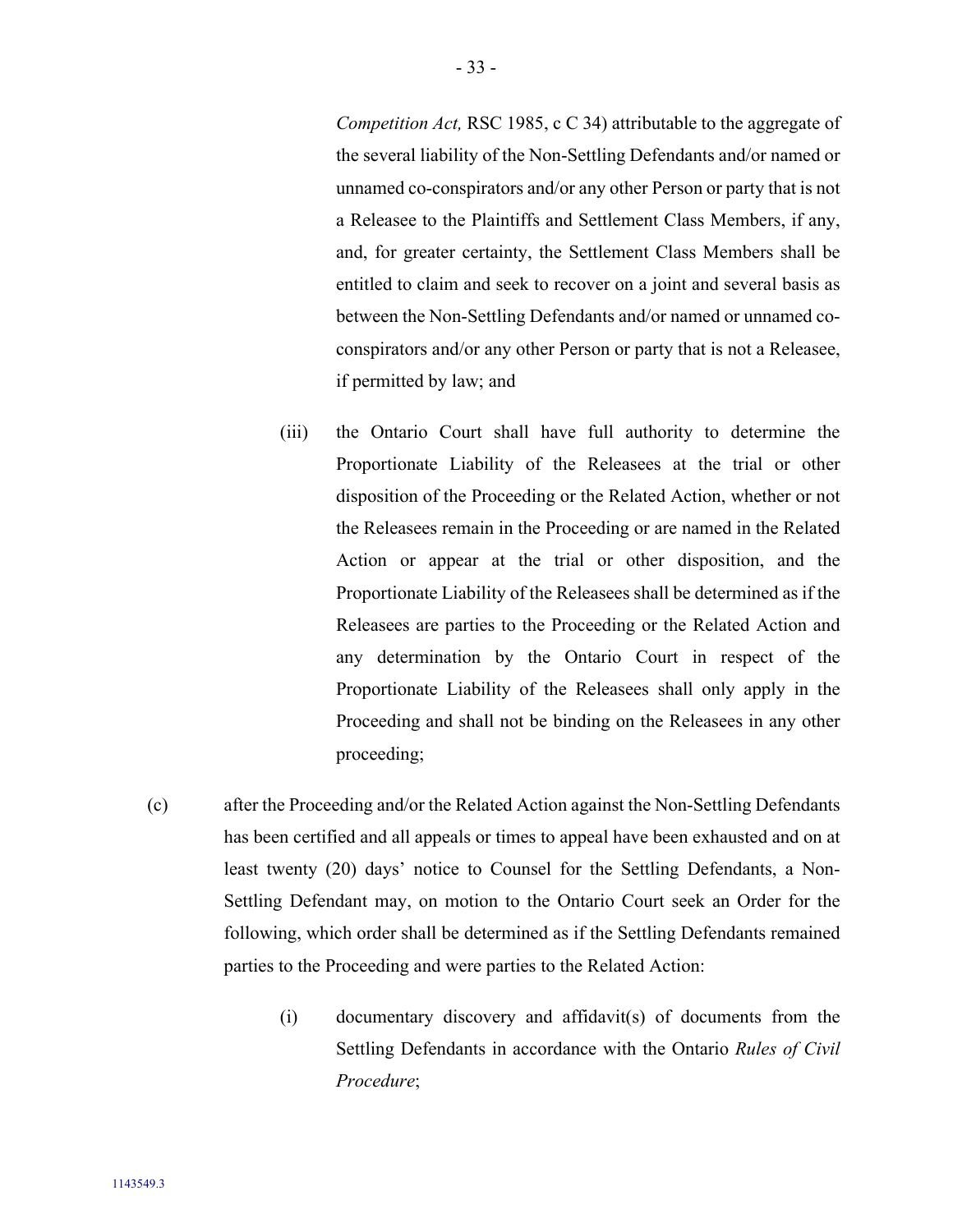- (ii) oral discovery of a representative(s) of the Settling Defendants, the transcripts of which may be read in at trial;
- (iii) leave to serve a request to admit on the Settling Defendants in respect of factual matters; and/or
- (iv) the production of a representative(s) of the Settling Defendants to testify at trial, with such witness to be subject to cross-examination by counsel for the Non-Settling Defendants.
- (d) the Settling Defendants retain all rights to oppose any motion brought pursuant to Section  $8.1(1)(c)$  $8.1(1)(c)$  $8.1(1)(c)$ , including any such motion brought at trial seeking an order requiring the Settling Defendants to produce a representative to testify at trial. Moreover, nothing herein restricts the Settling Defendants from seeking a protective order to maintain confidentiality and protection of proprietary information in respect of documents to be produced and/or for information obtained from discovery in accordance with Section [8.1](#page-34-4)[\(1\)](#page-34-5)[\(c\);](#page-36-0)
- (e) on any motion brought pursuant to Section [8.1](#page-34-4)[\(1\)](#page-34-5)[\(c\),](#page-36-0) the Ontario Court may make such orders as to costs and other terms as it considers appropriate;
- (f) to the extent that such an order is granted and discovery is provided to a Non-Settling Defendant, a copy of all discovery provided, whether oral or documentary in nature, shall be provided by the Settling Defendants to the Plaintiffs and Class Counsel within ten (10) days of such discovery being provided to a Non-Settling Defendant;
- (g) the Ontario Court will retain an ongoing supervisory role over the discovery process and the Settling Defendants will attorn to the jurisdiction of the Ontario Court for these purposes; and
- (h) a Non-Settling Defendant may effect service of the motion(s) referred to in Section  $8.1(1)(c)$  $8.1(1)(c)$  $8.1(1)(c)$  on the Settling Defendants by service on Counsel for the Settling Defendants.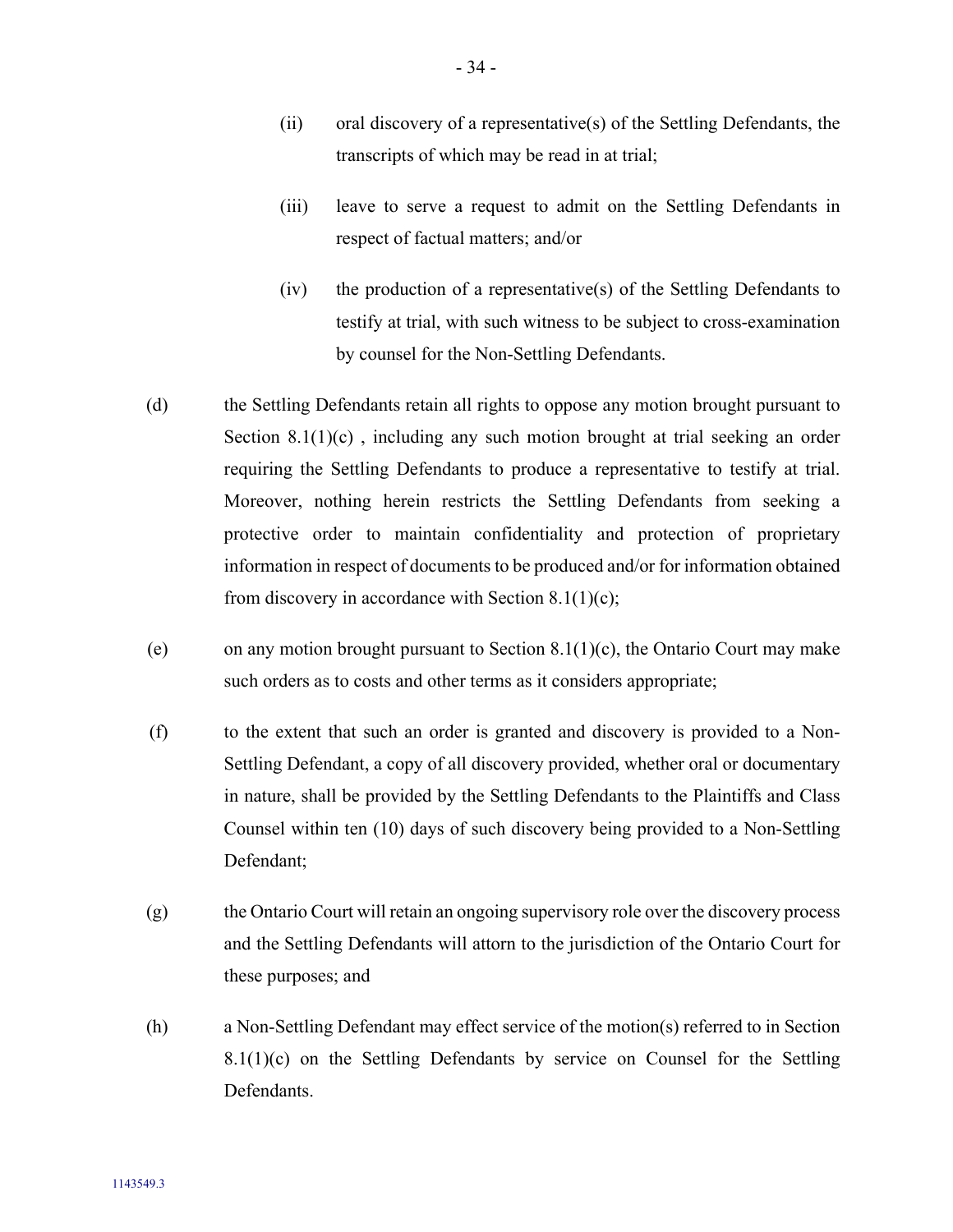### <span id="page-38-0"></span>**8.2 Claims Against Other Entities Reserved**

(1) Except as provided herein, this Settlement Agreement does not settle, compromise, release or limit in any way whatsoever any claim by the Releasors against any Person other than the Releasees.

#### <span id="page-38-1"></span>**8.3 Material Term**

(1) The Parties acknowledge that the bar orders and reservations of rights contemplated in this Section [8](#page-34-3) shall be considered a material term of the Settlement Agreement and the failure of the Ontario Court to approve the bar orders and reservations of rights contemplated herein shall give rise to a right of termination pursuant to Section [6.1](#page-29-1) of the Settlement Agreement.

### <span id="page-38-2"></span>**SECTION 9 – EFFECT OF SETTLEMENT**

#### <span id="page-38-3"></span>**9.1 No Admission of Liability**

(1) The Plaintiffs and the Releasees expressly reserve all of their rights if the Settlement Agreement is not approved, is terminated, or otherwise fails to take effect for any reason. Further, whether or not the Settlement Agreement is finally approved, is terminated, or otherwise fails to take effect for any reason, this Settlement Agreement and anything contained herein, any and all negotiations, documents, discussions and proceedings associated with this Settlement Agreement, and any action taken to carry out this Settlement Agreement, shall not be deemed, construed, or interpreted to be an admission of any violation of any statute or law, or of any wrongdoing or liability by the Releasees, or of the truth of any of the claims or allegations contained in the Proceeding, the Related Action, any Other Actions, or any other pleading filed by the Plaintiffs.

#### <span id="page-38-4"></span>**9.2 Agreement Not Evidence**

(1) The Parties agree that, whether or not it is finally approved, is terminated, or otherwise fails to take effect for any reason, this Settlement Agreement and anything contained herein, and any and all negotiations, documents, discussions and proceedings associated with this Settlement Agreement, and any action taken to carry out this Settlement Agreement, shall not be referred to, offered as evidence or received in evidence in any pending or future civil, criminal or administrative action or proceeding, except in a proceeding to approve and/or enforce this Settlement Agreement, to defend against the assertion of Released Claims, as necessary in any insurance-related proceeding, or as otherwise required by law.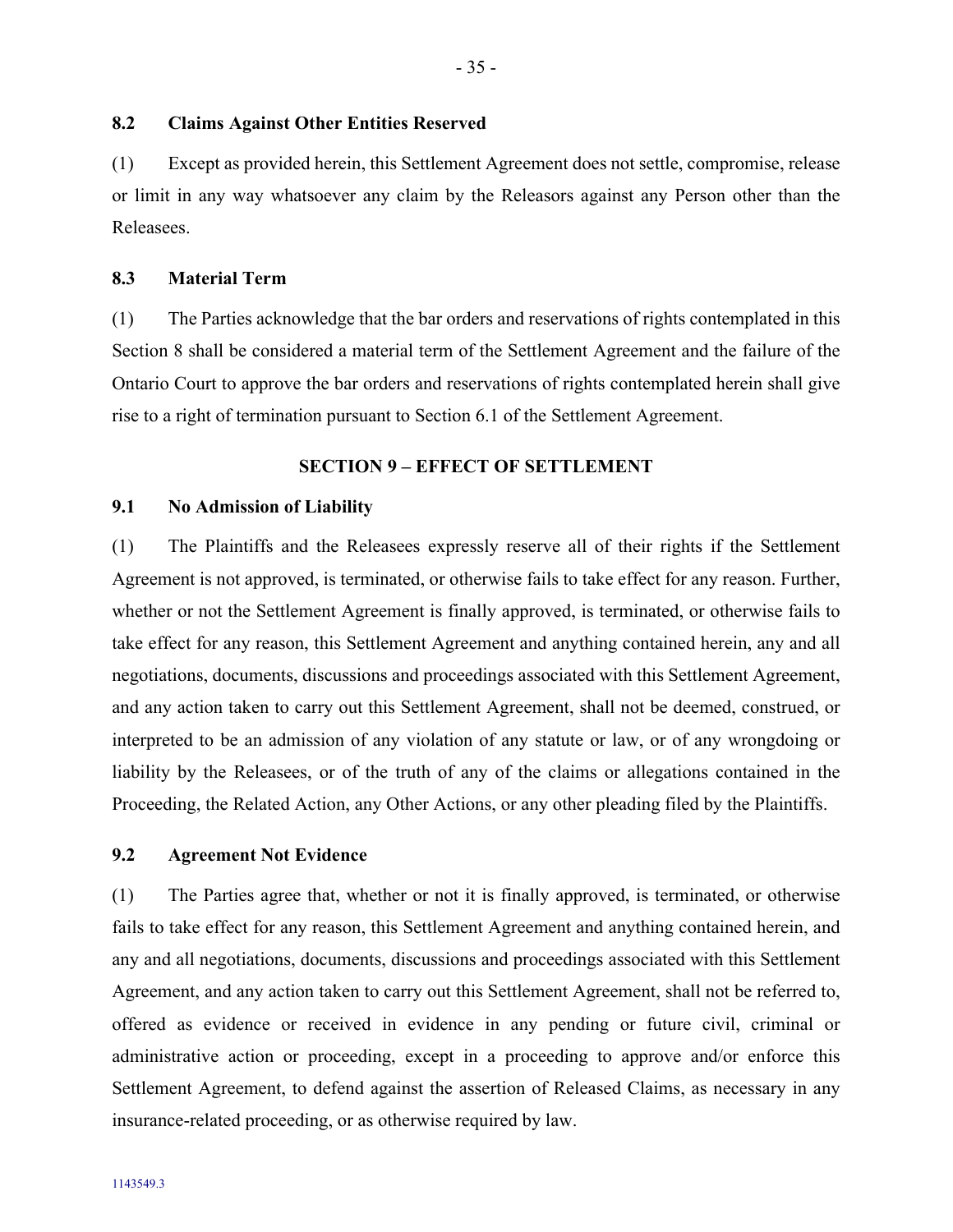### <span id="page-39-0"></span>**9.3 No Further Litigation**

<span id="page-39-2"></span>(1) No Class Counsel, nor anyone currently or hereafter employed by or a partner with Class Counsel, may directly or indirectly participate or be involved in or in any way assist with respect to any claim made or action commenced by any Person against the Settling Defendants which relates to or arises from the Released Claims, except in relation to the continued prosecution of the Proceeding and the Related Action against any Non-Settling Defendants or unnamed coconspirators that are not Releasees or, if the Proceeding or the Related Action are not certified as class proceedings, the continuation of the claims asserted in the Proceeding or the Related Action on an individual basis or otherwise against any Non-Settling Defendant or unnamed co-conspirator that is not a Releasee. Moreover, Class Counsel or anyone currently or hereafter employed by or a partner with Class Counsel may not divulge to anyone for any purpose any information obtained in the course of the Proceeding or the Related Action or the negotiation and preparation of this Settlement Agreement, except to the extent such information was, is or becomes otherwise publicly available or unless ordered to do so by a court, and subject to Section [4.2](#page-25-0) of this Settlement Agreement, except that such information can be disclosed to Camp Fiorante Matthews Mogerman LLP and/or Siskinds Desmeules s.e.n.c.r.l, to the extent that Camp Fiorante Matthews Mogerman LLP and/or Siskinds Desmeules s.e.n.c.r.l are assisting Class Counsel in the prosecution of the Proceeding or the Related Action, and Camp Fiorante Matthews Mogerman LLP and/or Siskinds Desmeules s.e.n.c.r.l agree to keep such information and documents confidential and only use such information and documents for the purpose of providing such assistance.

(2) Section [9.3\(1\)](#page-39-2) shall be inoperative to the extent that it is inconsistent with BC Counsel's obligations under Rule 3.2-10 of the Code of Professional Conduct for British Columbia.

### **SECTION 10– CERTIFICATION FOR SETTLEMENT PURPOSES ONLY**

<span id="page-39-1"></span>(1) The Parties agree that the Proceeding shall be certified as a class proceeding as against the Settling Defendants solely for purposes of settlement of the Proceeding and the approval of this Settlement Agreement by the Ontario Court.

(2) The Plaintiffs agree that, in the motions for certification of the Proceeding as a class proceeding for settlement purposes and for the approval of this Settlement Agreement, the only common issues that they will seek to define are the Common Issues and the only class that they will assert is the Settlement Class. The Parties agree that the certification of the Proceeding as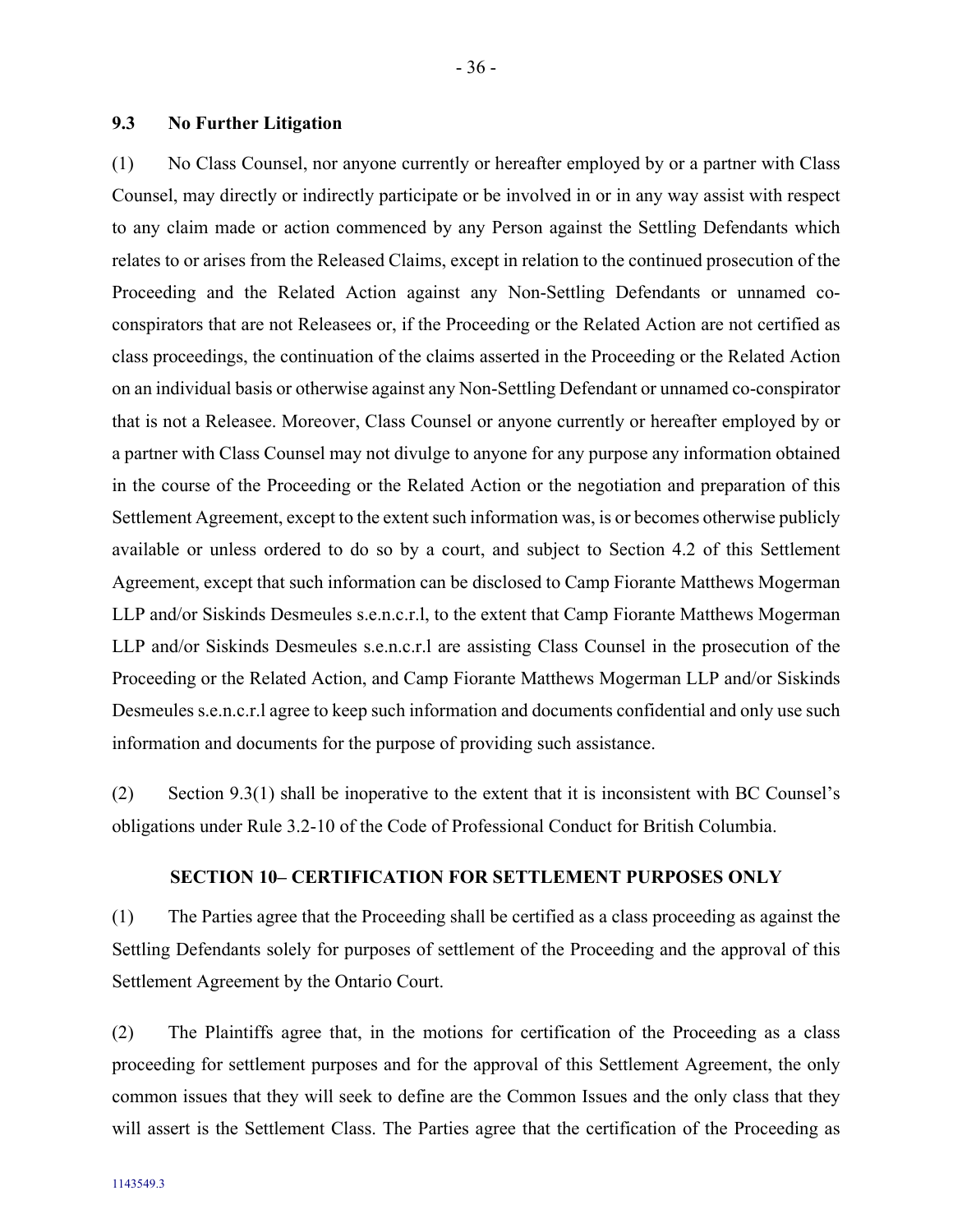against the Settling Defendants for the purpose of implementing this Settlement Agreement, shall not derogate in any way from the rights of the Plaintiffs as against the Non-Settling Defendants, except as expressly set out in this Settlement Agreement.

### <span id="page-40-0"></span>**SECTION 11 – NOTICE TO SETTLEMENT CLASSES**

### <span id="page-40-7"></span><span id="page-40-1"></span>**11.1 Notices Required**

<span id="page-40-5"></span>(1) The proposed Settlement Classes shall be given a single notice of: (i) the certification of the Proceeding as a class proceeding as against the Settling Defendants for settlement purposes; (ii) the right to opt out of the Proceeding; (iii) the hearing at which the Ontario Court will be asked to approve the Settlement Agreement; and (iv) if they are brought with the hearings to approve the Settlement Agreement, the hearings to approve Class Counsel Fees and Class Counsel Disbursements.

<span id="page-40-6"></span>(2) If this Settlement Agreement is not approved, is terminated, or otherwise fails to take effect, the proposed Settlement Classes shall be given notice of such event.

### <span id="page-40-2"></span>**11.2 Form and Distribution of Notices**

(1) The notices shall be in a form agreed upon by the Parties and approved by the Ontario Court or, if the Parties cannot agree on the form of the notices, the notices shall be in a form ordered by the Ontario Court.

(2) The notices shall be disseminated by a method agreed upon by the Parties and approved by the Ontario Court or, if the Parties cannot agree on a method for disseminating the notices, the notices shall be disseminated by a method ordered by the Ontario Court.

### <span id="page-40-3"></span>**SECTION 12 – ADMINISTRATION AND IMPLEMENTATION**

#### <span id="page-40-4"></span>**12.1 Mechanics of Administration**

(1) Except to the extent provided for in this Settlement Agreement, the mechanics of the implementation and administration of this Settlement Agreement shall be determined by the Ontario Court on motions brought by Class Counsel.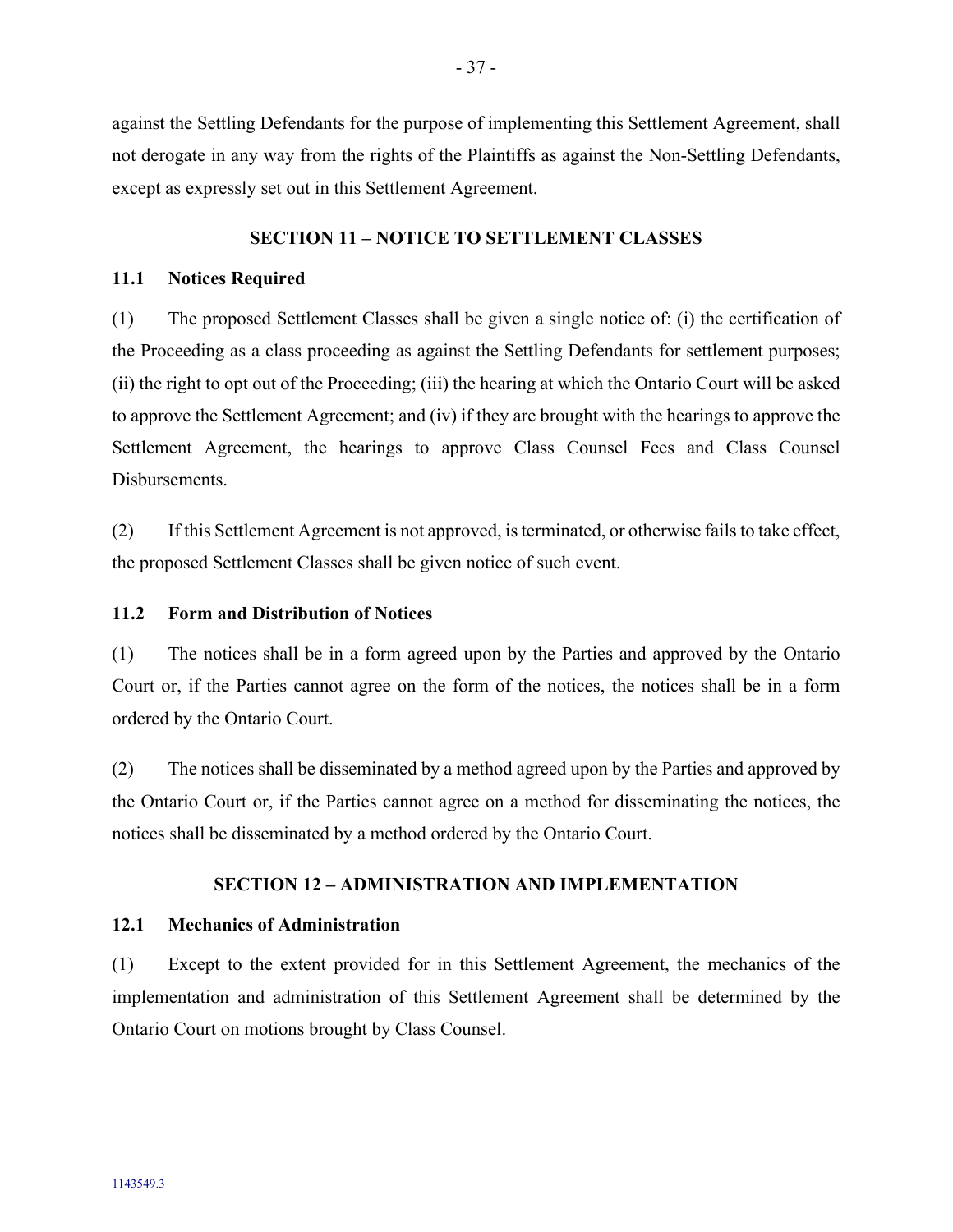### <span id="page-41-0"></span>**12.2 Information and Assistance**

<span id="page-41-2"></span>(1) The Settling Defendants will make best efforts to provide to Class Counsel a list of the names and addresses (including any relevant email addresses) of Persons in Canada who purchased Door Latches for installation into Affected Vehicles from the Settling Defendants during the Class Period and the Purchase Price paid by each such Person for such purchases, to the extent such information is reasonably available and to the extent not previously provided. The information shall be delivered in Microsoft Excel format, or such other format as may be agreed upon by Counsel for the Settling Defendants and Class Counsel, and shall be delivered as a separate production from the documents to be delivered pursuant to Section [4.1](#page-16-1) or identified by bates number as part of the production of documents to be delivered pursuant to Section [4.1.](#page-16-1)

(2) The name and address information required by Section [12.2](#page-41-0)[\(1\)](#page-41-2) shall be delivered to Class Counsel within thirty (30) days of the Date of Execution, but no later than ten (10) days after the orders required by Section [2.2\(1\)](#page-12-4) have been obtained, or at a time mutually agreed upon by the Parties. The Purchase Price information required by Section [12.2](#page-41-0)[\(1\)](#page-41-2) shall be delivered to Class Counsel within thirty (30) days of the earlier of the Certification Date or the final resolution of the Proceeding against the Non-Settling Defendants, or at a time mutually agreed upon by the Parties.

<span id="page-41-3"></span>(3) Class Counsel may use the information provided under Section [12.2\(1\):](#page-41-2)

- (a) to facilitate the dissemination of the notices required in Section [11.1;](#page-40-1)
- (b) to advise Persons in Canada who purchased Door Latches from the Settling Defendants during the Class Period of any subsequent settlement agreement reached in the Proceeding or the Related Action, any related approval hearings, and any other major steps in the Proceeding or the Related Action;
- (c) to facilitate the claims administration process with respect to this Settlement Agreement and any other settlement agreement(s) achieved or court awards issued in the Proceeding; and
- (d) as otherwise authorized in Section [4.](#page-16-0)

<span id="page-41-1"></span>(4) All information provided by the Settling Defendants pursuant to Section [12.2\(1\)](#page-41-2) shall be dealt with in accordance with Section [4,](#page-16-0) except that Class Counsel may disclose all information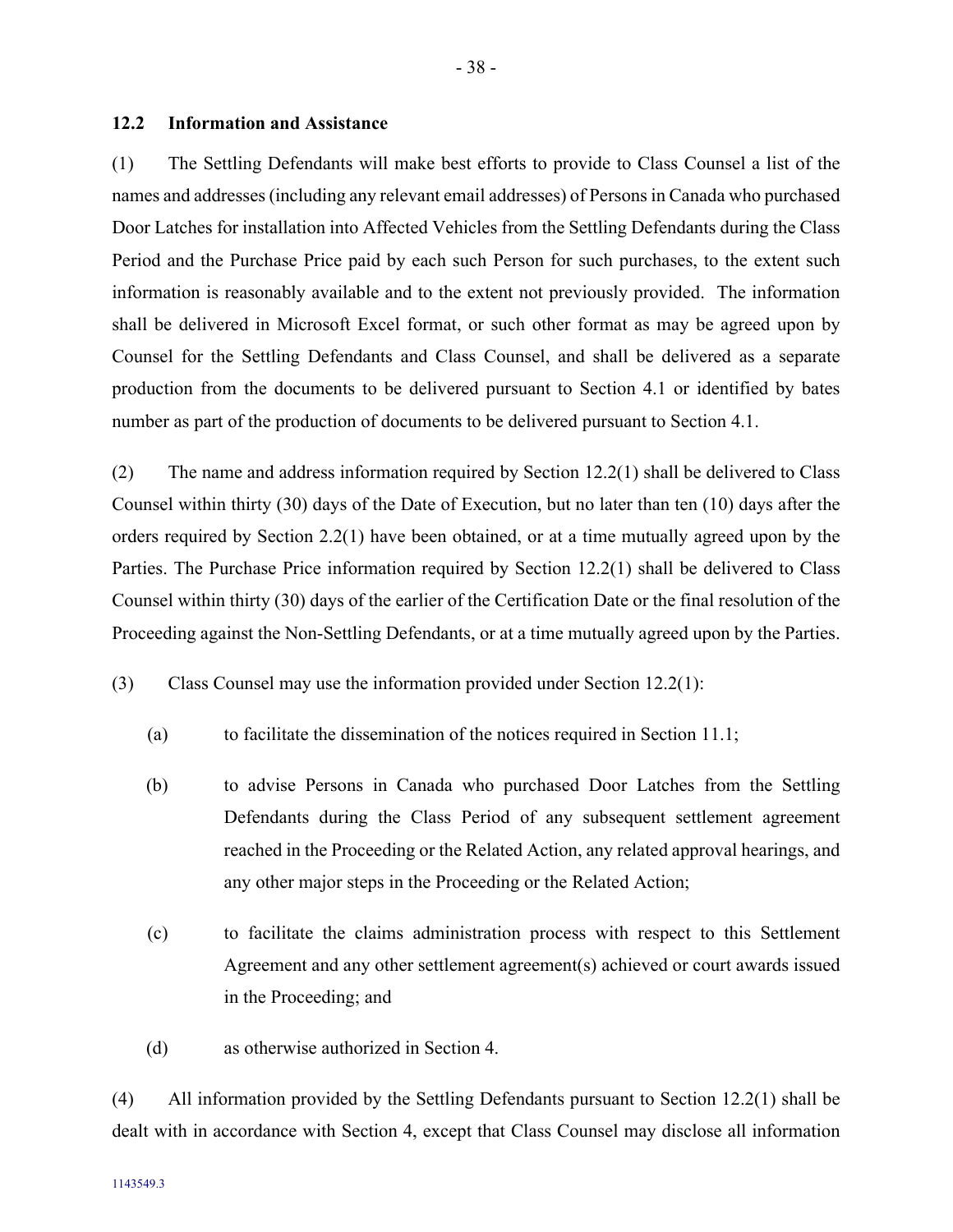provided by the Settling Defendants pursuant to Section [12.2\(1\)](#page-41-2) to any Court-appointed notice provider and/or the Claims Administrator, to the extent reasonably necessary for the purposes enumerated in Section [12.2](#page-41-0)[\(3\).](#page-41-3) Any Court-appointed notice provider and/or the Claims Administrator shall be bound by the same confidentiality obligations set out in Section [4.](#page-16-0) If this Settlement Agreement is not approved, is terminated, or otherwise fails to take effect for any reason, all information provided by the Settling Defendants pursuant to Section [12.2\(1\)](#page-41-2) shall be dealt with in accordance with Section [6.2\(1\)\(d\)](#page-31-0) and no record of the information so provided shall be retained by Class Counsel, any Court-appointed notice-provider and/or the Claims Administrator in any form whatsoever.

(5) The Settling Defendants will make themselves reasonably available to respond to questions respecting the information provided pursuant to Section [12.2\(1\)](#page-41-2) from Class Counsel or any Courtappointed notice provider and/or the Claims Administrator. The Settling Defendants' obligations to make themselves reasonably available to respond to questions as particularized in this Section shall not be affected by the release provisions contained in Section [7](#page-32-2) of this Settlement Agreement. Unless this Settlement Agreement is not approved, is terminated or otherwise fails to take effect for any reason, the Settling Defendants' obligations to cooperate pursuant to this Section [12.2](#page-41-0) shall cease when the Proceeding and the Related Action are resolved as against all Defendants and all settlement funds or court awards have been distributed.

(6) The Settling Defendants shall bear no liability with respect to the completeness or accuracy of the information provided pursuant to this Section [12.2.](#page-41-0)

### <span id="page-42-0"></span>**SECTION 13 – DISTRIBUTION OF THE SETTLEMENT AMOUNT AND ACCRUED INTEREST**

#### <span id="page-42-1"></span>**13.1 Distribution Protocol**

(1) At a time wholly within the discretion of Class Counsel, but on notice to the Settling Defendants, Class Counsel will bring motions seeking orders from the Ontario Court approving the Distribution Protocol. The motions can be brought before the Effective Date, but the orders approving the Distribution Protocol shall be conditional on the Effective Date occurring.

(2) The Distribution Protocol shall require Settlement Class Members seeking compensation to give credit for any compensation received through other proceedings or in private out-of-class settlements, unless by such proceedings or private out-of-class settlements the Settlement Class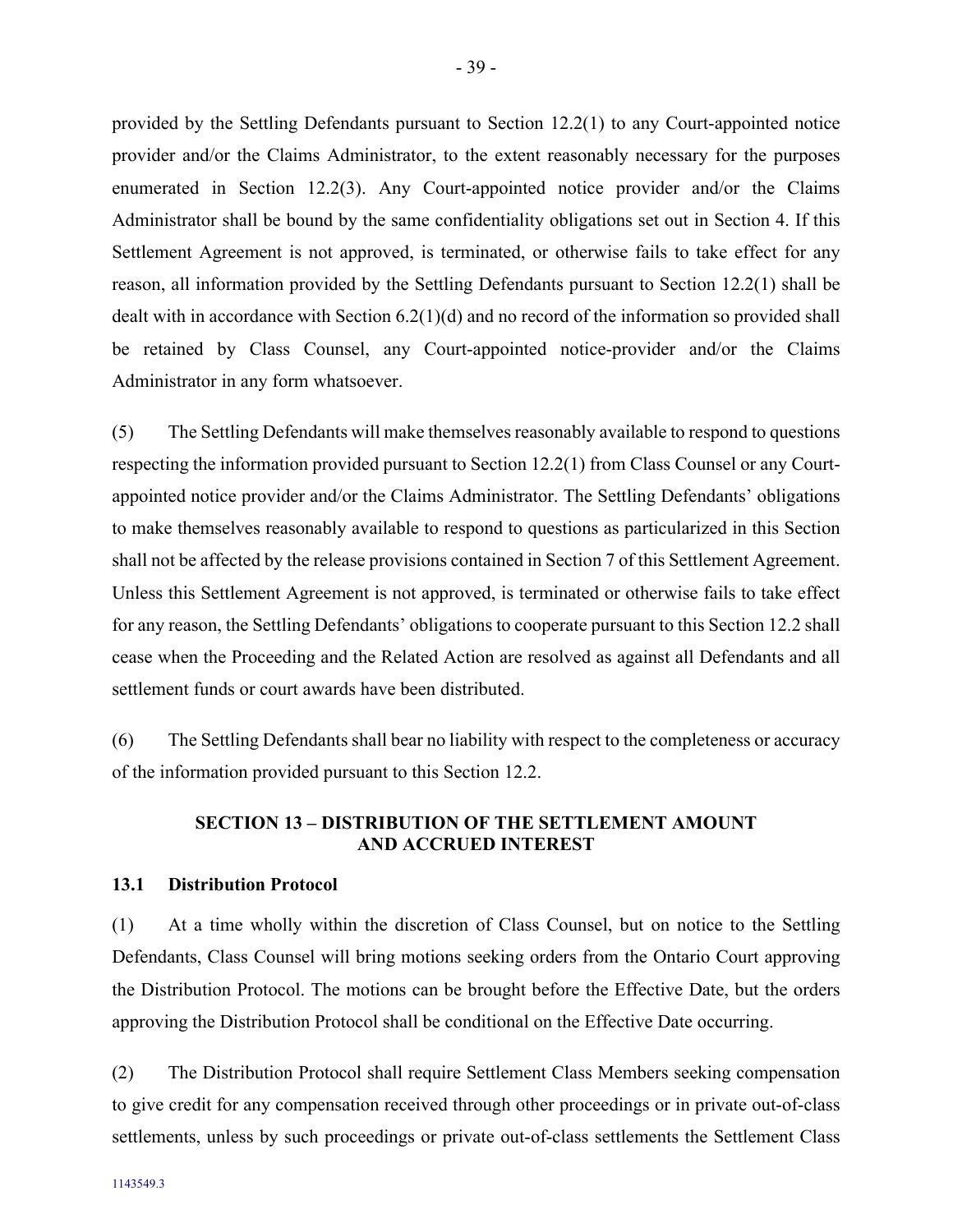Member's claim was released in its entirety, in which case the Settlement Class Member shall be deemed ineligible for any further compensation.

(3) In addition, the Distribution Protocol shall treat residents of Quebec in the equivalent manner to residents elsewhere in Canada and must comply with the requirements of Quebec law, including in respect of remittances to the Fonds d'Aide aux actions collectives and in case of any remaining balance to be allocated *cy pres* to one or more recipients to be approved by the Ontario Court, *The Act Respecting the Fonds d'aide aux actions collectives*, CQLR c F-3.2.0.1.1 will apply to the portion of any remaining balance, if any, attributable to Settlement Class Members who are residents of Quebec.

(4) The notice advising Settlement Class Members of the hearing to approve the Distribution Protocol must provide that Quebec residents wishing to object to the Distribution Protocol will be permitted to present submissions on the Distribution Protocol before the competent Court(s) and inform them of the procedure to do so.

### <span id="page-43-0"></span>**13.2 No Responsibility for Administration or Fees**

(1) Except as otherwise provided for in this Settlement Agreement, the Settling Defendants shall not have any responsibility, financial obligations or liability whatsoever with respect to the administration of the Settlement Agreement or the investment, distribution or administration of monies in the Trust Account including, but not limited to Administration Expenses.

### <span id="page-43-1"></span>**SECTION 14 – CLASS COUNSEL FEES, DISBURSEMENTS AND ADMINISTRATION EXPENSES**

#### <span id="page-43-2"></span>**14.1 Responsibility for Fees, Disbursements and Taxes**

(1) The Settling Defendants shall not be liable for any Class Counsel Fees, Class Counsel Disbursements, or taxes of any of the lawyers, experts, advisors, agents, or representatives retained by Class Counsel, the Plaintiffs or the Settlement Class Members, or any lien of any Person on any payment to any Settlement Class Member from the Settlement Amount.

### <span id="page-43-3"></span>**14.2 Responsibility for Costs of Notices and Translation**

(1) Class Counsel shall pay the costs of the notices required by Section [11](#page-40-7) and any costs of translation required by Section [15.11](#page-46-4) from the Trust Account, as they become due. Subject to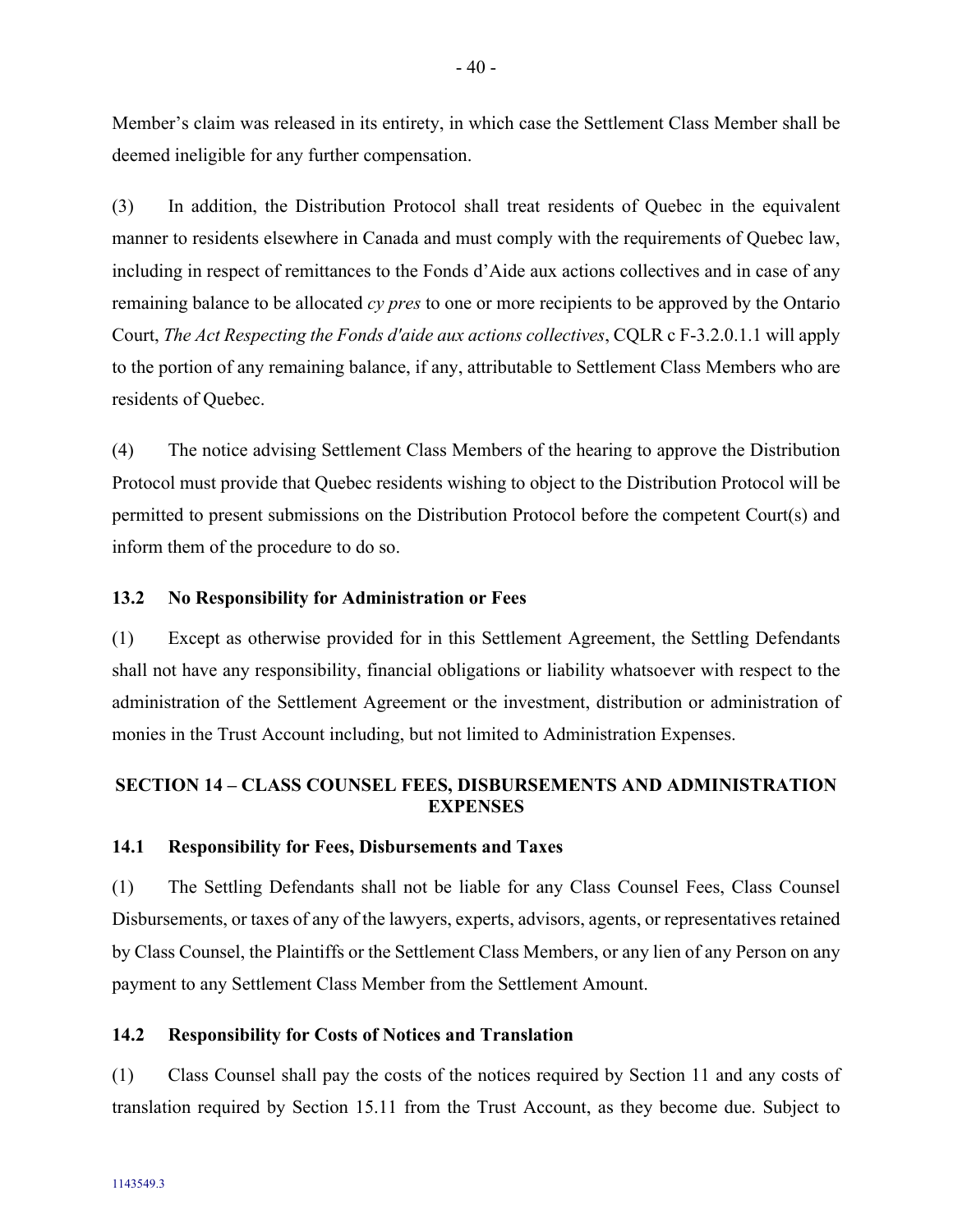Section [6.3,](#page-32-0) the Releasees shall not have any responsibility for the costs of the notices or translation.

### <span id="page-44-0"></span>**14.3 Court Approval for Class Counsel Fees and Disbursements**

(1) Class Counsel may seek the Court's approval to pay Class Counsel Disbursements and Class Counsel Fees contemporaneous with seeking approval of this Settlement Agreement. Class Counsel Disbursements and Class Counsel Fees shall be reimbursed and paid solely out of the Trust Account after the Effective Date. Except as provided herein, Administration Expenses may only be paid out of the Trust Account after the Effective Date. No other Class Counsel Disbursements or Class Counsel Fees shall be paid from the Trust Account prior to the Effective Date.

#### <span id="page-44-1"></span>**SECTION 15 – MISCELLANEOUS**

#### <span id="page-44-2"></span>**15.1 Motions for Directions**

(1) Class Counsel or the Settling Defendants may apply to the Ontario Court as may be required for directions in respect of the interpretation, implementation and administration of this Settlement Agreement.

(2) All motions contemplated by this Settlement Agreement shall be on notice to the Parties, except for those applications concerned solely with the implementation and administration of the Distribution Protocol.

#### <span id="page-44-3"></span>**15.2 Headings, etc.**

(1) In this Settlement Agreement:

- (a) the division of the Settlement Agreement into sections and the insertion of headings are for convenience of reference only and shall not affect the construction or interpretation of this Settlement Agreement; and
- (b) the terms "this Settlement Agreement," "hereof," "hereunder," "herein," and similar expressions refer to this Settlement Agreement and not to any particular section or other portion of this Settlement Agreement.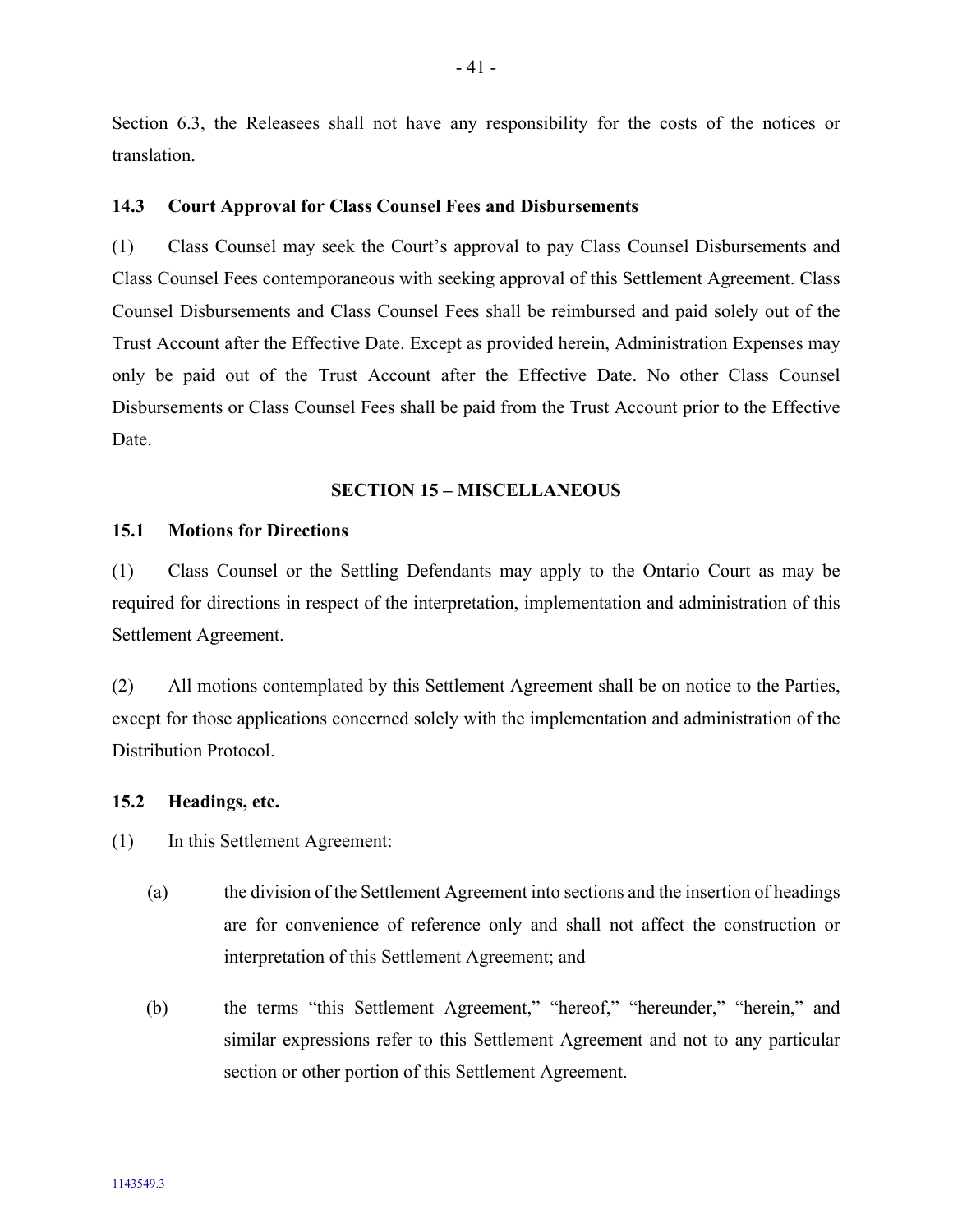# <span id="page-45-0"></span>**15.3 Computation of Time**

(1) In the computation of time in this Settlement Agreement, except where a contrary intention appears,

- (a) where there is a reference to a number of days between two events, the number of days shall be counted by excluding the day on which the first event happens and including the day on which the second event happens, including all calendar days; and
- (b) only in the case where the time for doing an act expires on a holiday as "holiday" is defined in the *Rules of Civil Procedure*, RRO 1990, Reg 194, the act may be done on the next day that is not a holiday.

### <span id="page-45-1"></span>**15.4 Ongoing Jurisdiction**

(1) The Ontario Court shall exercise jurisdiction with respect to implementation, administration, interpretation and enforcement of the terms of this Settlement Agreement, and the Plaintiffs, Settlement Class Members and Settling Defendants attorn to the jurisdiction of the Ontario Court for such purposes.

### <span id="page-45-2"></span>**15.5 Governing Law**

(1) This Settlement Agreement shall be governed by and construed and interpreted in accordance with the laws of the Province of Ontario and the laws of Canada applicable therein.

### <span id="page-45-3"></span>**15.6 Entire Agreement**

(1) This Settlement Agreement constitutes the entire agreement among the Parties, and supersedes all prior and contemporaneous understandings, undertakings, negotiations, representations, promises, agreements, agreements in principle and memoranda of understanding in connection herewith. None of the Parties will be bound by any prior obligations, conditions or representations with respect to the subject matter of this Settlement Agreement, unless expressly incorporated herein.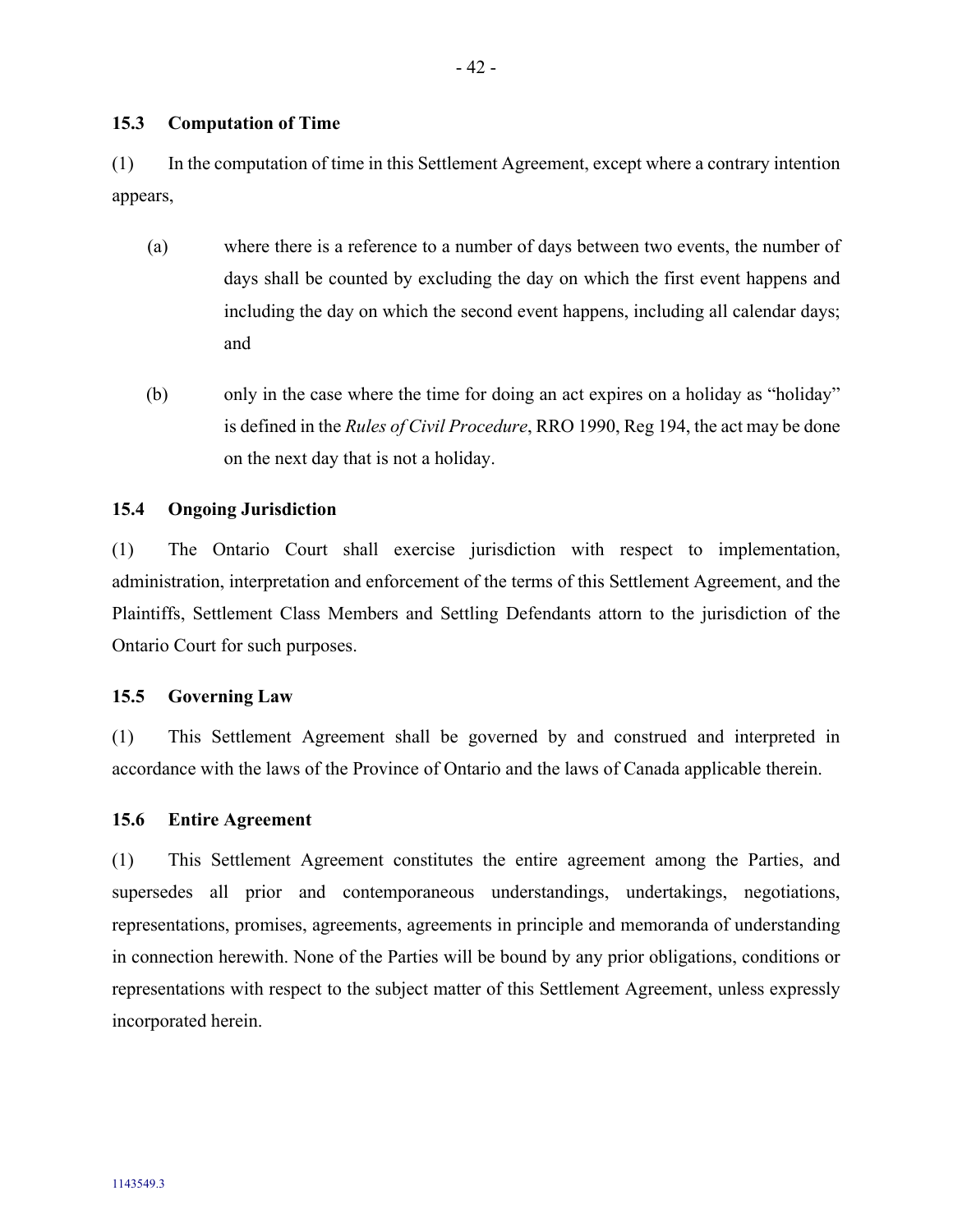#### <span id="page-46-0"></span>**15.7 Amendments**

(1) This Settlement Agreement may not be modified or amended except in writing and on consent of all Parties hereto, and any such modification or amendment must be approved by the Court(s) with jurisdiction over the matter to which the amendment relates.

#### <span id="page-46-1"></span>**15.8 Binding Effect**

(1) This Settlement Agreement shall be binding upon, and enure to the benefit of, the Plaintiffs, the Settlement Class Members, the Settling Defendants, the Releasors, the Releasees and all of their successors and assigns. Without limiting the generality of the foregoing, each and every covenant and agreement made herein by the Plaintiffs shall be binding upon all Releasors and each and every covenant and agreement made herein by the Settling Defendants shall be binding upon all of the Releasees.

#### <span id="page-46-2"></span>**15.9 Counterparts**

(1) This Settlement Agreement may be executed in counterparts, all of which taken together will be deemed to constitute one and the same agreement, and a facsimile or electronic signature shall be deemed an original signature for purposes of executing this Settlement Agreement.

#### <span id="page-46-3"></span>**15.10 Negotiated Agreement**

(1) This Settlement Agreement has been the subject of negotiations and discussions among the undersigned, each of which has been represented and advised by competent counsel, so that any statute, case law, or rule of interpretation or construction that would or might cause any provision to be construed against the drafter of this Settlement Agreement shall have no force and effect. The Parties further agree that the language contained in or not contained in previous drafts of this Settlement Agreement, or any agreement in principle, shall have no bearing upon the proper interpretation of this Settlement Agreement.

#### <span id="page-46-4"></span>**15.11 Language**

(1) The Parties acknowledge that they have required and consented that this Settlement Agreement and all related documents be prepared in English; les parties reconnaissent avoir exigé que la présente convention et tous les documents connexes soient rédigés en anglais. Nevertheless, if required to by the Court, Class Counsel and/or a translation firm selected by Class Counsel shall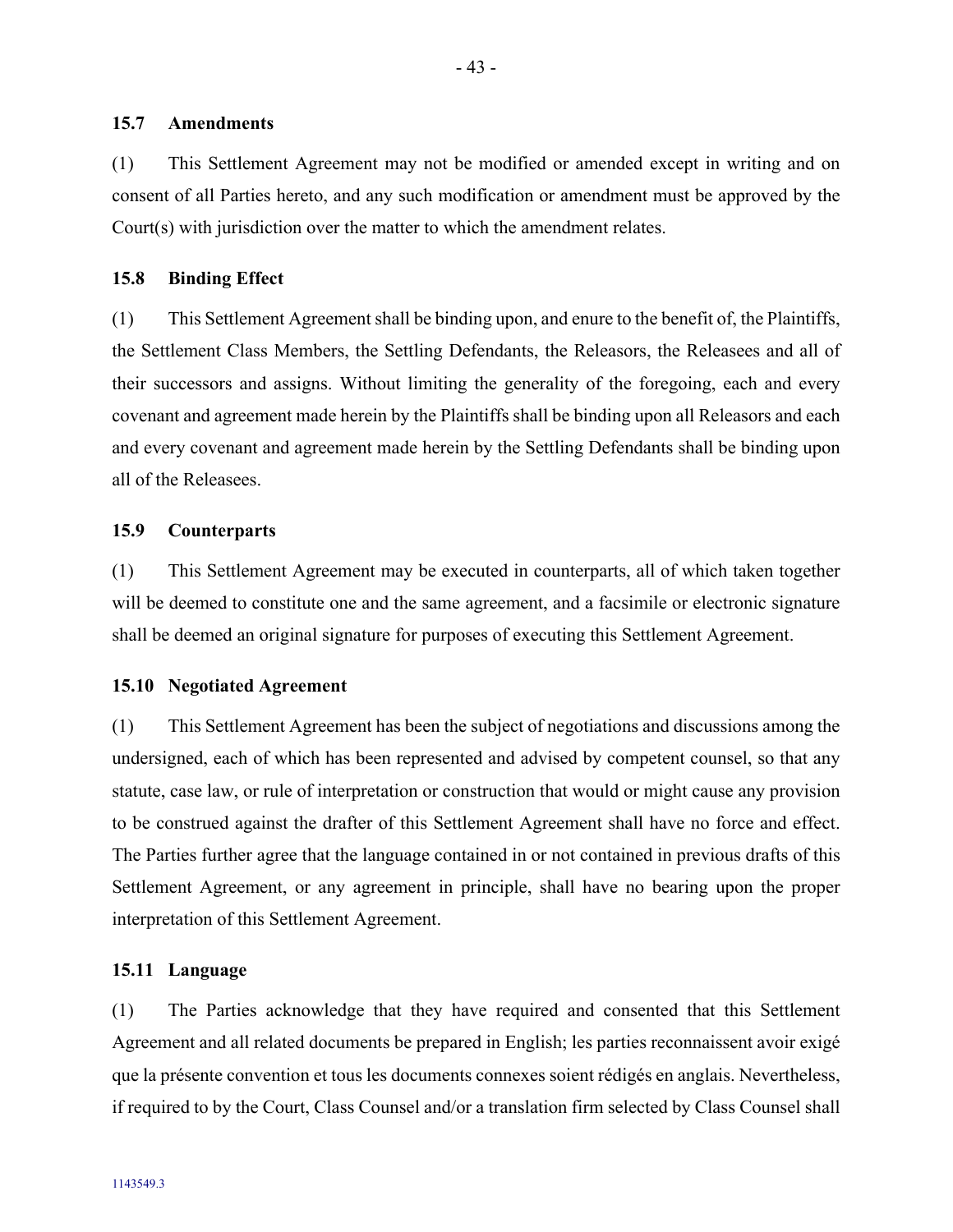prepare a French translation of the Settlement Agreement, the cost of which shall be paid from the Settlement Amount. In the event of any dispute as to the interpretation or application of this Settlement Agreement, only the English version shall govern.

#### <span id="page-47-0"></span>**15.12 Transaction**

(1) The present Settlement Agreement constitutes a transaction in accordance with Articles 2631 and following of the *Civil Code of Quebec*, and the Parties are hereby renouncing any errors of fact, of law and/or of calculation.

#### <span id="page-47-1"></span>**15.13 Recitals**

(1) The recitals to this Settlement Agreement are true and form part of the Settlement Agreement.

#### <span id="page-47-2"></span>**15.14 Schedules**

(1) The schedules annexed hereto form part of this Settlement Agreement.

#### <span id="page-47-3"></span>**15.15 Acknowledgements**

(1) Each of the Parties hereby affirms and acknowledges that:

- (a) the Party, or a representative of the Party with the authority to bind the Party with respect to the matters set forth herein, has read and understood the Settlement Agreement;
- (b) the terms of this Settlement Agreement and the effects thereof have been fully explained to the Party or the Party's representative by the Party's counsel;
- (c) the Party, or the Party's representative, fully understands each term of the Settlement Agreement and its effect; and
- (d) no Party has relied upon any statement, representation or inducement (whether material, false, negligently made or otherwise) of any other Party, beyond the terms of the Settlement Agreement, with respect to the first Party's decision to execute this Settlement Agreement.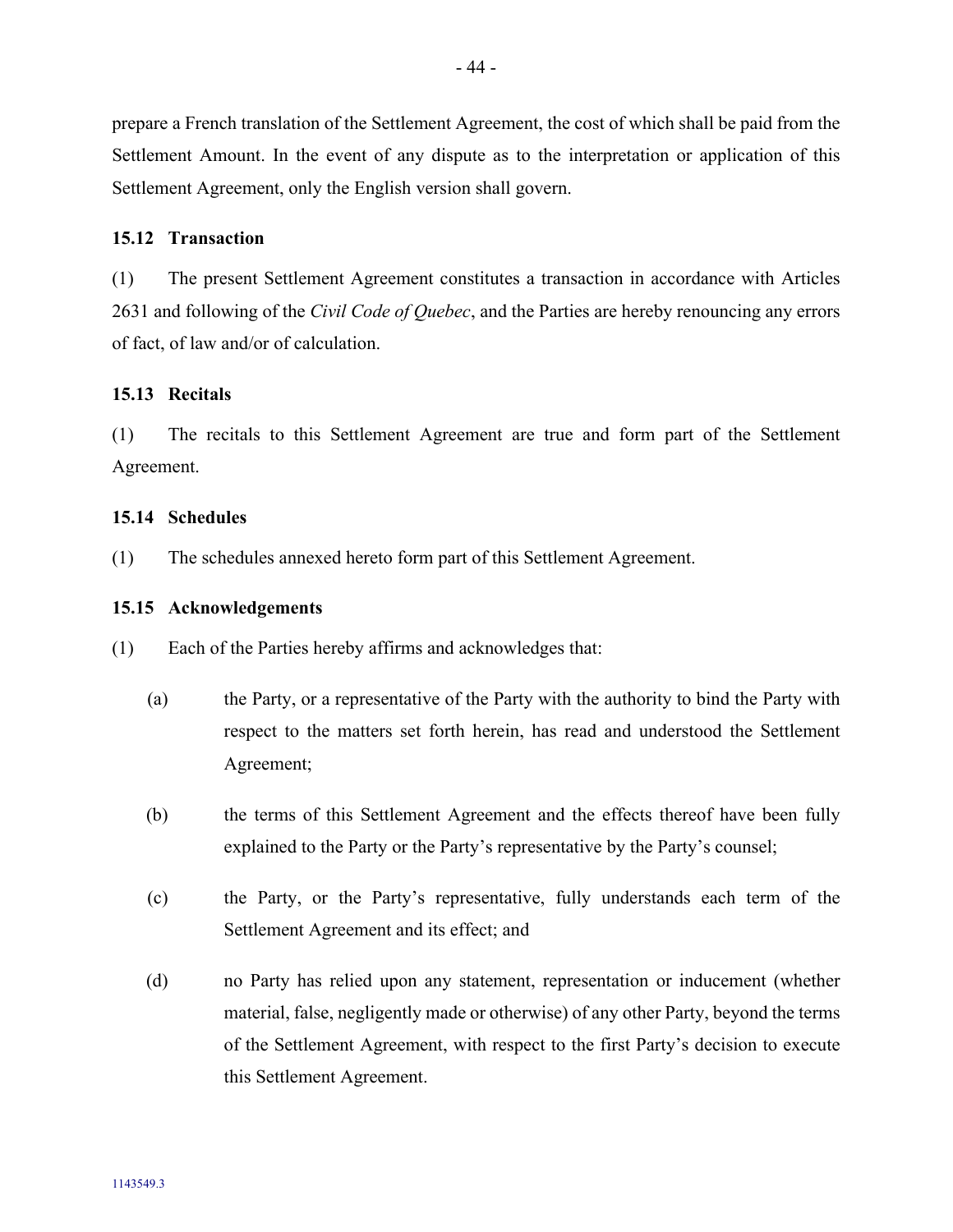### <span id="page-48-0"></span>**15.16 Authorized Signatures**

(1) Each of the undersigned represents that he or she is fully authorized to enter into the terms and conditions of, and to execute, this Settlement Agreement on behalf of the Parties identified above their respective signatures and their law firms.

### <span id="page-48-1"></span>**15.17 Notice**

(1) Where this Settlement Agreement requires a Party to provide notice or any other communication or document to another Party, such notice, communication or document shall be provided by email, facsimile or letter by overnight delivery to the representatives for the Party to whom notice is being provided, as identified below:

### **For the Plaintiffs and for Class Counsel in the Proceedings:**

David Sterns and Jean Marc Leclerc SOTOS LLP Barristers and Solicitors 180 Dundas Street West, Suite 1200 Toronto, ON M5G 1Z8 Tel: 416.977.0007 Fax: 416.977.0717 Email: dsterns@sotosllp.com jleclerc@sotosllp.com

### **For the Settling Defendants:**

Robert Kwinter BLAKE, CASSELS & GRAYDON LLP 199 Bay Street Suite 4000, Commerce Court West Toronto ON M5L 1A9 Tel: 416.863.3283 Fax: 416.863.2653 Email: rob.kwinter@blakes.com

### <span id="page-48-2"></span>**15.18 Date of Execution**

(1) The Parties have executed this Settlement Agreement as of the date on the cover page.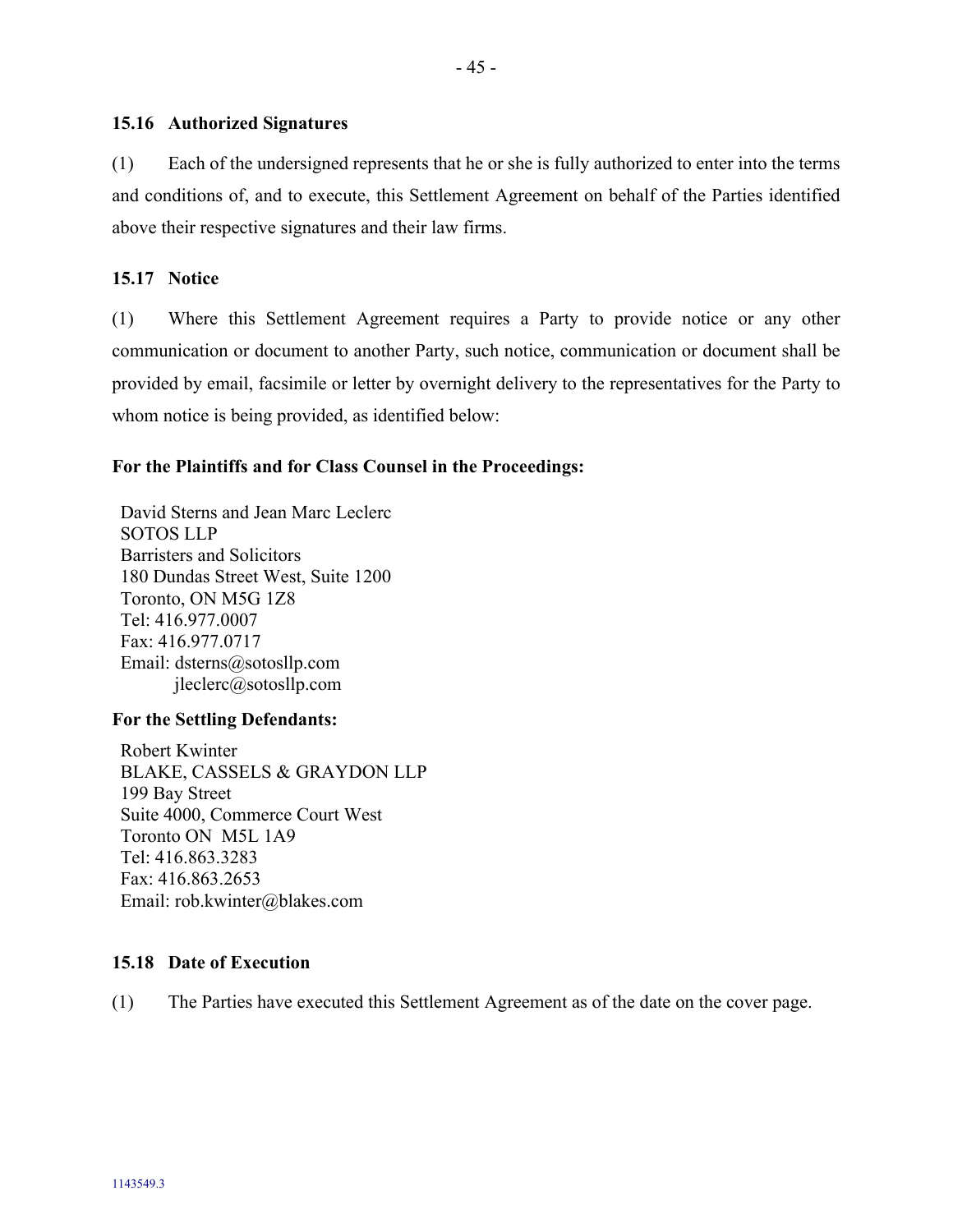# **SHERIDAN CHEVROLET CADILLAC LTD.** and **THE PICKERING AUTO MALL**

**LTD.**, on their own behalf and on behalf of the Settlement Class that they propose to represent, by their counsel

Name of Authorized Signatory:

Signature of Authorized Signatory:

| Pan-Marc Leclerc           |
|----------------------------|
|                            |
| Sotos LLP<br>Class Counsel |

**KIEKERT AG** and **KIEKERT USA INC.**, by their counsel

Name of Authorized Signatory: Rob Kwinter

 $\mathbf{I}$ 

Signature of Authorized Signatory:

Blake, Cassels & Graydon LLP Counsel for the Settling Defendants

**SISKINDS DESMEULES s.e.n.c.r.l.** 

Per: Name: Title: ave authority to bind the Partnership

# **CAMP FIORANTE MATTHEWS MOGERMAN LLP**

Per: Vavid Jones Name:  $\overline{\phantom{a}}$ Title: have authority to bind the Partnership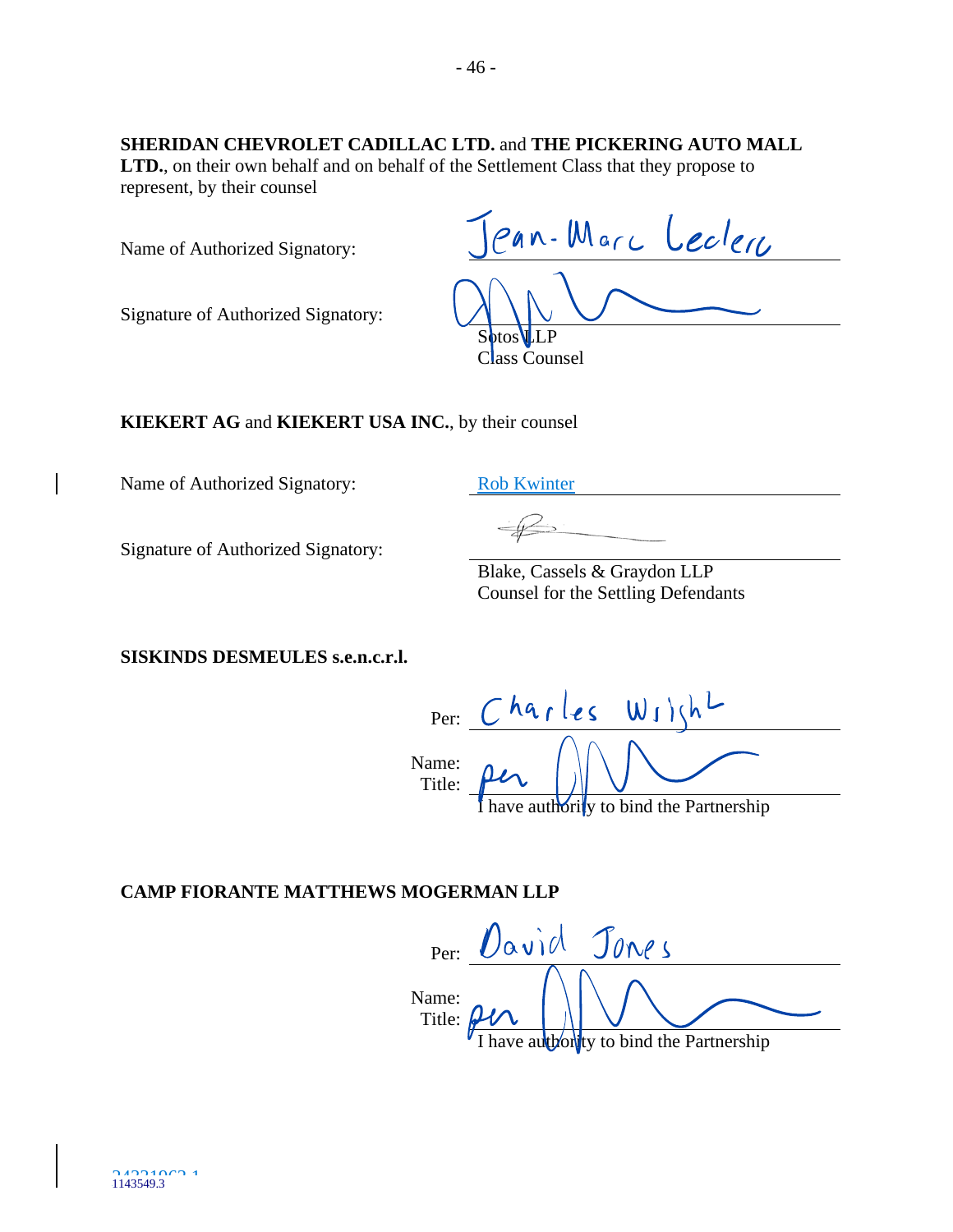# **SCHEDULE "A" Proceedings**

| <b>Court and</b><br>File No.                                                                       | Part                  | Plaintiff(s)'<br>Counsel | Plaintiff(s)                                                                           | <b>Defendants</b>                                                                                                                                                                                                                 | <b>Settlement Class</b>                                                                                                                                                                                                                                                                                                                                                                                                               | <b>Common Issues</b>                                                                                                                                                                                                                                         | <b>Class Period</b>                                                                                                                              |
|----------------------------------------------------------------------------------------------------|-----------------------|--------------------------|----------------------------------------------------------------------------------------|-----------------------------------------------------------------------------------------------------------------------------------------------------------------------------------------------------------------------------------|---------------------------------------------------------------------------------------------------------------------------------------------------------------------------------------------------------------------------------------------------------------------------------------------------------------------------------------------------------------------------------------------------------------------------------------|--------------------------------------------------------------------------------------------------------------------------------------------------------------------------------------------------------------------------------------------------------------|--------------------------------------------------------------------------------------------------------------------------------------------------|
|                                                                                                    | Proceeding            |                          |                                                                                        |                                                                                                                                                                                                                                   |                                                                                                                                                                                                                                                                                                                                                                                                                                       |                                                                                                                                                                                                                                                              |                                                                                                                                                  |
| Ontario<br>Superior<br>Court of<br>Justice<br>Court File<br>No. CV-<br>17-587725-<br>00CP          | Door<br>Latches       | Sotos LLP                | Sheridan<br>Chevrolet<br>Cadillac<br>Ltd. and<br>The<br>Pickering<br>Auto Mall<br>Ltd. | Kiekert AG, Kiekert USA<br>Inc., Aisin Seiki Co., Ltd.,<br>Aisin Holdings of America,<br>Inc., Aisin World Corp. of<br>America, Aisin MFG.<br>Illinois, LLC, Aisin Canada<br>Inc., Magna International<br>Inc. and Magna Closures | All Persons in Canada who,<br>during the Class Period, (a)<br>purchased, directly or<br>indirectly, Door Latches;<br>and/or (b) purchased or<br>leased, directly or<br>indirectly, a new<br>Automotive Vehicle<br>containing Door Latches<br>and/or (c) purchased for<br>import into Canada, a new<br>or used Automotive Vehicle<br>containing Door Latches.<br><b>Excluded Persons are</b><br>excluded from the<br>Settlement Class. | Did the Settling<br>Defendants conspire to<br>fix, raise, maintain, or<br>stabilize the prices of<br>Door Latches in Canada<br>and/or elsewhere during<br>the Class Period? If so,<br>what damages, if any did<br><b>Settlement Class</b><br>Members suffer? | September 1, 2008 to the<br>date of the order<br>certifying the Ontario<br>Action against the<br>Settling Defendants for<br>settlement purposes. |
|                                                                                                    | <b>Related Action</b> |                          |                                                                                        |                                                                                                                                                                                                                                   |                                                                                                                                                                                                                                                                                                                                                                                                                                       |                                                                                                                                                                                                                                                              |                                                                                                                                                  |
| Ontario<br>Superior<br>Court of<br>Justice<br>Court File<br>No. CV-<br>$20 -$<br>00651139-<br>00CP | Door<br>Latches       | Sotos LLP                | Sheridan<br>Chevrolet<br>Cadillac<br>Ltd. and<br>The<br>Pickering<br>Auto Mall<br>Ltd. | Brose Schießsysteme<br>GmbH & Co.<br>Kommanditgesellschaft and<br><b>Brose North America</b>                                                                                                                                      | N/A                                                                                                                                                                                                                                                                                                                                                                                                                                   | N/A                                                                                                                                                                                                                                                          | N/A                                                                                                                                              |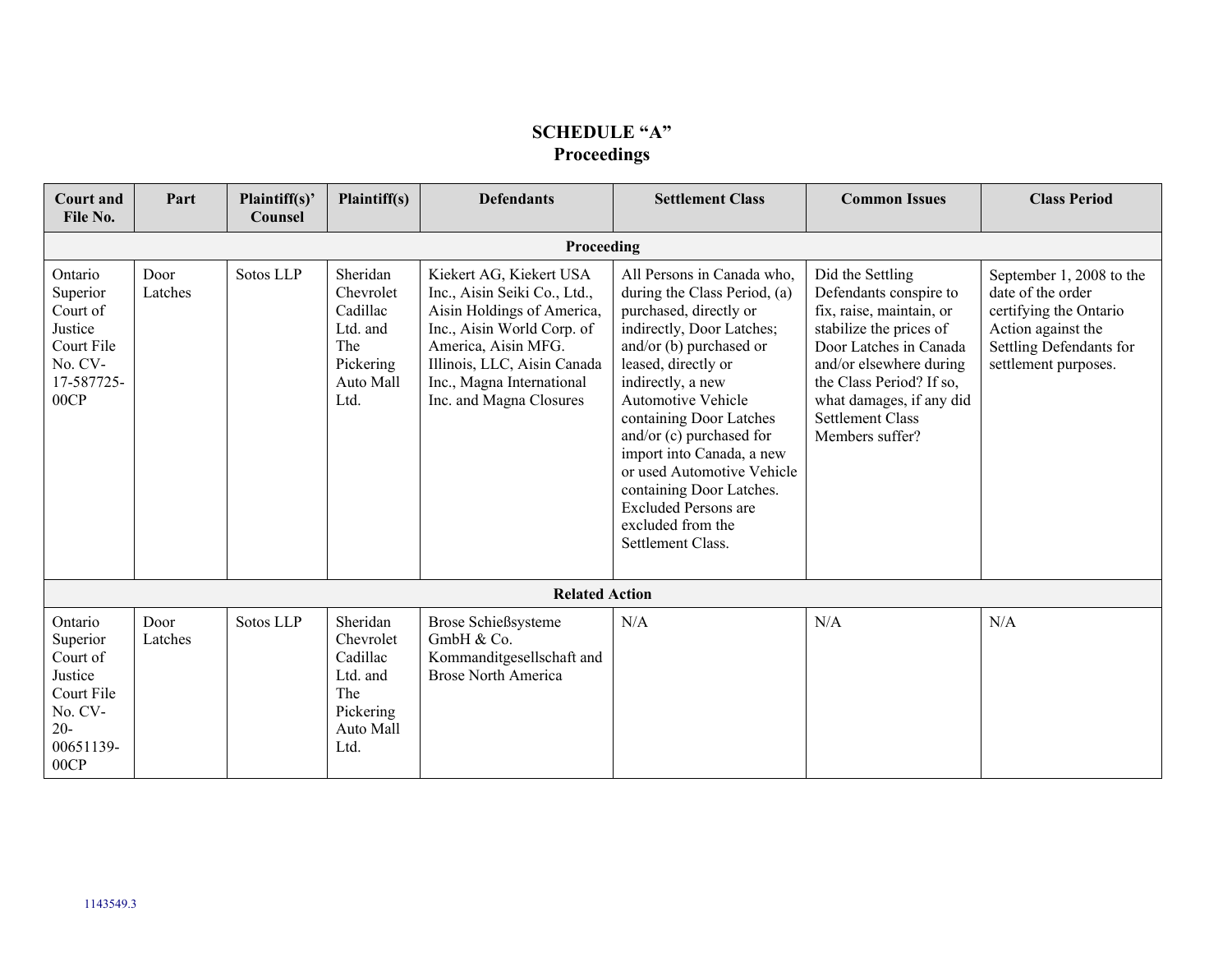#### **SCHEDULE "B"**

Court File No. CV-17-587725-00CP

### *ONTARIO* **SUPERIOR COURT OF JUSTICE**

| THE HONOURABLE          | THE | DAY  |
|-------------------------|-----|------|
| <b>JUSTICE BELOBABA</b> | ΩE  | 2021 |

BETWEEN:

### **SHERIDAN CHEVROLET CADILLAC LTD. and THE PICKERING AUTO MALL LTD.**

Plaintiffs

- and -

### **KIEKERT AG, KIEKERT USA INC., AISIN SEIKI CO., LTD., AISIN HOLDINGS OF AMERICA, INC., AISIN WORLD CORP. OF AMERICA, AISIN MFG. ILLINOIS, LLC, AISIN CANADA INC., MAGNA INTERNATIONAL INC. and MAGNA CLOSURES Defendants**

Proceeding under the *Class Proceedings Act, 1992*, S.O. 1992, c. 6

### **ORDER - DOOR LATCHES - - Kiekert Notice Approval and Consent Certification -**

**THIS MOTION** made by the Plaintiffs for an Order approving the abbreviated, publication, and long-form notices of settlement approval hearings and the method of dissemination of said notices, and certifying this proceeding (the "Proceeding") as a class proceeding for settlement purposes as against Kiekert AG and Kiekert USA Inc. (the "Settling Defendants") was heard this day at Osgoode Hall, 130 Queen Street West, Toronto, Ontario.

**ON READING** the materials filed, including the settlement agreement dated  $\bullet$ , 2021,

attached to this Order as Schedule "A" (the "Settlement Agreement"), and on reading the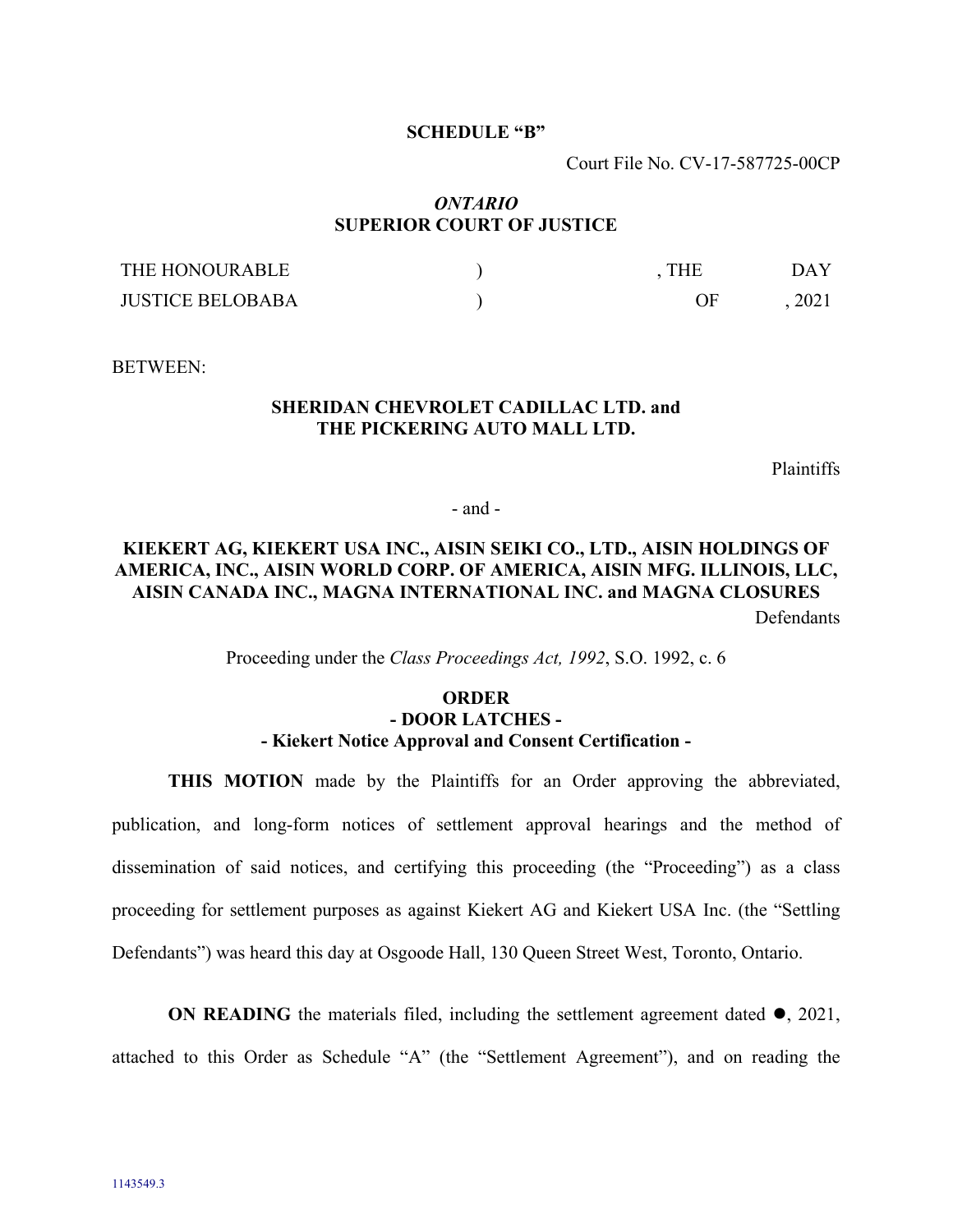submissions of counsel for the Plaintiffs and Counsel for the Settling Defendants, the Non-Settling Defendants taking no position;

**AND WHEREAS** a parallel class proceeding relating to the pricing of Door Latches was commenced under Court File No. CV-20-00651139-00CP (the "Related Action") and is being case managed with this proceeding;

**AND ON BEING ADVISED** that the Plaintiffs and the Settling Defendants consent to this Order;

- 1. **THIS COURT ORDERS** that, for the purposes of this Order, except to the extent that they are modified in this Order, the definitions set out in the Settlement Agreement apply to and are incorporated into this Order.
- 2. **THIS COURT ORDERS** that the abbreviated, publication, and long-form notices of settlement approval hearing are hereby approved substantially in the forms attached respectively hereto as Schedules "B" to "D".
- 3. **THIS COURT ORDERS** that the plan of dissemination for the abbreviated, publication, and long-form notices of settlement approval hearing (the "Plan of Dissemination") is hereby approved in the form attached hereto as Schedule "E" and that the notices of settlement approval hearing shall be disseminated in accordance with the Plan of Dissemination.
- 4. **THIS COURT ORDERS** that the Proceeding is certified as a class proceeding as against the Settling Defendants for settlement purposes only.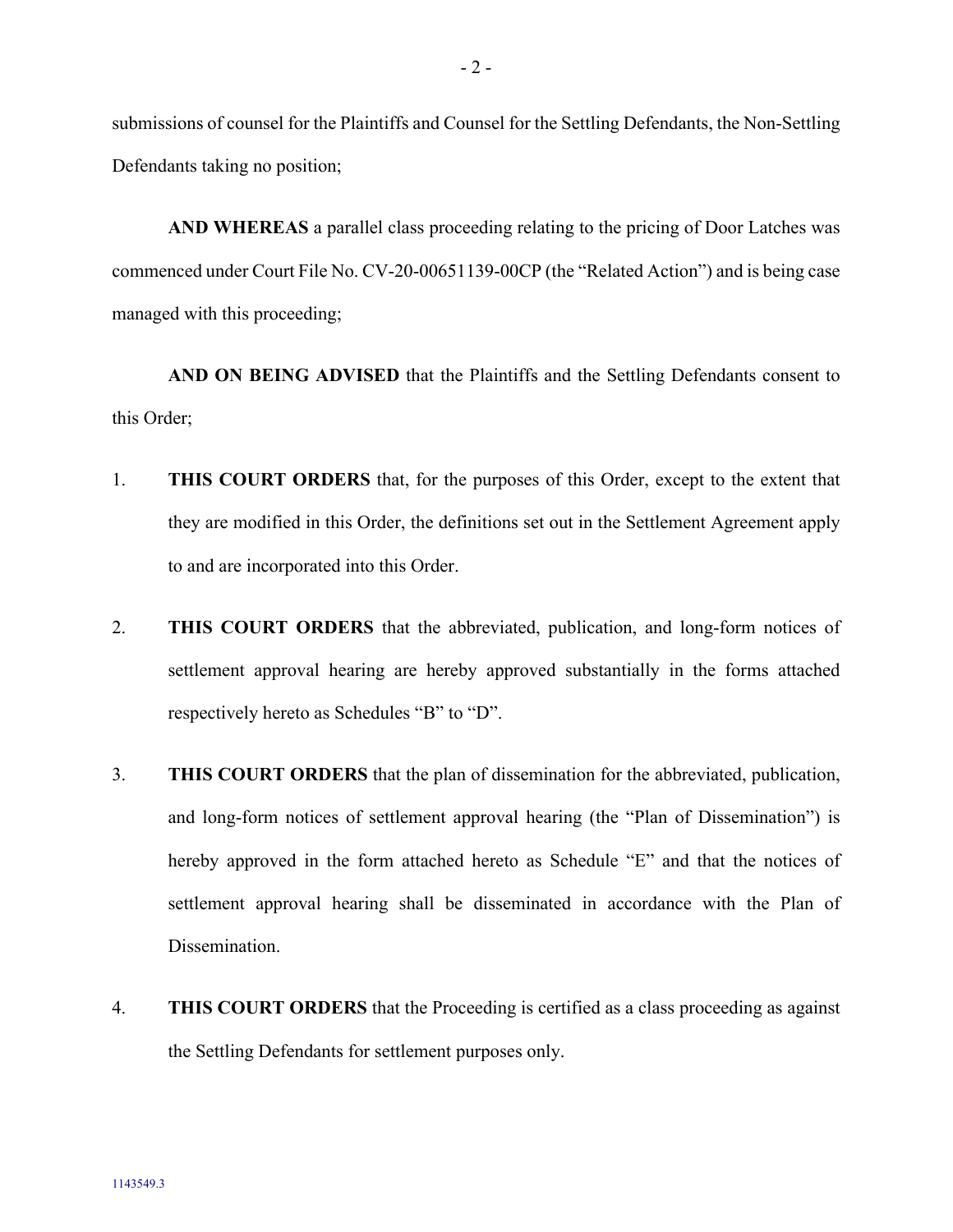5. **THIS COURT ORDERS** that the "Settlement Class" is certified as follows:

All Persons in Canada who, during the Class Period, (a) purchased, directly or indirectly, a Door Latch; and/or (b) purchased or leased, directly or indirectly, a new or used Automotive Vehicle containing a Door Latch; and/or (c) purchased for import into Canada, a new or used Automotive Vehicle containing a Door Latch. Excluded Persons are excluded from the Settlement Class.

- 6. **THIS COURT ORDERS** that Sheridan Chevrolet Cadillac Ltd. and the Pickering Auto Mall Ltd. are appointed as the representative plaintiffs for the Settlement Class.
- 7. **THIS COURT ORDERS** that the following issue is common to the Settlement Class:

Did the Settling Defendants, or any of them, conspire to fix, raise, maintain, and/or stabilize the prices of Door Latches in Canada and/or elsewhere during the Class Period? If so, what damages, if any, did Settlement Class Members suffer?

- 8. **THIS COURT ORDERS** that this Order, including but not limited to the certification of the Proceeding as against the Settling Defendants for settlement purposes and the definition of the Settlement Class and Common Issue, and any reasons given by the Court in connection with this Order, are without prejudice to the rights and defences of the Non-Settling Defendants in connection with the ongoing Proceeding or the Related Action and, without restricting the generality of the foregoing, may not be relied on by any Person to establish jurisdiction, the criteria for certification (including class definition) or the existence or elements of the causes of action asserted in the Proceeding or the Related Action, as against the Non-Settling Defendants.
- 9. **THIS COURT ORDERS** that putative members of the Settlement Class can opt out of the Proceeding or the Related Action by sending a written request to opt out to Class Counsel, postmarked on or before the Opt-Out Deadline. The written election to opt out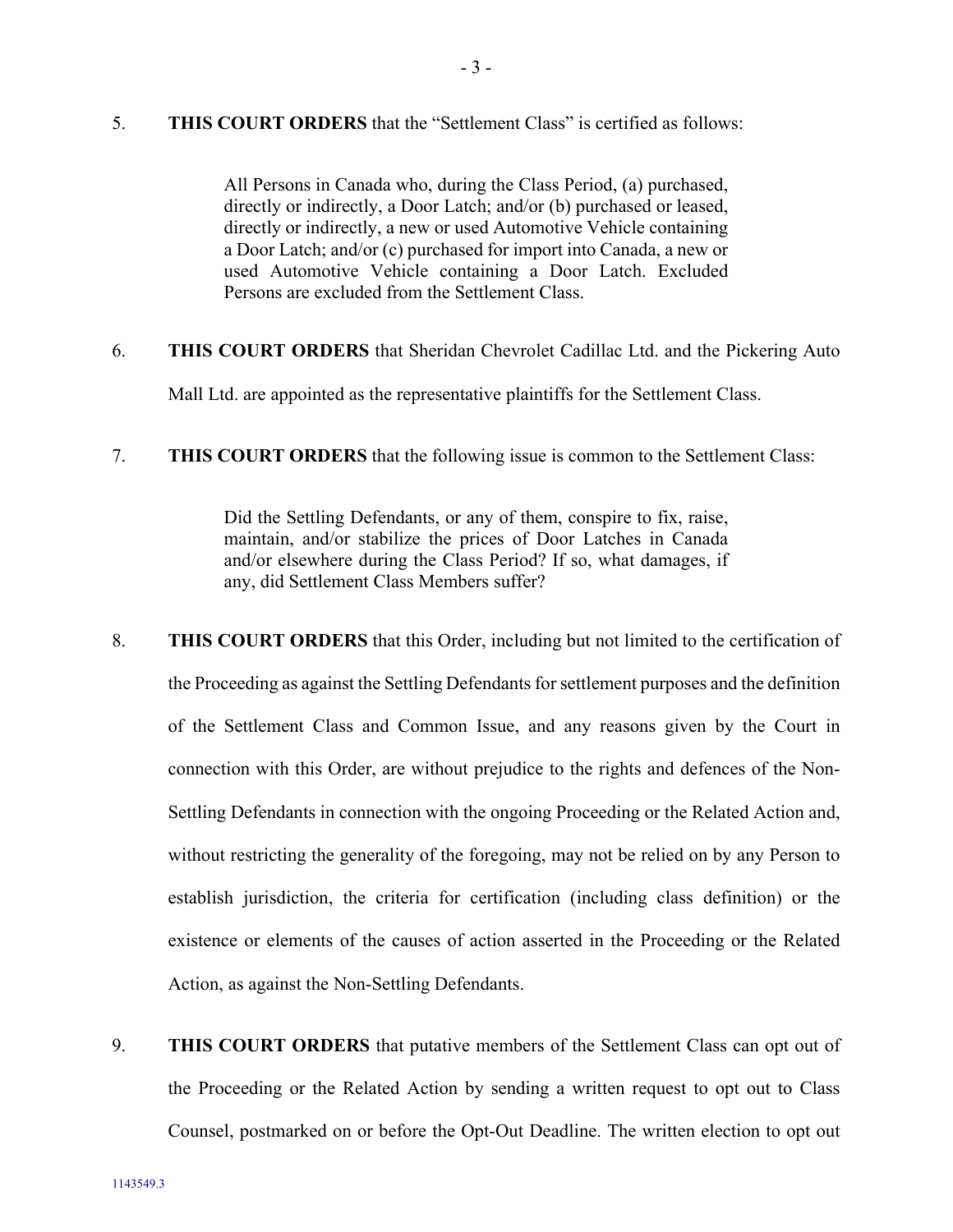must be signed by the Person or the Person's designee and must include the following information:

- (a) the Person's full name, current address and telephone number;
- (b) if the Person seeking to opt out if a corporation, the name of the corporation and the position of the Person submitting the request to opt out on behalf of the corporation; and
- (c) a statement to the effect that the Person wishes to be excluded from the Proceeding or the Related Action.
- 10. **THIS COURT ORDERS** that where the postmark is not visible or legible, the request to opt out shall be deemed to have been postmarked four (4) business days prior to the date that it is received by Class Counsel.
- 11. **THIS COURT ORDERS** that any putative member of the Settlement Class who validly opts out of the Proceeding or the Related Action shall have no further right to participate in the Proceeding or the Related Action or to share in the distribution of any funds received as a result of a judgment or settlement in the Proceeding or the Related Action.
- 12. **THIS COURT ORDERS** that no further right to opt out of the Proceeding or the Related Action will be provided.
- 13. **THIS COURT ORDERS** that, within thirty (30) days of the Opt-Out Deadline, Class Counsel shall provide to the Defendants in the Proceeding and the Related Action a report containing the names of each Person who has validly and timely opted out of the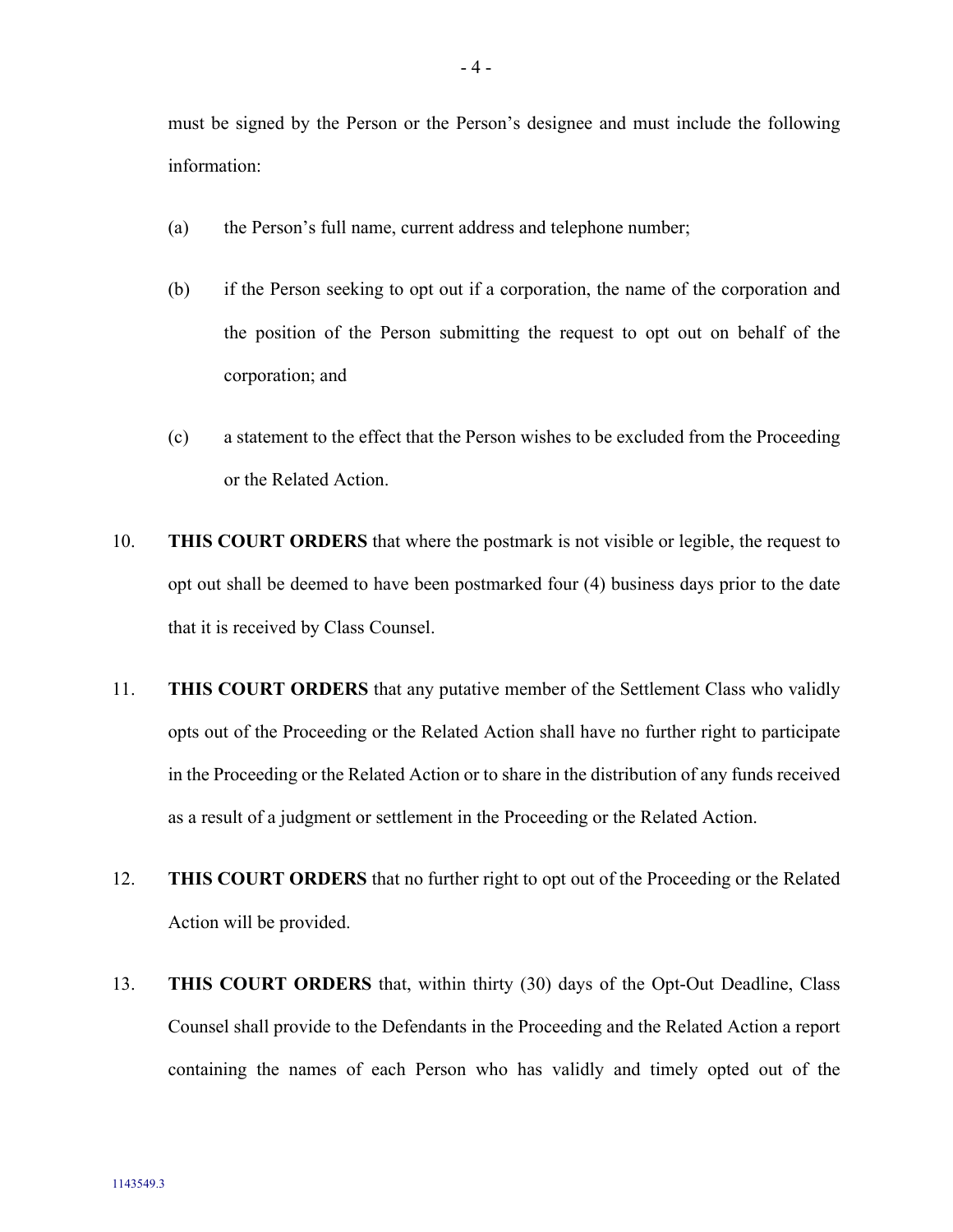Proceeding or the Related Action and a summary of the information delivered by such persons pursuant to paragraph 9 above.

The Honourable Justice Belobaba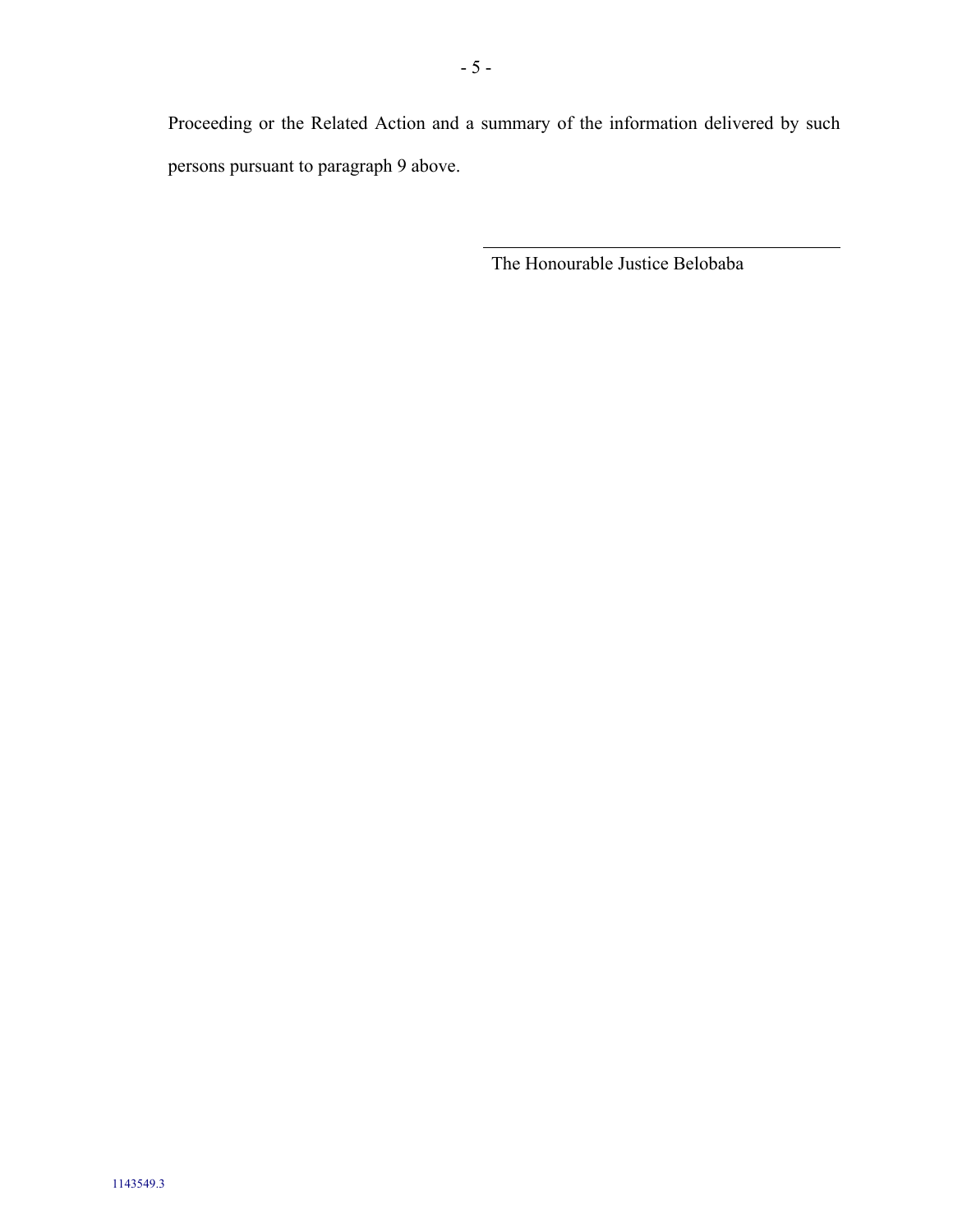#### **SCHEDULE "C"**

Court File No. CV-587725-00CP

### *ONTARIO* **SUPERIOR COURT OF JUSTICE**

| THE HONOURABLE          | THE | DAY  |
|-------------------------|-----|------|
| <b>JUSTICE BELOBABA</b> | ԴԻ  | 2021 |

BETWEEN:

### **SHERIDAN CHEVROLET CADILLAC LTD. and THE PICKERING AUTO MALL LTD.**

Plaintiffs

- and -

# **KIEKERT AG, KIEKERT USA INC., AISIN SEIKI CO., LTD., AISIN HOLDINGS OF AMERICA, INC., AISIN WORLD CORP. OF AMERICA, AISIN MFG. ILLINOIS, LLC, AISIN CANADA INC., MAGNA INTERNATIONAL INC. and MAGNA CLOSURES**

**Defendants** 

Proceeding under the *Class Proceedings Act, 1992*, S.O. 1992, c. 6

### **ORDER - DOOR LATCHES - - Kiekert Settlement Approval -**

**THIS MOTION** made by the Plaintiffs for an Order approving the settlement of this proceeding (the "Proceeding") with Kiekert AG and Kiekert USA Inc. (the "Settling Defendants") and dismissing the Proceeding as against the Settling Defendants, was heard this day at Osgoode Hall, 130 Queen Street West, Toronto, Ontario.

**AND ON READING** the materials filed, including the settlement agreement dated  $\bullet$ ,

2021, attached to this Order as Schedule "A" (the "Settlement Agreement"), and on hearing the

submissions of counsel for the Plaintiffs and counsel for the Settling Defendants, the Non-Settling

Defendants taking no position;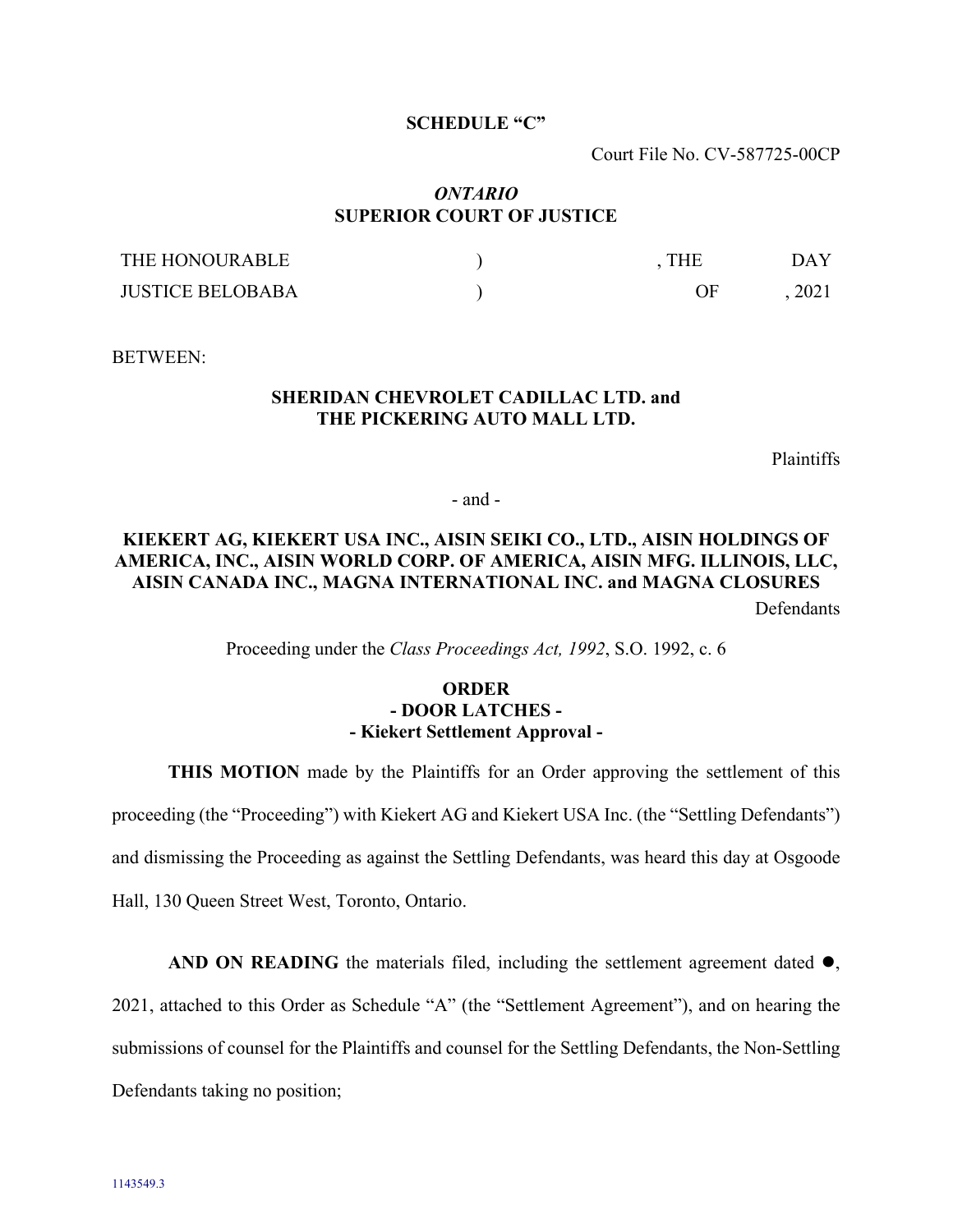**AND WHEREAS** a parallel class proceeding relating to the pricing of Door Latches was commenced under Court File No. CV-20-00651139-00CP (the "Related Action") and is being case managed with this proceeding;

**AND ON BEING ADVISED** that the deadline for objecting to the Settlement Agreement has passed and there have been  $\bullet$  written objections to the Settlement Agreement;

**AND ON BEING ADVISED** that the deadline for opting out of the Proceeding and the Related Action has passed, and  $\bullet$  Persons validly exercised the right to opt out;

**AND ON BEING ADVISED** that the Plaintiffs and the Settling Defendants consent to this Order:

- 1. **THIS COURT ORDERS** that, in addition to the definitions used elsewhere in this Order, for the purposes of this Order, the definitions set out in the Settlement Agreement apply to and are incorporated into this Order.
- 2. **THIS COURT ORDERS** that, in the event of a conflict between this Order and the Settlement Agreement, this Order shall prevail.
- 3. **THIS COURT ORDERS** that this Order, including the Settlement Agreement, is binding upon each member of the Settlement Class including those Persons who are minors or mentally incapable and the requirements of Rules 7.04(1) and 7.08(4) of the *Rules of Civil Procedure* are dispensed with in respect of the Proceeding.
- 4. **THIS COURT ORDERS** that the Settlement Agreement is fair, reasonable and in the best interests of the Settlement Class.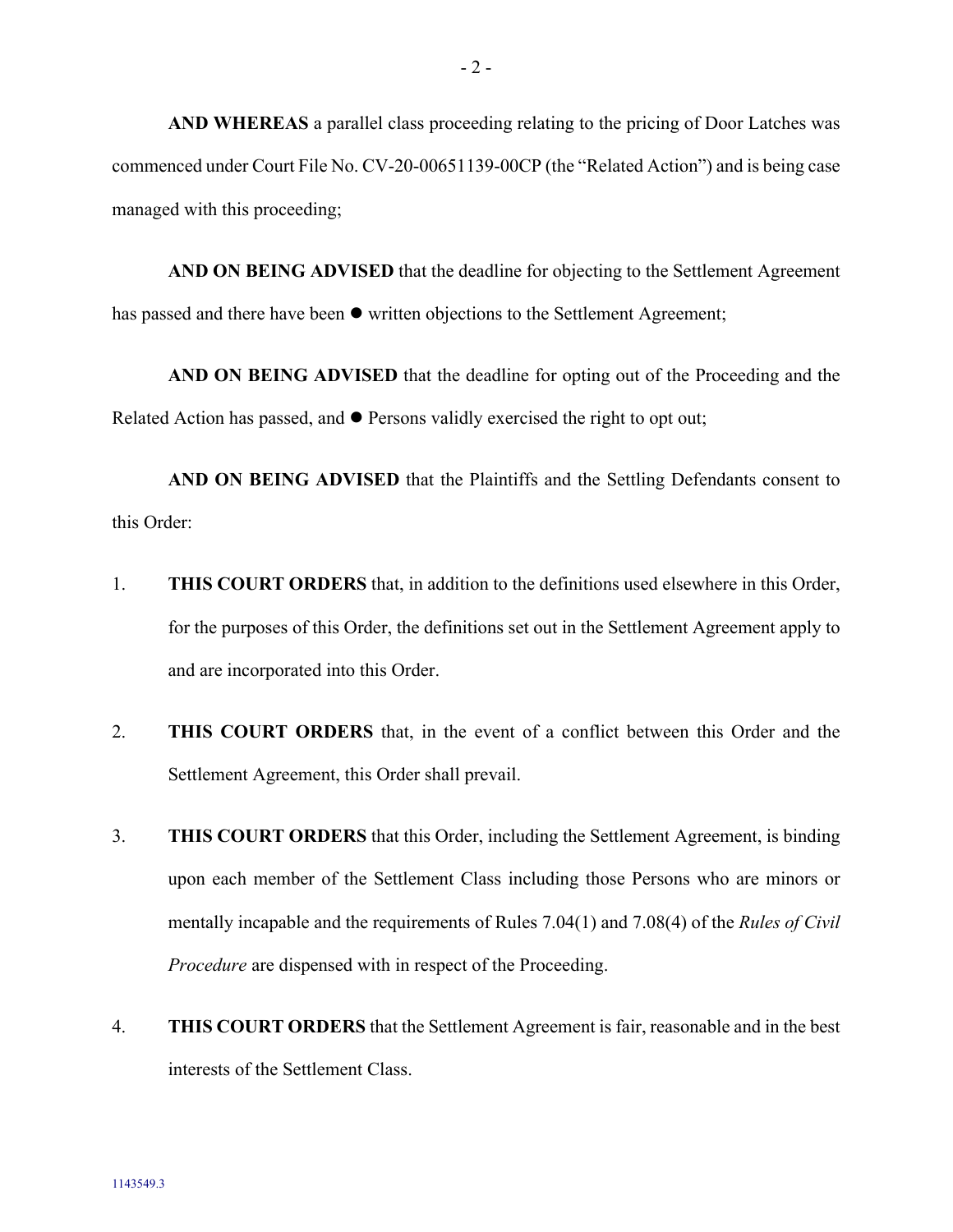- 5. **THIS COURT ORDERS** that the Settlement Agreement is hereby approved pursuant to section 29 of the *Class Proceedings Act, 1992* and shall be implemented and enforced in accordance with its terms.
- 6. **THIS COURT ORDERS** that, upon the Effective Date, each member of the Settlement Class shall be deemed to have consented to the dismissal as against the Releasees of any Other Actions he, she or it has commenced, without costs and with prejudice.
- 7. **THIS COURT ORDERS** that, upon the Effective Date, each Other Action commenced in Ontario by any member of the Settlement Class shall be and is hereby dismissed against the Releasees, without costs and with prejudice.
- 8. **THIS COURT ORDERS** that, upon the Effective Date, subject to paragraph [10,](#page-59-0) each Releasor has released and shall be conclusively deemed to have forever and absolutely released the Releasees from the Released Claims.
- 9. **THIS COURT ORDERS** that, upon the Effective Date, each Releasor shall not now or hereafter institute, continue, maintain, intervene in or assert, either directly or indirectly, whether in Canada or elsewhere, on their own behalf or on behalf of any class or any other Person, any proceeding, cause of action, claim or demand against any Releasee, or any other Person who may claim contribution or indemnity, or other claims over relief, from any Releasee, whether pursuant to the *Negligence Act*, RSO 1990, c. N. 1 or other legislation or at common law or equity in respect of any Released Claim, except for the continuation of the Proceeding or the Related Action against the Non-Settling Defendants or named or unnamed co-conspirators that are not Releasees or, if the Proceeding or the Related Action are not certified as class proceedings with respect to the Non-Settling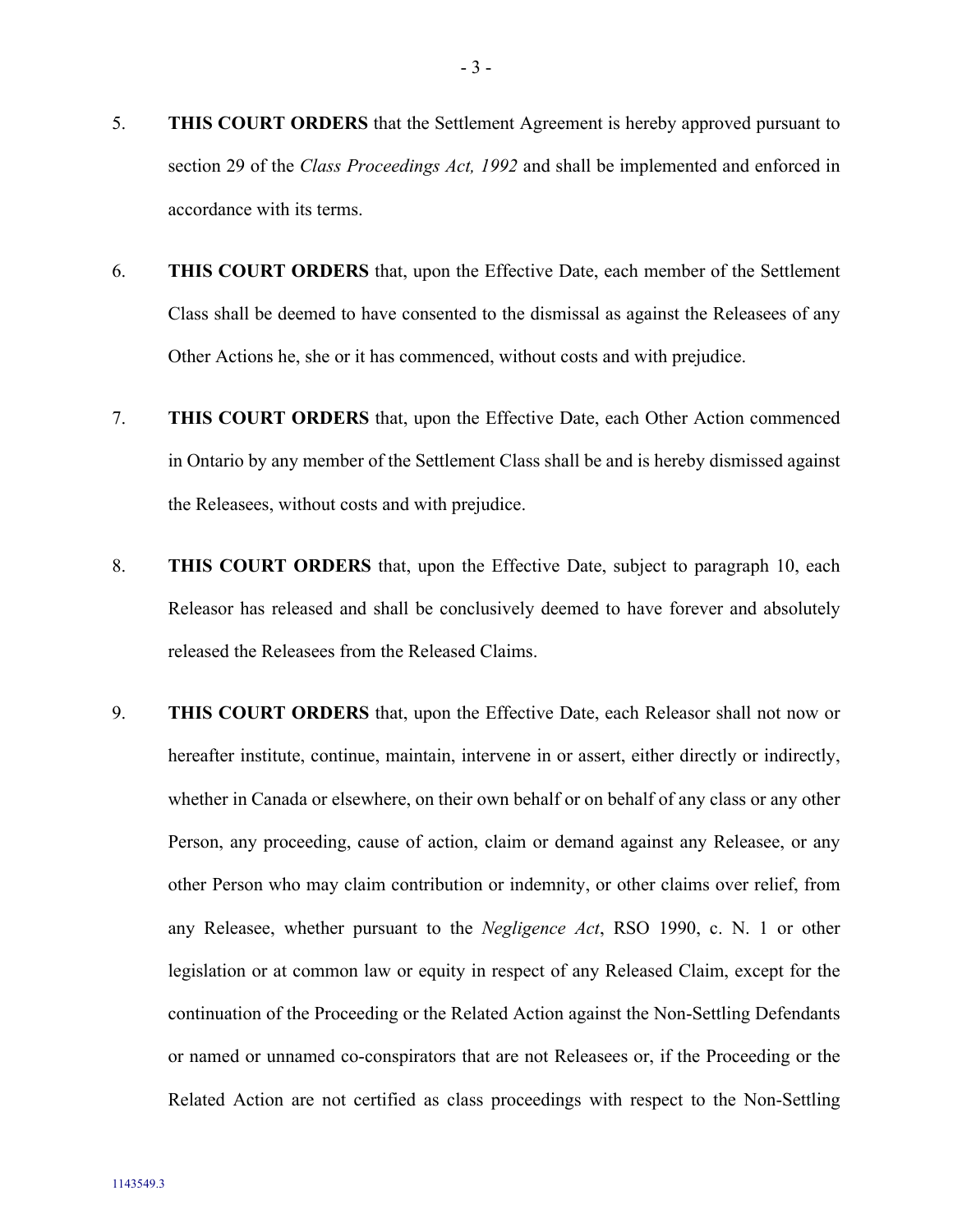Defendants, the continuation of the claims asserted in the Proceeding and the Related Action on an individual basis or otherwise against any Non-Settling Defendant or named or unnamed co-conspirator that is not a Releasee.

- <span id="page-59-0"></span>10. **THIS COURT ORDERS** that the use of the terms "Releasors" and "Released Claims" in this Order does not constitute a release of claims by those members of the Settlement Class who are resident in any province or territory where the release of one tortfeasor is a release of all tortfeasors.
- 11. **THIS COURT ORDERS** that, upon the Effective Date, each member of the Settlement Class who is resident in any province or territory where the release of one tortfeasor is a release of all tortfeasors covenants and undertakes not to make any claim in any way nor to threaten, commence, participate in or continue any proceeding in any jurisdiction against the Releasees in respect of or in relation to the Released Claims.
- <span id="page-59-1"></span>12. **THIS COURT ORDERS** that all claims for contribution, indemnity or other claims over, whether asserted, unasserted or asserted in a representative capacity, inclusive of interest, taxes and costs, relating to the Released Claims, which were or could have been brought in the Proceeding, the Related Action, or any Other Actions, or otherwise, by any Non-Settling Defendant, any named or unnamed co-conspirator that is not a Releasee, any Settled Defendant or any other Person or party against a Releasee, or by a Releasee against any Non-Settling Defendant, any named or unnamed co-conspirator that is not a Releasee, any Settled Defendant or any other Person or party, are barred, prohibited and enjoined in accordance with the terms of this Order (unless such claim is made in respect of a claim by a Person who has validly opted out of the Proceeding or the Related Action).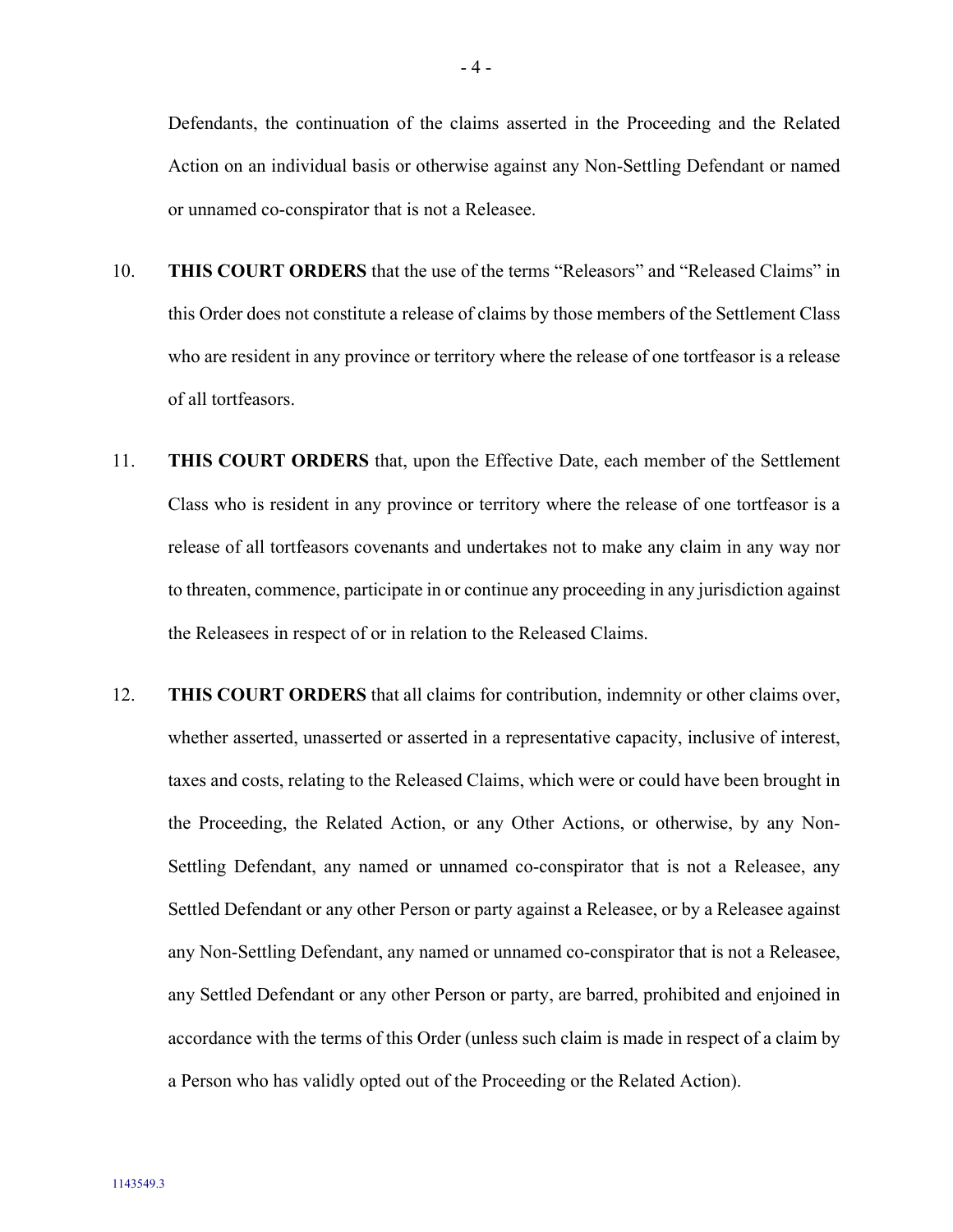- 13. **THIS COURT ORDERS** that if this Court ultimately determines that a claim for contribution and indemnity or other claim over, whether in equity or in law, by statute or otherwise is a legally recognized claim:
	- (a) the Plaintiffs and the Settlement Class Members shall not be entitled to claim or recover from the Non-Settling Defendants and/or named or unnamed coconspirators and/or any other Person or party that is not a Releasee that portion of any damages (including punitive damages, if any), restitutionary award, disgorgement of profits, interest and costs (including investigative costs claimed pursuant to section 36 of the *Competition Act*, RSC 1985, c C-34) that corresponds to the Proportionate Liability of the Releasees proven at trial or otherwise;
	- (b) the Plaintiffs and the Settlement Class Members shall limit their claims against the Non-Settling Defendants and/or named or unnamed co-conspirators and/or any other Person or party that is not a Releasee to include only, and shall only seek to recover from the Non-Settling Defendants and/or named or unnamed coconspirators and/or any other Person or party that is not a Releasee, those claims for damages (including punitive damages, if any), restitutionary award, disgorgement of profits, interest and costs (including investigative costs claimed pursuant to section 36 of the *Competition Act*, RSC 1985, c C-34) attributable to the aggregate of the several liability of the Non-Settling Defendants and/or named or unnamed co-conspirators and/or any other Person or party that is not a Releasee to the Plaintiffs and Settlement Class Members, if any, and, for greater certainty, the Settlement Class Members shall be entitled to claim and seek to recover on a joint and several basis as between the Non-Settling Defendants and/or named or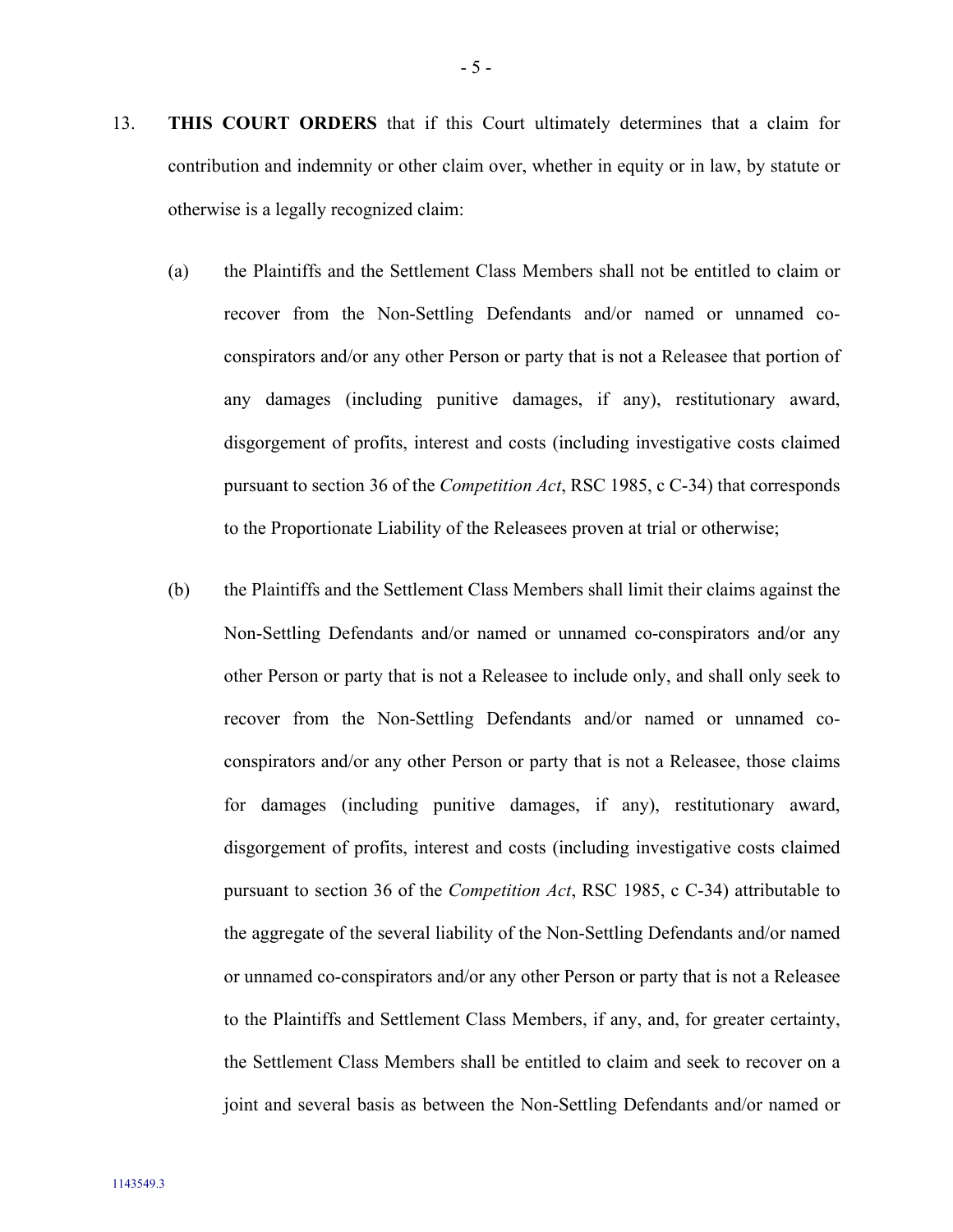unnamed co-conspirators and/or any other Person or party that is not a Releasee, if permitted by law; and

- (c) this Court shall have full authority to determine the Proportionate Liability of the Releasees at the trial or other disposition of the Proceeding or the Related Action, whether or not the Releasees remain in the Proceeding or appear at the trial or other disposition, and the Proportionate Liability of the Releasees shall be determined as if the Releasees are parties to the Proceeding or the Related Action and any determination by this Court in respect of the Proportionate Liability of the Releasees shall only apply in the Proceeding or the Related Action and shall not be binding on the Releasees in any other proceeding.
- 14. **THIS COURT ORDERS** that nothing in this Order is intended to or shall limit, restrict or affect any arguments which the Non-Settling Defendants may make regarding the reduction of any assessment of damages (including punitive damages, if any), restitutionary award, disgorgement of profits, interest and costs (including investigative costs claimed pursuant to section 36 of the *Competition Act*, RSC 1985, c C-34) or judgment against them in favour of Settlement Class Members in the Proceeding or the Related Action or the rights of the Plaintiffs and the Settlement Class Members to oppose or resist any such arguments, except as provided for in this Order.
- <span id="page-61-0"></span>15. **THIS COURT ORDERS** that a Non-Settling Defendant may, on motion to this Court determined as if the Settling Defendants remained parties to the Proceeding and was party to the Related Action, and on at least twenty (20) days' notice to Counsel for the Settling Defendants, and not to be brought unless and until the Proceeding and/or the Related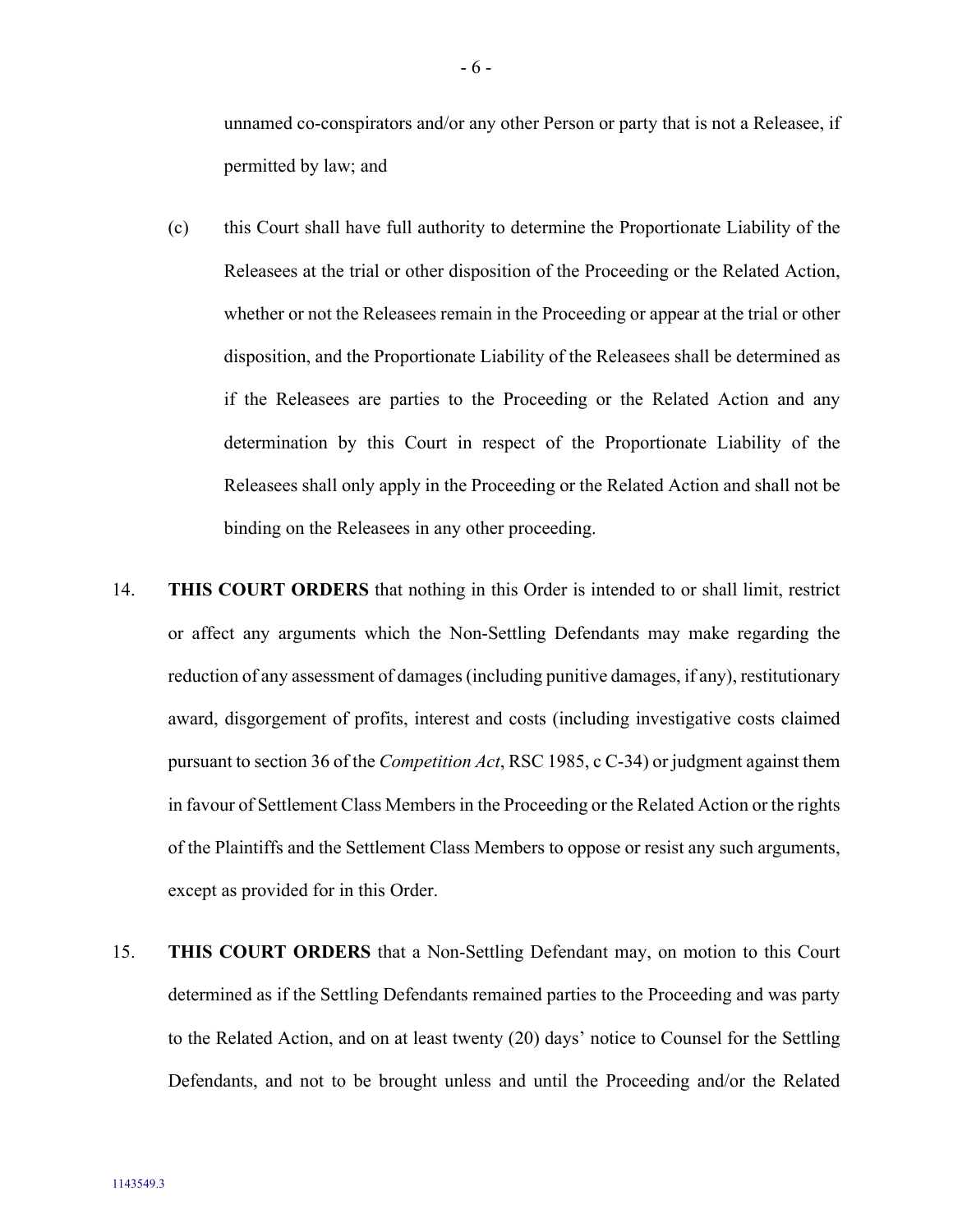Action against the Non-Settling Defendants has been certified and all appeals or times to appeal have been exhausted, seek orders for the following:

- (a) documentary discovery and affidavit(s) of documents from Settling Defendant(s) in accordance with the *Rules of Civil Procedure*, RRO 1990, Reg. 194;
- (b) oral discovery of representative(s) of Settling Defendant(s), the transcript of which may be read in at trial;
- (c) leave to serve request(s) to admit on Settling Defendant(s) in respect of factual matters; and/or
- (d) the production of representative(s) of Settling Defendant(s) to testify at trial, with such witness(es) to be subject to cross-examination by counsel for the Non-Settling Defendants.
- 16. **THIS COURT ORDERS** that the Settling Defendants retain all rights to oppose such motion(s) brought under paragraph [15.](#page-61-0) Moreover, nothing herein restricts the Settling Defendants from seeking a protective order to maintain confidentiality and protection of proprietary information in respect of documents to be produced and/or for information obtained from discovery in accordance with paragraph [15.](#page-61-0) Notwithstanding any provision in this Order, on any motion brought pursuant to paragraph [15,](#page-61-0) this Court may make such orders as to costs and other terms as it considers appropriate.
- <span id="page-62-0"></span>17. **THIS COURT ORDERS** that a Non-Settling Defendant may effect service of the motion(s) referred to in paragraph [15](#page-61-0) above by service on Counsel for the Settling Defendants.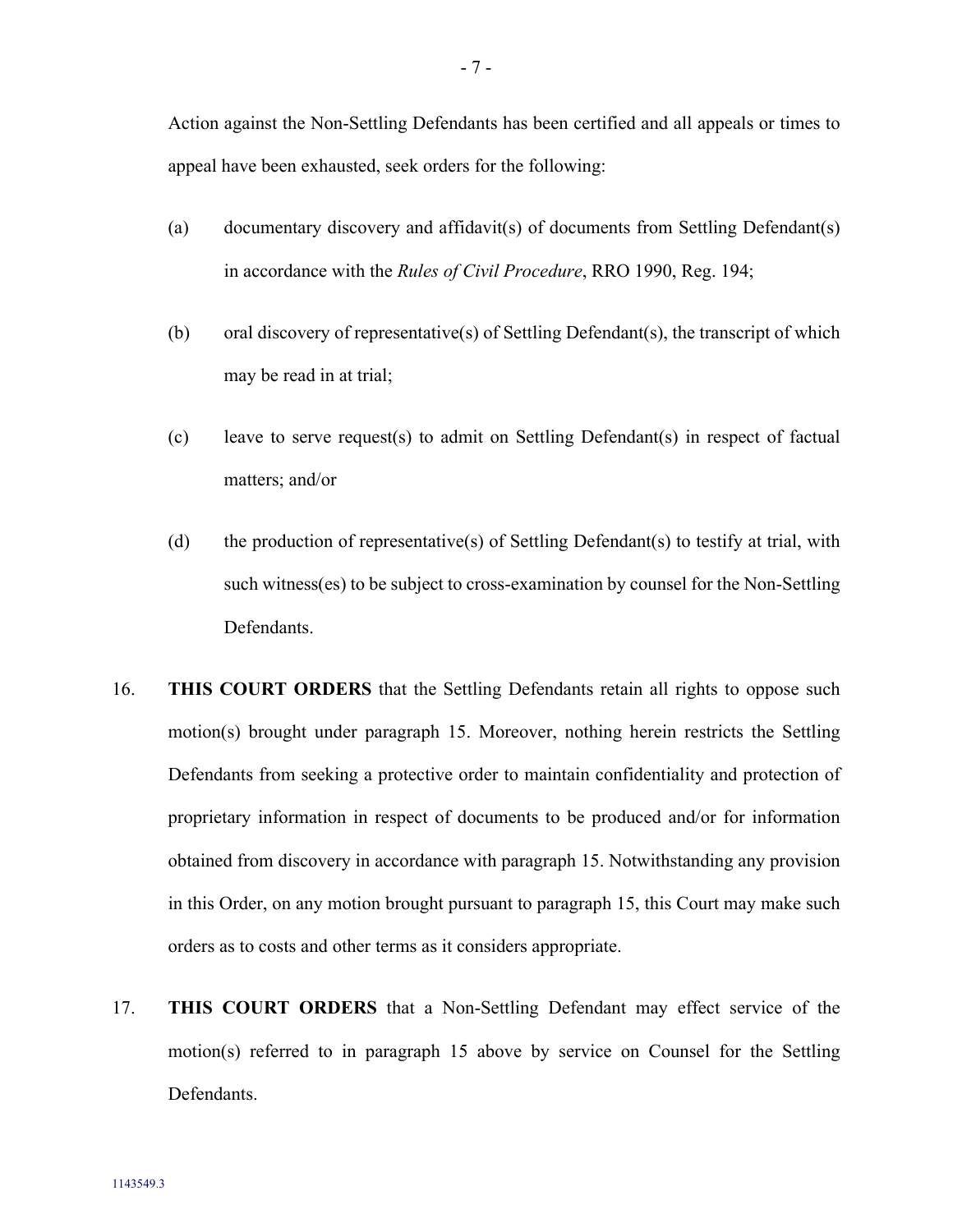- 18. **THIS COURT ORDERS** that for purposes of administration and enforcement of the Settlement Agreement and this Order, this Court will retain an ongoing supervisory role and the Settling Defendants attorn to the jurisdiction of this Court solely for the purpose of implementing, administering and enforcing the Settlement Agreement and this Order, and subject to the terms and conditions set out in the Settlement Agreement and this Order.
- 19. **THIS COURT ORDERS** that, except as provided herein, this Order does not affect any claims or causes of action that any members of the Settlement Class has or may have in the Proceeding or the Related Action against the Non-Settling Defendants or named or unnamed co-conspirators who are not Releasees.
- 20. **THIS COURT ORDERS** that no Releasee shall have any responsibility or liability whatsoever relating to the administration of the Settlement Agreement; to administration, investment, or distribution of the Trust Account; or to the Distribution Protocol.
- 21. **THIS COURT ORDERS** that the Settlement Amount allocated to the Settlement Class shall be held in the Trust Account by Counsel for the benefit of the Settlement Class Members and after the Effective Date the Settlement Amount allocated to the Settlement Class may be used to pay Class Counsel Disbursements incurred for the benefit of the Settlement Classes in the continued prosecution of the Proceeding or the Related Action against the Non-Settling Defendants. This paragraph shall not be interpreted as affecting the rights of the Plaintiffs or the Settlement Classes to claim such Disbursements in the context of a future costs award in their favour against the Non-Settling Defendants, or the rights of the Non-Settling Defendants to oppose and resist any such claim.